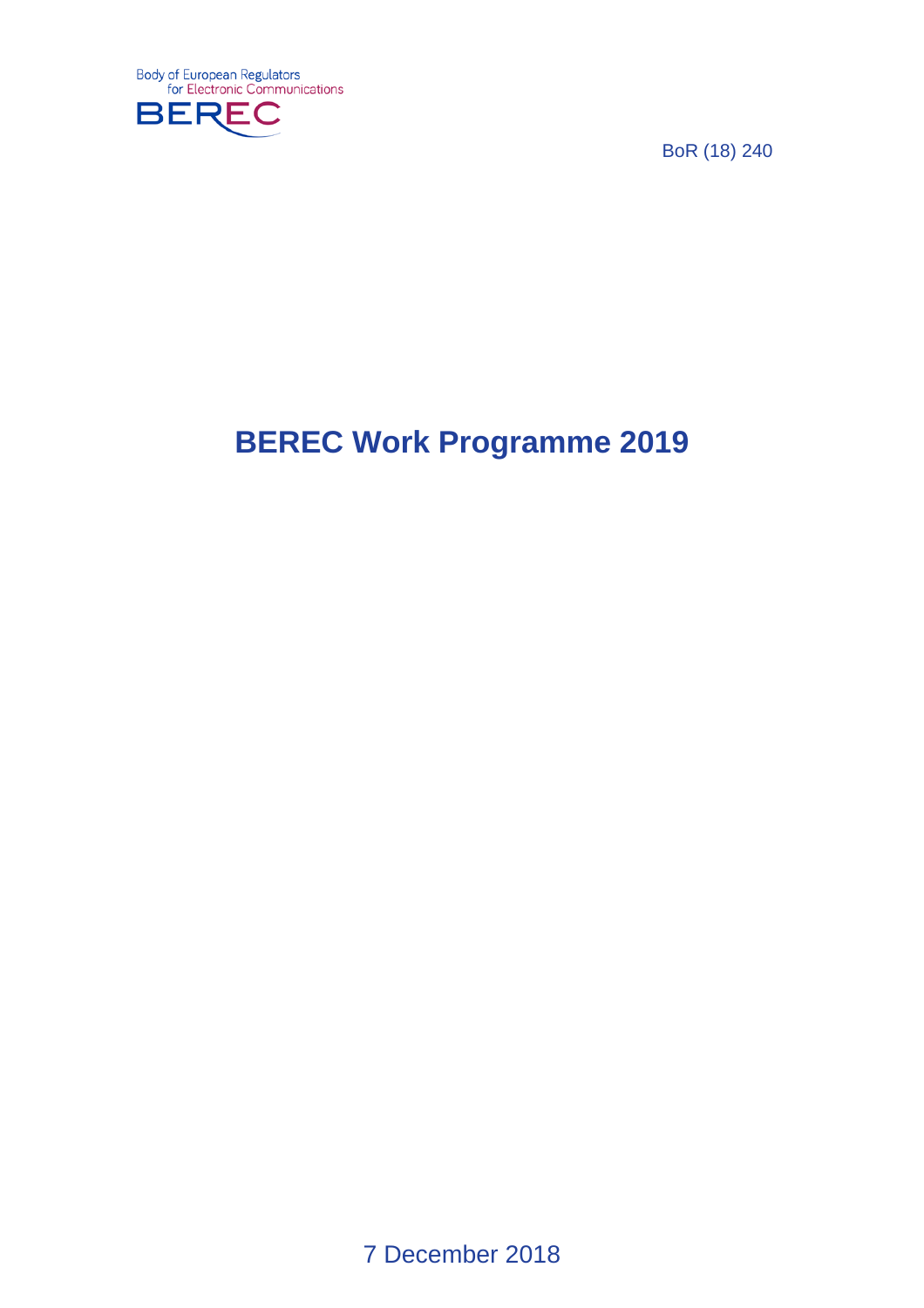#### **Contents**

| I.   |                                                                                                            |  |
|------|------------------------------------------------------------------------------------------------------------|--|
| Ш.   |                                                                                                            |  |
| III. |                                                                                                            |  |
| 1.   | Strategic priority 1: Responding to connectivity challenges and to new conditions for                      |  |
|      | 1.2. BEREC Study on the determinants of investment in very high capacity networks 10                       |  |
|      |                                                                                                            |  |
|      | 1.5.                                                                                                       |  |
|      |                                                                                                            |  |
|      | 1.7.                                                                                                       |  |
|      | 1.8.                                                                                                       |  |
|      |                                                                                                            |  |
|      | 1.10. Guidelines on the minimum criteria for a reference offer (obligation of transparency)  15            |  |
|      |                                                                                                            |  |
|      |                                                                                                            |  |
| 2.   | Strategic priority 2: Monitoring potential bottlenecks in the distribution of digital services             |  |
|      |                                                                                                            |  |
|      | 2.2. Report on harmonised collection of data from Authorised Undertakings and OTTs 18                      |  |
|      | 2.3.                                                                                                       |  |
|      |                                                                                                            |  |
|      |                                                                                                            |  |
| 3.   | Strategic priority 3: Enabling 5G and promoting innovation in network technologies21                       |  |
|      |                                                                                                            |  |
| 4.   | Strategic priority 4: Fostering a consistent approach of the net neutrality principles 24                  |  |
|      |                                                                                                            |  |
|      | 4.2. Report on the implementation of Regulation (EU) 2015/2120 and BEREC Net Neutrality Guidelines 24      |  |
|      |                                                                                                            |  |
| 5.   | Strategic priority 5: Exploring new ways to boost consumer empowerment26                                   |  |
|      | 5.1. Guidelines on general authorisation notifications transmitted to competent authorities26              |  |
|      | Guidelines on common criteria for undertakings other than ECN/ECS to manage numbering<br>5.2.              |  |
|      |                                                                                                            |  |
|      | 5.4.                                                                                                       |  |
|      | 5.5. Report on Member States' best practices to support the defining of adequate broadband internet        |  |
|      |                                                                                                            |  |
|      |                                                                                                            |  |
|      | Guidelines on how to assess the effectiveness of public warning systems transmitted by alternative<br>5.7. |  |
|      |                                                                                                            |  |
|      |                                                                                                            |  |
|      |                                                                                                            |  |
|      |                                                                                                            |  |
| 6.   |                                                                                                            |  |
|      |                                                                                                            |  |
|      |                                                                                                            |  |
|      |                                                                                                            |  |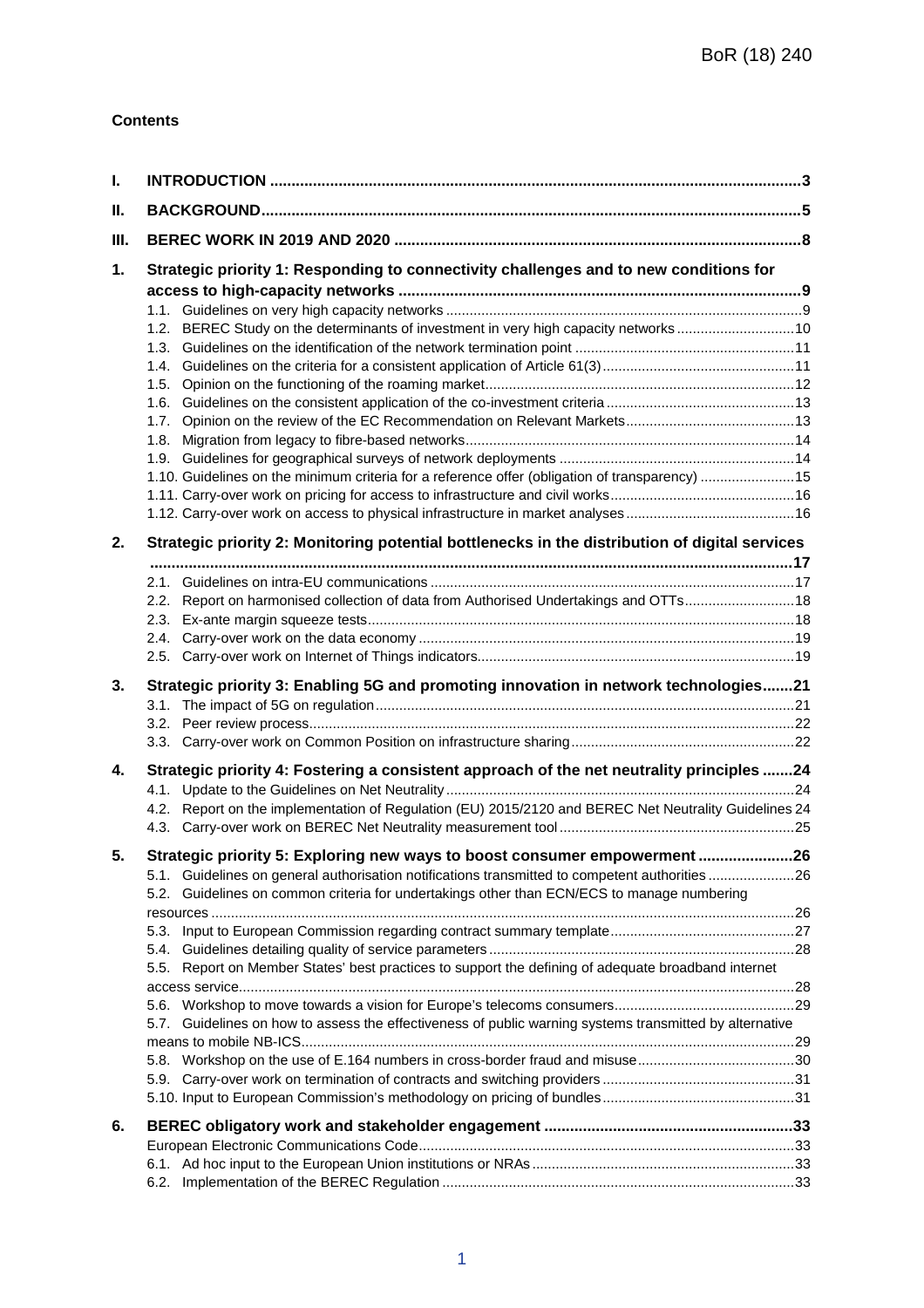| 6.3.                                                                                                      |  |
|-----------------------------------------------------------------------------------------------------------|--|
| Database of numbering resources with a right of extraterritorial use within the European Union 34<br>6.4. |  |
| BEREC input to the setting of single EU-wide maximum fixed/mobile voice termination rates 35<br>6.5.      |  |
|                                                                                                           |  |
| 6.6. BEREC input on the weighted average of maximum mobile termination rates across the EU36              |  |
| 6.7.                                                                                                      |  |
|                                                                                                           |  |
|                                                                                                           |  |
|                                                                                                           |  |
|                                                                                                           |  |
|                                                                                                           |  |
|                                                                                                           |  |
|                                                                                                           |  |
|                                                                                                           |  |
| 6.14. BEREC Communications Plan 2019 (including 10th anniversary programme of activities) 39              |  |
|                                                                                                           |  |
|                                                                                                           |  |
|                                                                                                           |  |
|                                                                                                           |  |
|                                                                                                           |  |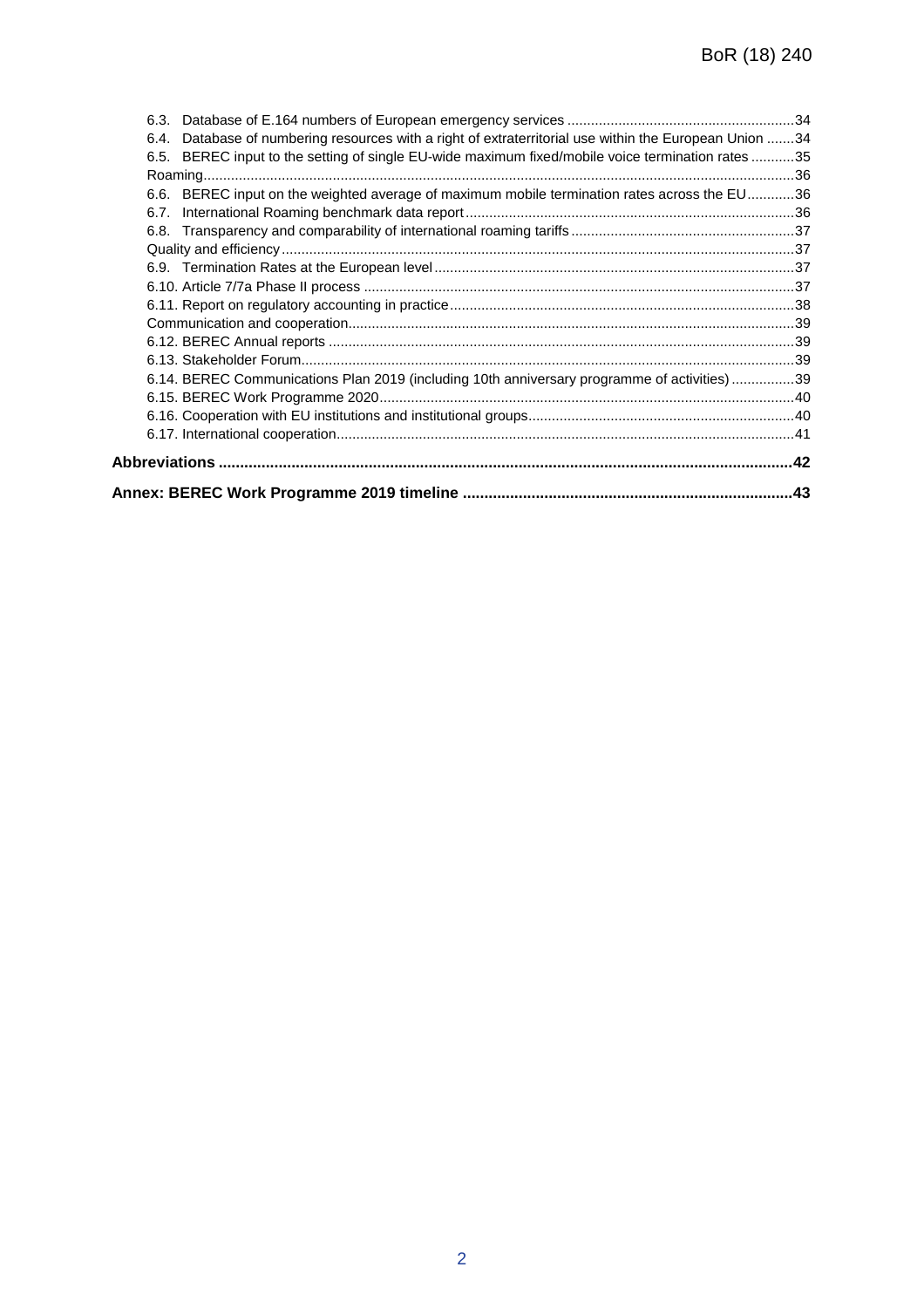## **I. INTRODUCTION**

The Body of European Regulators for Electronic Communications (BEREC) was established by Regulation (EC) No 1211/2009 of the European Parliament and of the Council of 25 November 2009 (the BEREC Regulation). According to Article 5(4) of the BEREC Regulation, the BEREC Board of Regulators shall, after consulting interested parties, adopt the annual work programme of BEREC before the end of each year preceding that to which the work programme relates. The Board of Regulators shall transmit the annual work programme to the European Parliament, the Council and the European Commission as soon as it is adopted. BEREC aims to ensure the independent, consistent and high-quality application of the European regulatory framework for electronic communications for the benefit of Europe and its citizens. The objectives of the BEREC Work Programme 2019 are certainly based on the mandatory tasks falling to BEREC in light of the new European Electronic Communications Code (EECC), but also fundamentally on the BEREC Medium-Term Strategy 2018-2020, with a keen focus on the following five strategic priorities:

- responding to connectivity challenges and to new conditions for access to highcapacity networks;
- monitoring potential bottlenecks in the distribution of digital services;
- enabling 5G and promoting innovation in network technologies;
- fostering the consistent application of the net neutrality principles; and
- exploring new ways to boost consumer empowerment.

While the work of implementing the new EECC is at the forefront of BEREC's work, BEREC would also like to note that its fundamental objectives and the objectives of the EECC – promoting competition and investment, promoting the internal market, empowering and protecting end-users, and promoting connectivity in Europe – will be the relevant pillars guiding the work of BEREC in the coming years. As 2018 saw the completion of more than 2 years of negotiations on the EECC, the scope and scale of the Work Programme 2019 illustrates the level of work before BEREC not just in the next 12 months but, indeed, over the next 2 years.

The Work Programme 2019 reflects BEREC's commitment to serve as a body for thoughtful and proactive debate and advice for the European Parliament, the Council and the European Commission in the electronic communications field. Furthermore, BEREC's future aims are to play an important role in further improving the consistent application of regulatory rules, to enhance its working methodology and to engage cooperatively and effectively with stakeholders.

In line with the practice of previous years and in accordance with Article 5 of the BEREC Regulation, the BEREC Work Programme 2019 was subject to consultation. The public consultation ran from 10 October to 7 November 2018, with 18 stakeholders submitting responses. BEREC has also prepared a report summarising the responses received during the public consultation. One of the overarching themes in stakeholder responses to the public consultation was that stakeholders requested ongoing engagement with BEREC. BEREC will continue in its efforts to ensure such ongoing engagement. The final BEREC Work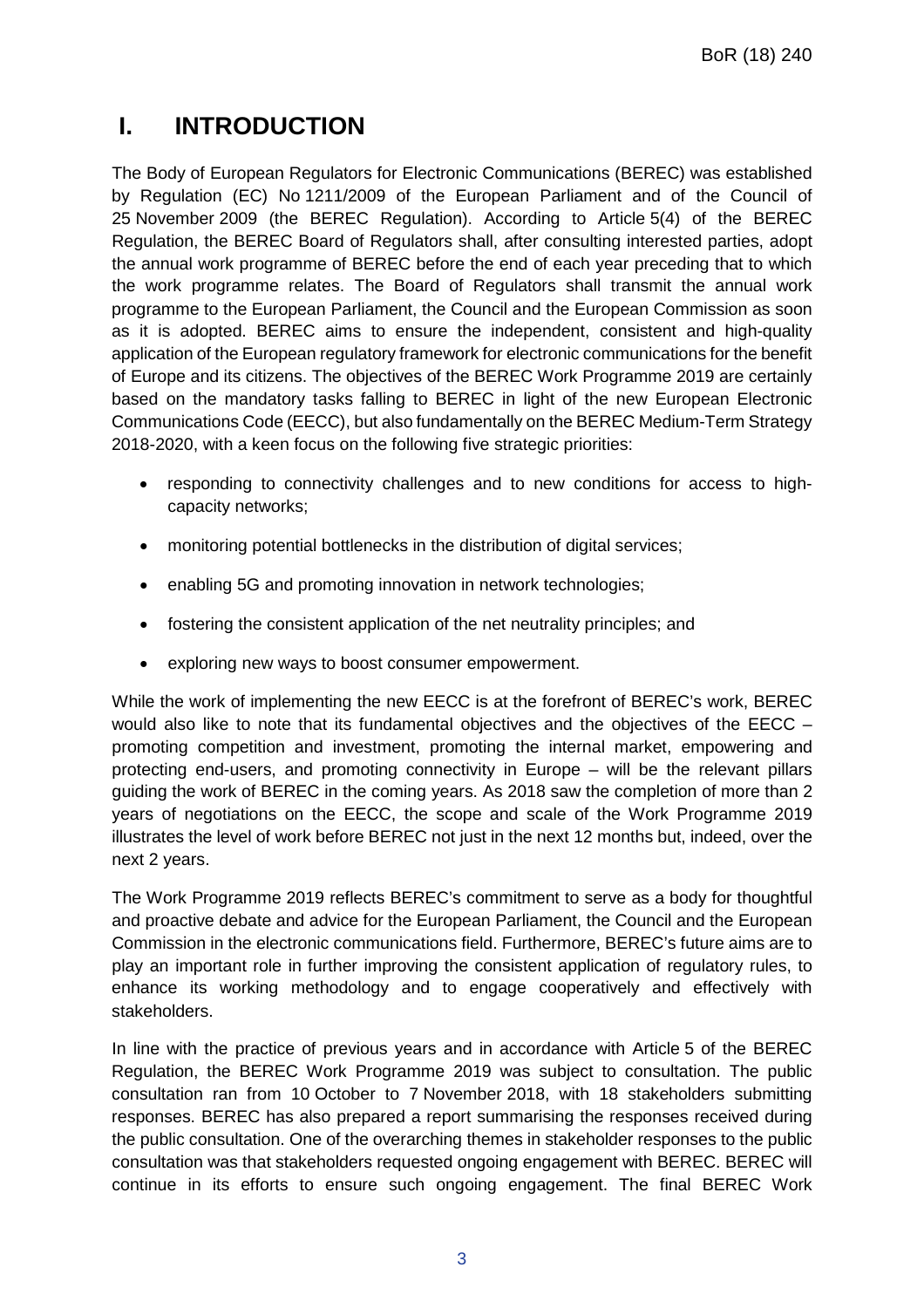Programme 2019 was discussed and agreed upon at the BEREC Board of Regulators meeting in Prague, Czechia, on 6 and 7 December 2018.

*Mr Johannes Gungl, RTR Mr Jeremy Godfrey, ComReg*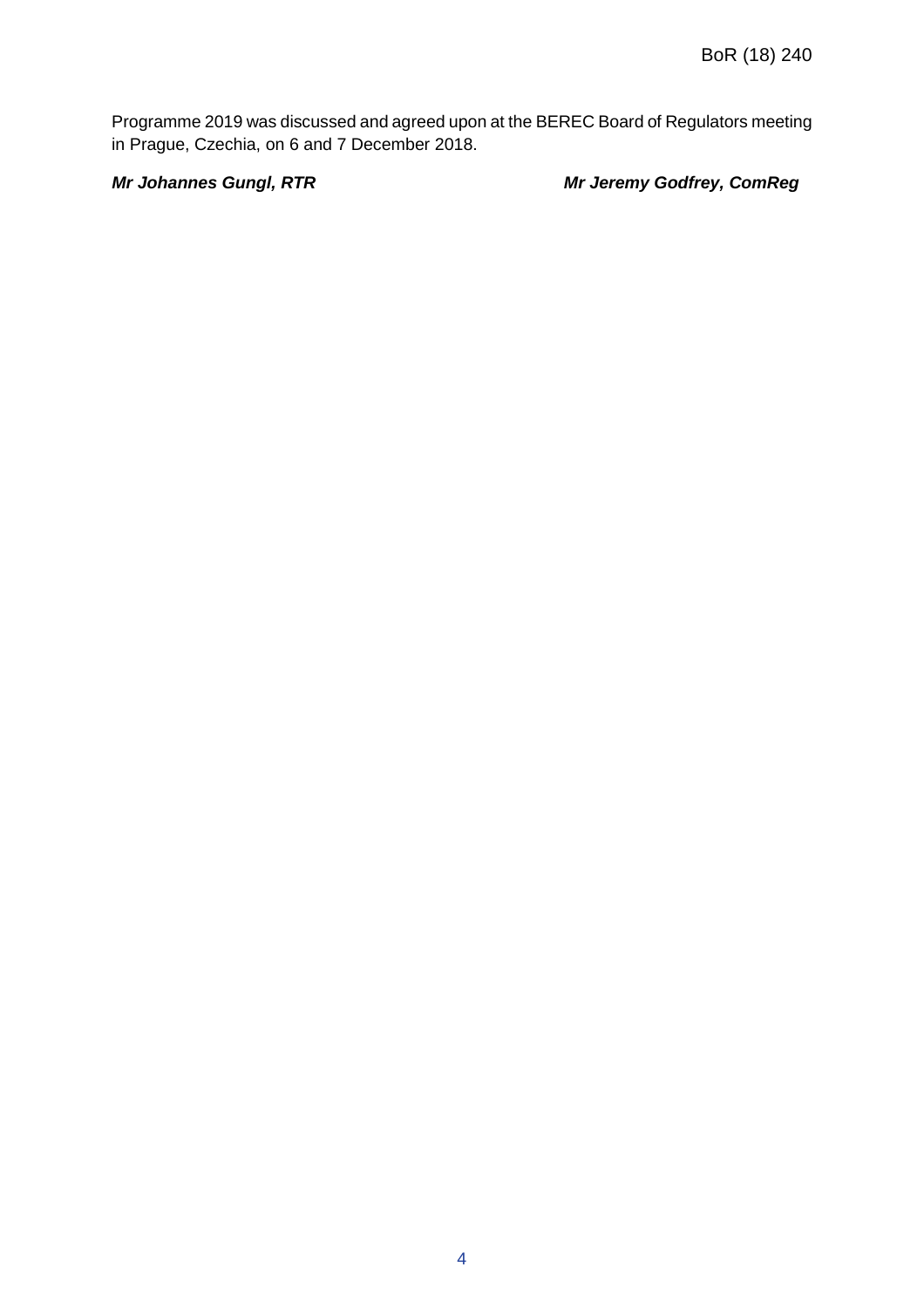# **II. BACKGROUND**

When people speak of electronic communications markets, they typically speak of rapid evolution in technology, new platforms and, recently, exponential growth in data consumption. However, in recent years, a regulatory development has also begun in the European electronic communications sector, which is intended to help improve the end-user experience, lead to greater competition and investment, and benefit all the different players in the digital ecosystem. In short, this development – in other words the new European Electronic Communications Code (EECC) – and the work that BEREC will undertake as part of it are aimed at achieving the very clear objectives of:

- promoting competition and investment;
- promoting the internal market;
- empowering and protecting end-users; and
- promoting connectivity across Europe.

While the new EECC and the new BEREC Regulation<sup>[1](#page-5-0)</sup>, and the mandatory tasks flowing from those documents, provide the basis for the BEREC Work Programme 2019, we are in the second of 3 years following on from BEREC's Medium-Term Strategy 2018-2020. Therefore, that document, its three objectives and its five strategic priorities remain fundamental to the work that BEREC is undertaking in 2019 and 2020. While the Work Programme 2019 seeks to address current regulatory challenges, it has also most certainly been developed to prepare for the new challenges set out in the EECC and the new BEREC Regulation, as well as the challenges ahead resulting from not just political but also economic, technological and social developments.

In BEREC's Work Programme 2018, an important focus of BEREC's work is related to 5G, in that BEREC indicated it would, within the scope of its competence, actively and closely follow the development of 5G. In 2019, that work will continue under strategic priority 3. Equally, the work falling under strategic priority 4, related to net neutrality, will remain an important focus for BEREC, particularly as, over the last couple of years, given legislative changes, BEREC has played (and continues to play) a key role in this matter.

However, in 2019 and beyond into 2020, the focus of BEREC's Work Programme will turn primarily to the important, mandatory projects, which cover all five of BEREC's strategic priorities, tasked to BEREC in light of the EECC<sup>[2](#page-5-1)</sup>. As part of such mandatory tasks, BEREC will develop guidelines intended to foster the consistent application of the criteria for assessing

<span id="page-5-0"></span> $\overline{a}$ <sup>1</sup> The original draft of this Work Programme was completed ahead of the final adoption of the EECC and the BEREC Regulation. BEREC will amend the language, article numbers, etc., accordingly in light of the final adoption of both documents, in order to reflect the language appropriately. Therefore, any and all references to articles etc. in the EECC and the new BEREC Regulation are subject to adjustment, although it is to be expected that the content will essentially remain the same in the final adopted texts. While the version of this document to be adopted (provisionally) at BEREC's 37th Plenary meeting in December will take into account all responses to the public consultation, the final version of BEREC's Work Programme 2019 to be published can be prepared only when the language of the EECC and the new BEREC Regulation has been finalised.

<span id="page-5-1"></span><sup>2</sup> The following dates for Plenaries in 2019 can be noted: Plenary 1 (6-8 March, 2019); Plenary 2 (12-14 June, 2019); Plenary 3 (2-4 October, 2019); Plenary 4 (5-6 December, 2019). Although the dates for Plenaries in 2020 have not been confirmed, it can be assumed that the dates will be approximately the same.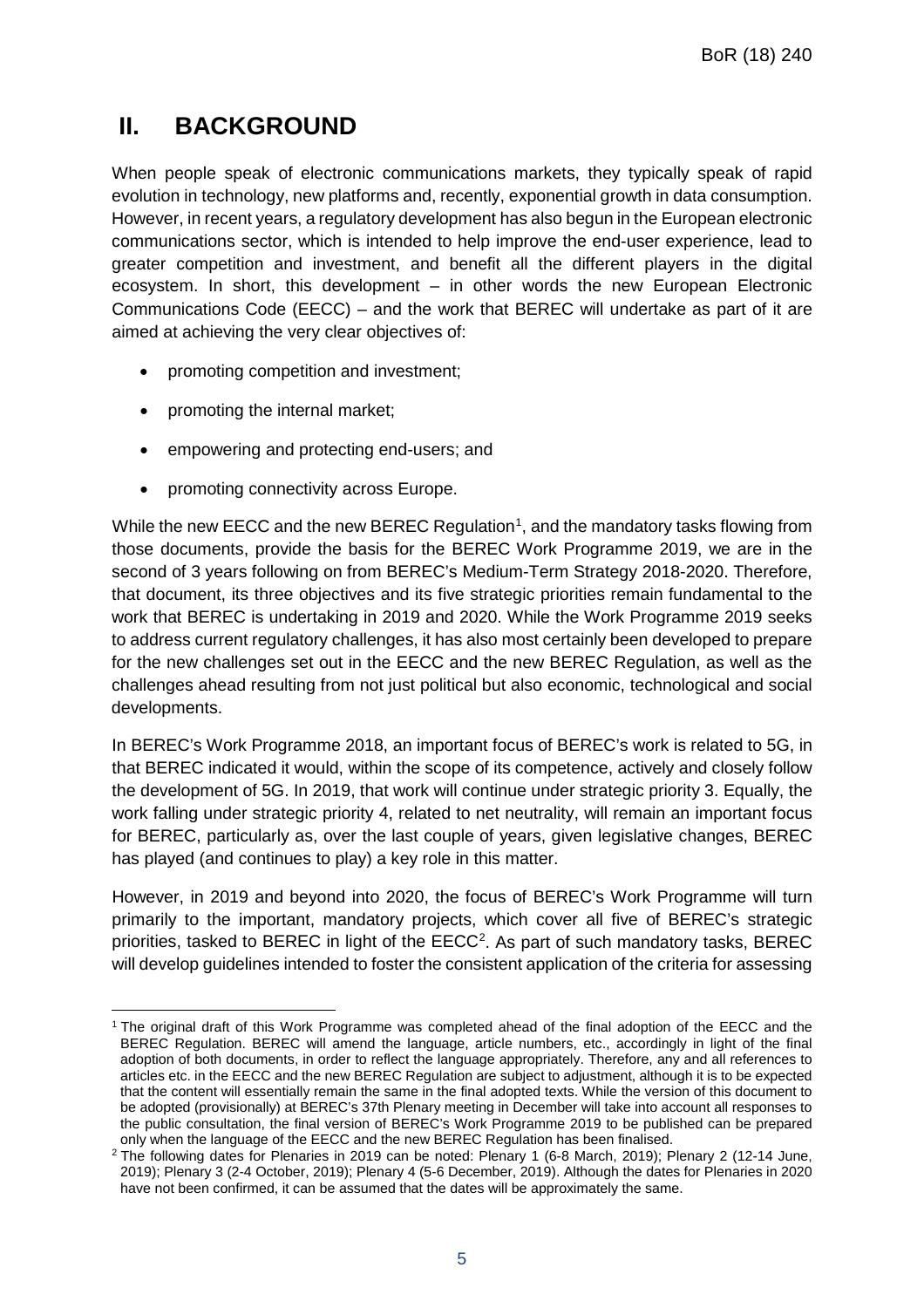co-investment on Very High Capacity Network (VHCN) elements. In addition, in 2019 BEREC will commission a study into the determinants of investment in VHCN. Enhancing the conditions for investment is a key activity for national telecommunications regulatory authorities, seeking to promote competition and optimise end-user welfare. The proposed project, using an innovative technique (system dynamics modelling), is intended to provide insight into the complex interplay of factors that affect investment in network infrastructure. This project will have a particular focus on regulatory measures imposed within the EU and how they can influence the level of investment in VHCN.

The strong and focused work completed by BEREC in 2018 with regard to consumer empowerment will continue, and the welfare of end users will always be a key focus for BEREC, and most certainly in the BEREC Work Programme 2019. In line with its Medium-Term Strategy 2018-2020, BEREC will continue to play a very active role in assessing and promoting consumer empowerment and consumer protection. In 2019 and 2020, BEREC intends, in light of the new EECC, to produce guidelines on relevant quality of service parameters, including for end users with disabilities<sup>[3](#page-6-0)</sup>. Furthermore, taking into account the experience and views of the European Consumer Organisation (BEUC) in this matter, BEREC will work towards developing a vision for Europe's telecommunications consumers.

Typically, when developing its annual work programme, BEREC includes work streams/projects/items that have been proposed by National Regulatory Authorities (NRAs), BEREC's own Expert Working Groups (EWGs) and indeed third parties/stakeholders, during the initial consultation phase in the first half of a given year. The development of the Work Programme 2019 was, in that sense, no different. However, in developing the Work Programme 2019, BEREC took care to allow sufficient capacity for the tasks set out in the new EECC. Still, BEREC felt that there could be scope for what could be termed discretionary items of work. Beyond what has already been mentioned above, two other such discretionary items were proposed to BEREC, and it was felt that there was a necessity to analyse such topics in 2019-2020. Those discretionary items of work will cover:

- regulatory approaches and experiences on migration from legacy infrastructures to fibre-based networks; and
- the scope of data that should be gathered from Authorised Undertakings and OTTs that might be the subject of a BEREC template, which would promote the modernisation, coordination and standardisation of the collection of data by NRAs.

These, and other areas that BEREC will concentrate on in 2019, will be presented and discussed in more detail in the following sections. In addition to the list of deliverables identified in the Work Programme, BEREC will continue to undertake its mandatory and annually repeating work. BEREC expects to be involved continuously in Article 7/7a Phase II cases, which will be addressed by delivering relevant opinions with the highest priority within strict statutory deadlines. BEREC will also consider possible ad hoc requests for advice from the European Union (EU) institutions (namely the European Commission, the Council and the European Parliament) and will meet these requests appropriately and on time. As in previous years, BEREC will continue to provide insights and advice to the European Parliament, the Council and the European Commission.

<span id="page-6-0"></span> $\overline{a}$ <sup>3</sup> See Article 104(2) of the EECC.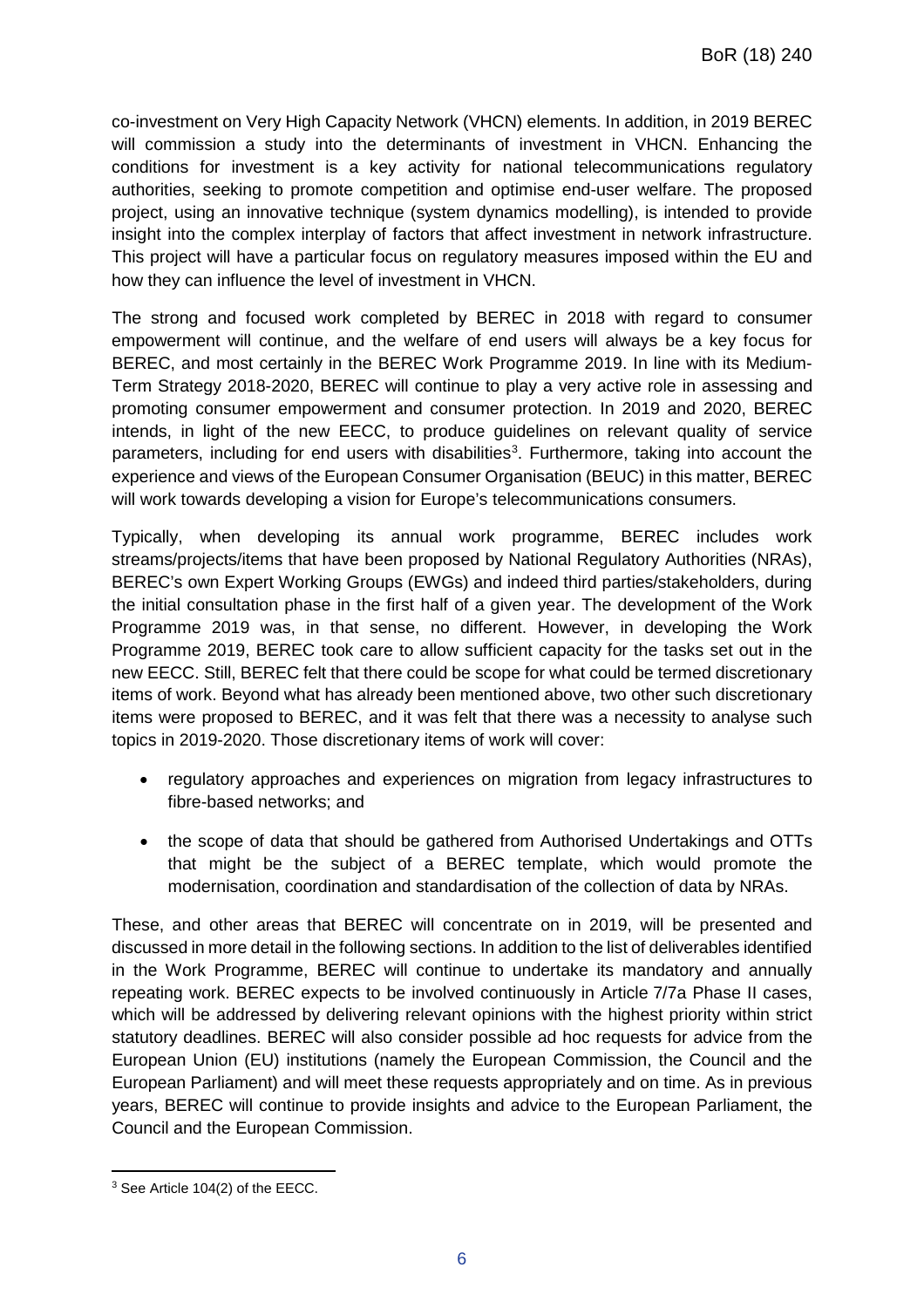The implementation of the Work Programme 2019 will be undertaken by EWGs, comprising experts from NRAs. Each EWG addresses a number of topics, analyses the relevant issues and prepares, inter alia, reports for discussion and adoption by the Board of Regulators. BEREC believes that this well-established 'bottom-up' approach, drawing on and informed by NRAs' on-the-ground experience of the implementation and impact of regulation at the national level, is what makes its outputs particularly relevant and valuable. The support of the BEREC Office is of key importance to the success of the BEREC Work Programme 2019. Under the guidance of its Administrative Manager, the BEREC Office provides professional and administrative support services to BEREC and its EWGs.

BEREC will continue to follow the approach whereby NRAs work together to produce Common Positions, guidelines and best practices, and will continue to engage with stakeholders in public consultations and industry forums and by making information more accessible to the public and to its stakeholders. In BEREC's Medium-Term Strategy 2018-2020, BEREC committed to early engagement with stakeholders. Such early engagement helps BEREC to identify the right questions, shows BEREC's openness and will further improve the work of BEREC.

According to the new BEREC Regulation, BEREC shall make public the final regulatory decisions, opinions, guidelines, reports, recommendations, Common Positions, best practices and any commissioned studies, as well as the relevant draft documents for the purpose of the public consultations.

In addition, BEREC shall issue recommendations and Common Positions, and disseminate regulatory best practices addressed to the NRAs in order to encourage better and consistent implementation on any technical matter within its mandate of the regulatory framework for electronic communications. BEREC shall make public its regulatory tasks. This public information shall be updated when new tasks are assigned to BEREC.

Regarding the implementation phase of the EECC, BEREC will provide ongoing support to NRAs. BEREC will provide a forum for exchanging views on national transposition formulas, provide an opportunity to submit questions and hold a discussion on any specific national transposition issue that might arise.

Finally, it is worth noting that in 2019 BEREC enters its 10th year in existence. This is the 10th Work Programme, and Mr Jeremy Godfrey (Commission for Communications Regulation, Ireland) is BEREC's 10th Chairperson. In 2019, BEREC will engage in a programme of activities to mark a decade of harmonised regulation in Europe. The programme of activities will be set out in BEREC's Communications Plan 2019, due to be adopted at the 37th BEREC Plenary meeting, in Prague, Czechia, in December 2018.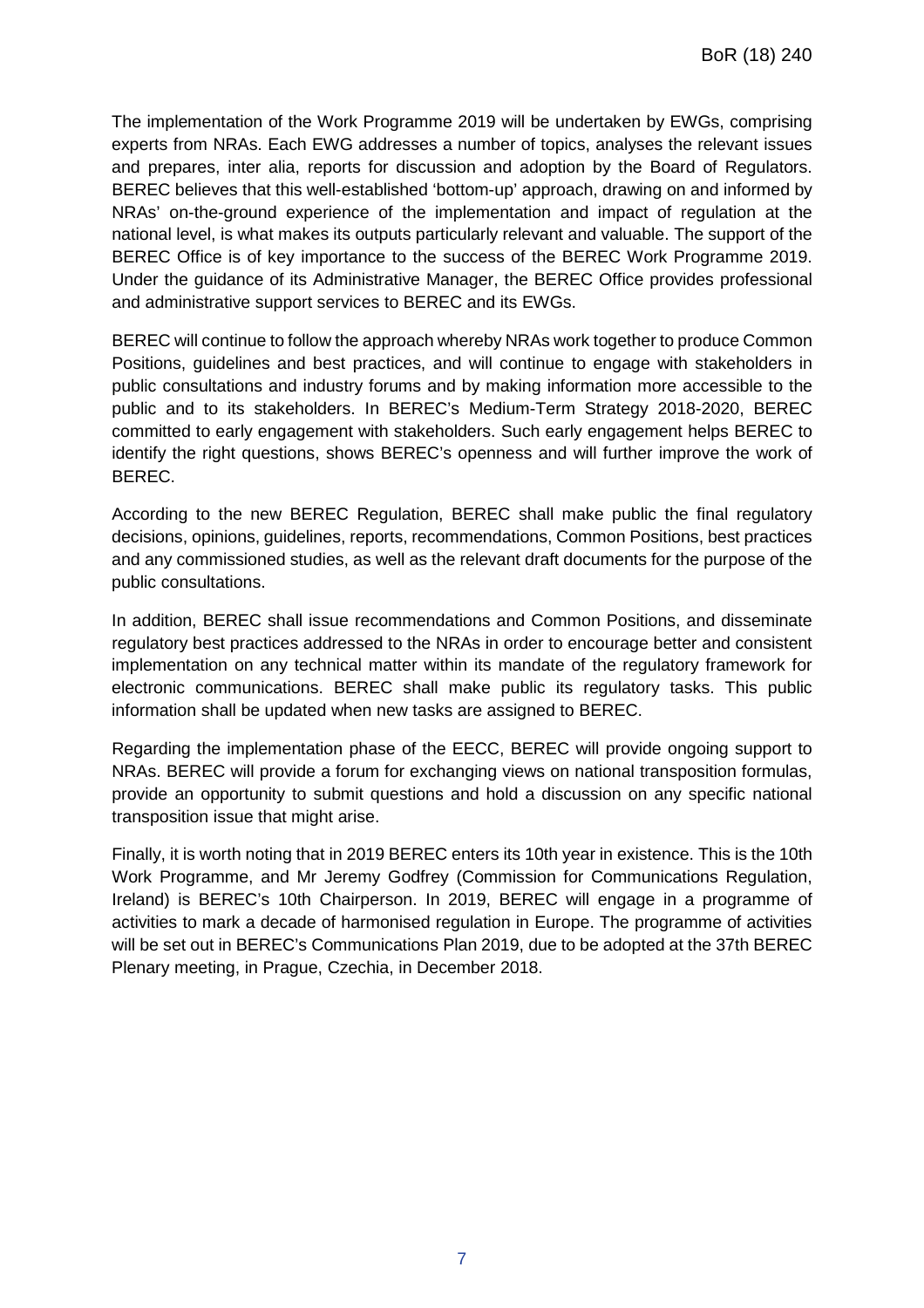## **III. BEREC WORK IN 2019 AND 2020**

Because of the extent of the mandatory work which BEREC is tasked with in light of the EECC, some of the projects set out in the following sections of BEREC's Work Programme 2019 will necessarily be carried over into, and be completed in, 2020. Given the timing for transposition deadlines set out in the EECC, particularly with respect to guidelines, BEREC has paid specific attention to when public consultations are due to take place, in order to allow stakeholders sufficient opportunity to respond to such consultations. While the annex below provide an illustration and a list of BEREC's deliverables throughout 2019 and into 2020, the details for each Strategic Priority are set out in the following sections.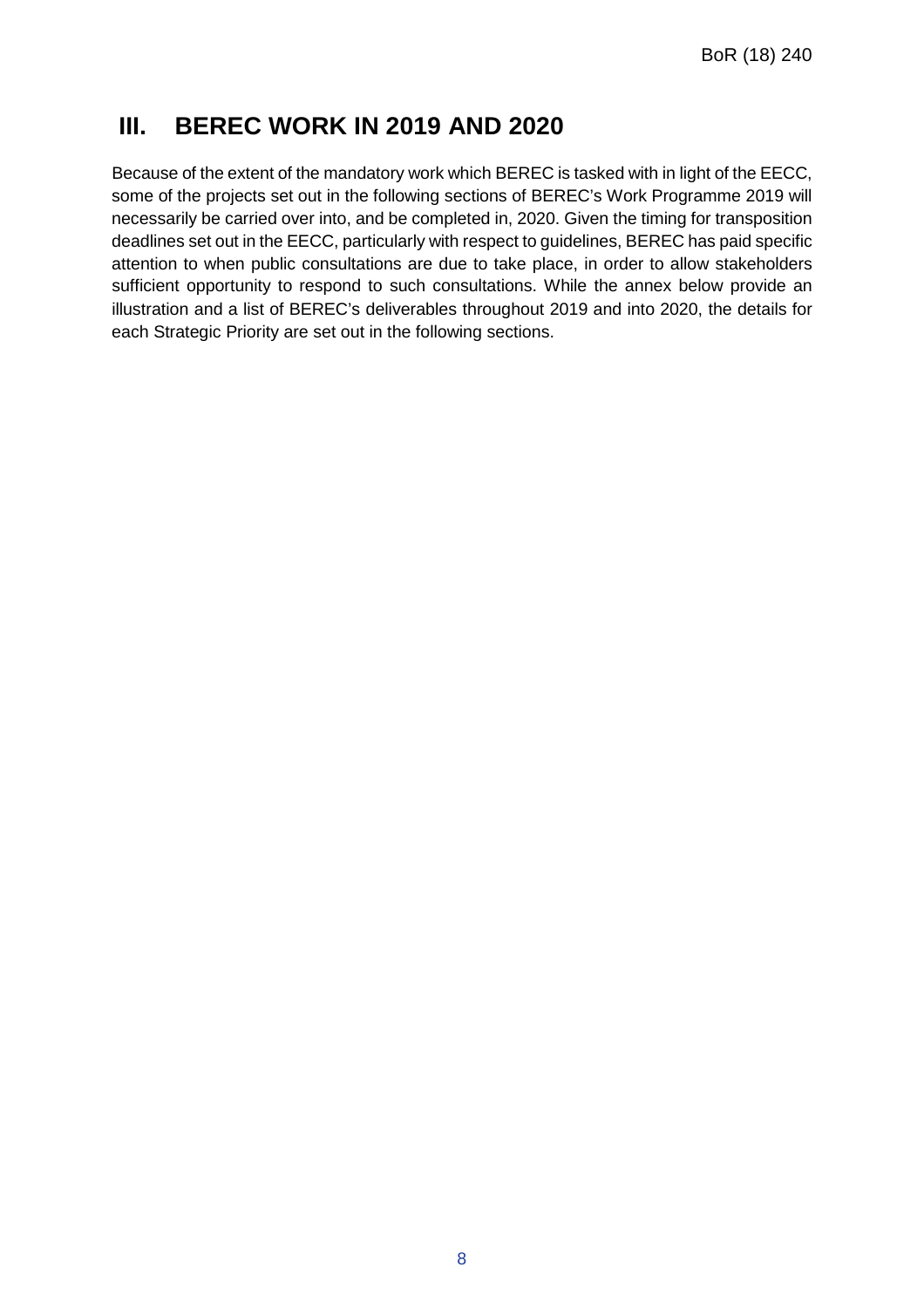# **1. Strategic priority 1: Responding to connectivity challenges and to new conditions for access to highcapacity networks**

In its Medium-Term Strategy 2018-2020, BEREC included as a Strategic Priority the continuation of its work on identifying competition problems that may arise in different Member States as high-speed networks are being developed and legacy networks phased out or where markets have become mature – with the intention to increase awareness of how incentives to invest change with changing market conditions and how competition is affected. In 2019 and 2020, such work will be at the forefront of BEREC's Work Programme, given the importance placed on Very High Capacity Networks by the EECC, particularly with respect to coinvestment (Article 76). The Work Programme 2019 therefore includes the following activities that contribute to this strategic goal.

## **1.1. Guidelines on very high capacity networks**

The EECC (Article 3(3)) has among its objectives to "promote connectivity and access to, and take-up of, very high capacity networks" and several provisions refer to the term "very high capacity network". For example, the EECC defines a specific regulatory treatment of very high capacity network elements (Article 76), and the conditions under which NRAs shall not impose certain (symmetric) obligations on wholesale-only undertakings depend on access to a very high capacity network (Article 61(3) in connection with Article 80) $^4$ .

The EECC (Article 82) provides that, "by two years after the date of entry into force of this Directive [EECC], BEREC shall, after consulting stakeholders and in close cooperation with the Commission, issue guidelines on the criteria a network has to fulfil in order to be considered a very high capacity network". As part of its input to this work stream, BEREC will hold an initial call for stakeholder input early in the second quarter of 2019.

An essential basis of the project is a detailed analysis of the legal provisions in the EECC which define the term "very high capacity networks" (Article 2(2), recital 13). In addition, the project will include the collection of data on achievable network performance of networks defined in recital 13. The BEREC guidelines on very high capacity networks will then be based on this comprehensive database.

**Deliverable**: BEREC Guidelines on very high capacity networks

Call for initial stakeholder input: Yes, Q2 2019

Public consultation: Yes; adoption at Plenary 2 2020

Adoption of final guidelines at Plenary 4 2020 for publication

<span id="page-9-0"></span> $\overline{a}$ <sup>4</sup> Note also that the Guidelines on geographical surveys (Article 22) may include a forecast of the reach of very high capacity networks – see 1.9 below.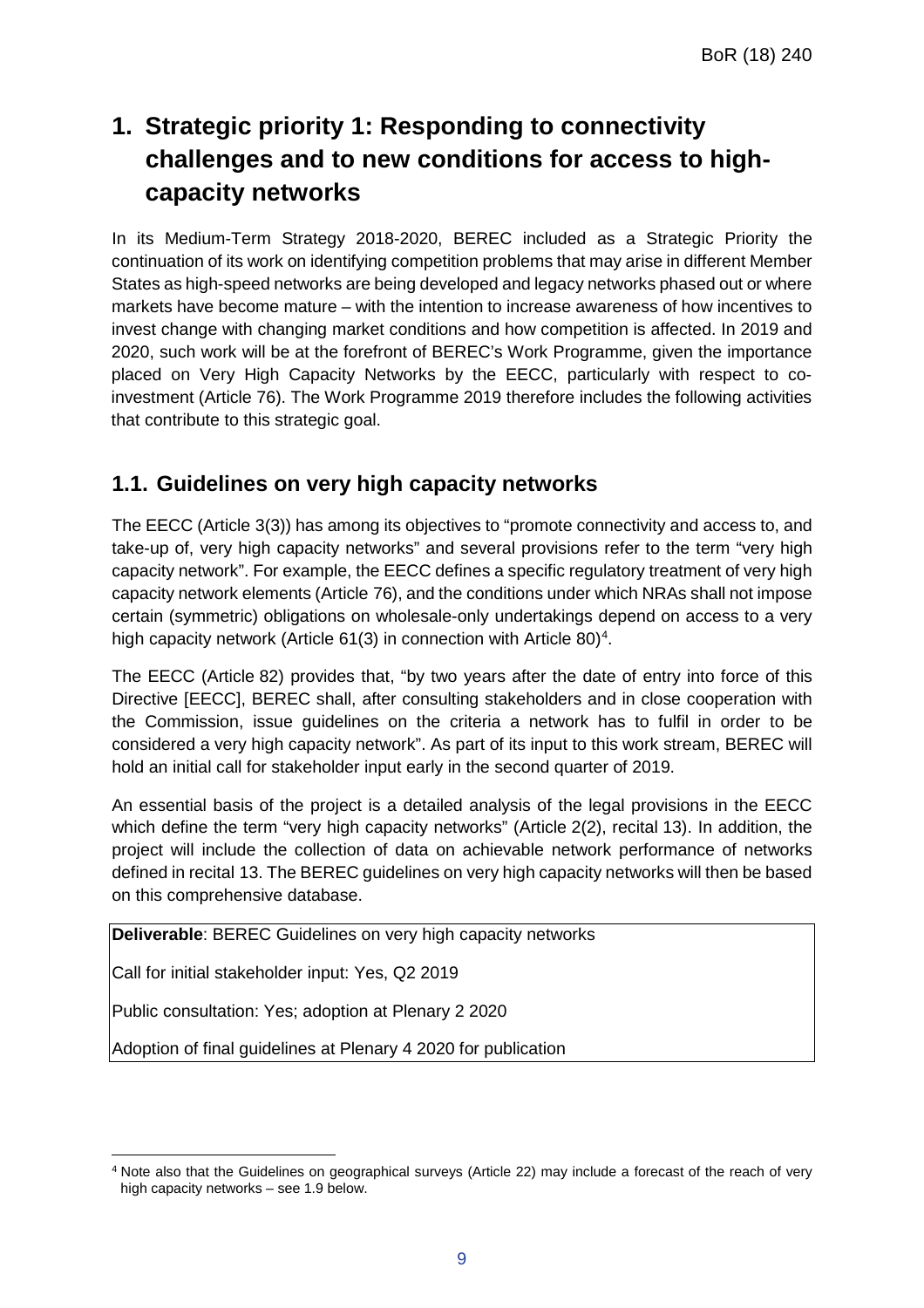## **1.2. BEREC Study on the determinants of investment in very high capacity networks**

Enhancing the conditions for investment is a key activity for national telecommunications regulatory authorities seeking to promote competition and optimise end-user welfare. This is a research project, with the objective of providing insight into the complex interplay of factors that impact investment in network infrastructure. The project will involve the development of a system dynamics model that captures these factors and enables the simulation and testing of various hypotheses about the impact of regulatory measures within the EU, as well as other factors that can influence the level of investment in VHCNs. The key research question for the project is: what are the factors, including regulatory factors, which influence the level, nature and timing of investment in very high capacity telecommunication networks in BEREC member states? The key objectives of this project are:

- to generate a conceptual system dynamics model that captures and illustrates the complex interplay and feedback loops of factors that influence the timing, level and nature of investment in very high capacity digital infrastructure in countries in Europe; and
- to use this model to simulate the effects of different regulatory choices and the interaction between investment and competition.

The intention is that this project will proceed in two phases.

Phase 1 will be a report comprising the following:

- a survey of the relevant literature;
- the development of a conceptual or theoretical system dynamics model;
- qualitative conclusions arising from the analysis of the conceptual model;
- the identification of the data required to calibrate the model;
- the identification of the country/countries for inclusion in the calibration/simulation exercise in Phase 2.

Phase 2 of the project involves:

- calibrating the conceptual model for at least one BEREC member state and simulating the impact of different regulatory levers;
- the provision of training to NRAs to allow for the calibration and use of the model after the conclusion of the project.

The second Phase of the project would proceed only based on approval and adoption of the first Phase by the Board of Regulators.

**Deliverable**: BEREC Study on the determinants of investment in very high capacity networks

Public consultation: No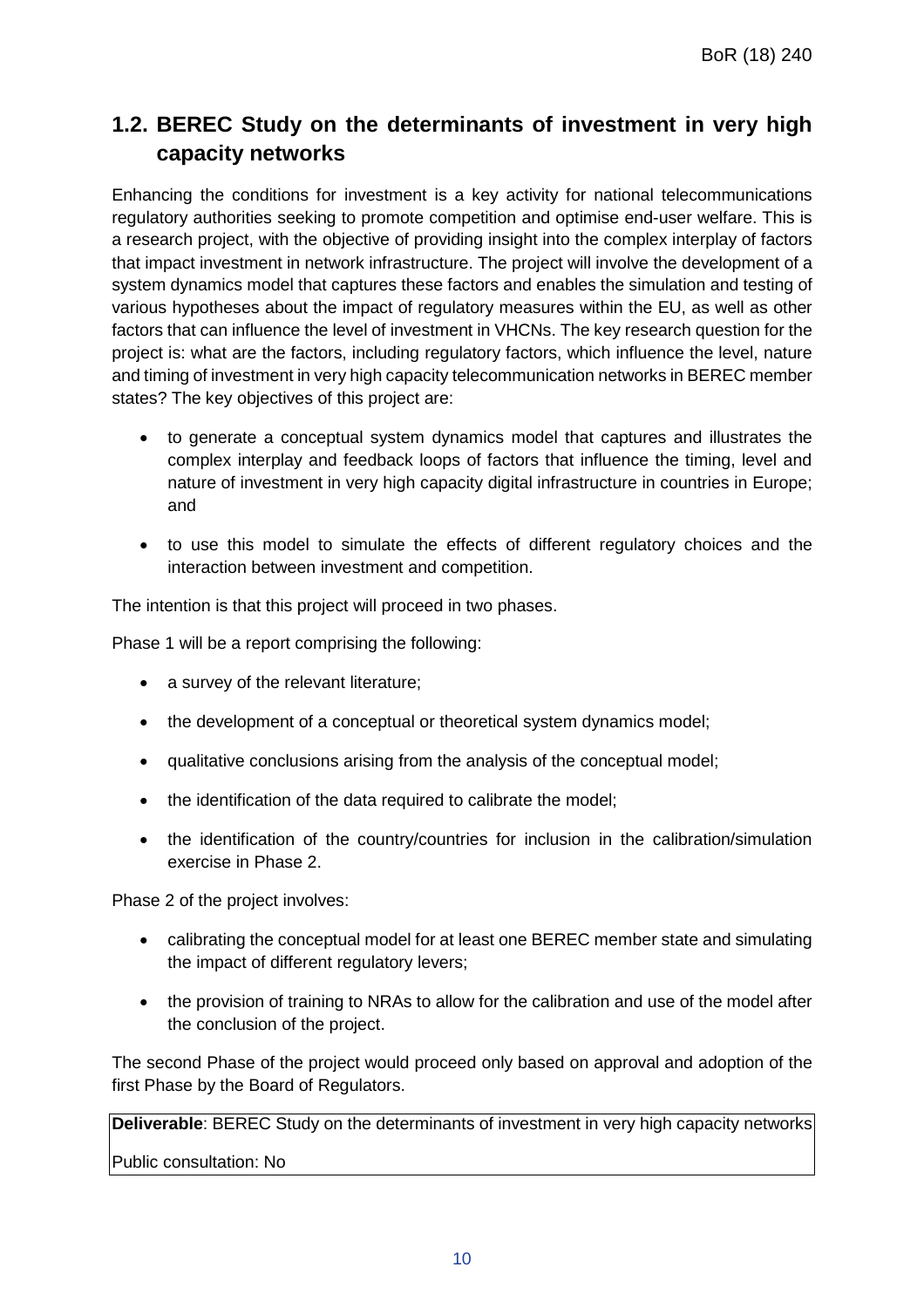Adoption of Phase 1 report at Plenary 3 2019 for publication

Phase 2 deliverable and timing to be decided

#### **1.3. Guidelines on the identification of the network termination point**

The EECC (recital 19) and previously the Universal Service Directive (2002/22/EC, recital 6) lay down that "the network termination point represents a boundary for regulatory purposes between the regulatory framework for electronic communications networks and services and the regulation of telecommunication terminal equipment. Defining the location of the network termination point is the responsibility of the national regulatory authority." The location of the network termination point therefore has an impact on whether a piece of equipment is part of the public network or part of the telecommunications terminal equipment.

The EECC (Article 61(7)) provides that "by 18 months after the date of entry into force of this Directive [EECC] in order to contribute to a consistent definition of the location of network termination points by national regulatory authorities, BEREC shall, after consulting stakeholders and in close cooperation with the Commission, adopt guidelines on common approaches to the identification of the network termination point in different network topologies. National regulatory authorities shall take utmost account of those guidelines when defining the location of network termination points." The objective of the project is to prepare these guidelines. The project will be based on the results of the BEREC report "Location of the network termination point", which, according to the BEREC Work Programme 2018, BEREC will publish in October 2018.

**Deliverable**: BEREC Guidelines on common approaches to the identification of the network termination point in different network topologies

Public consultation: Yes; adoption at Plenary 3 2019

Adoption of final guidelines at Plenary 1 2020 for publication

## **1.4. Guidelines on the criteria for a consistent application of Article 61(3)**

The EECC (Article 61(3)) foresees that NRAs may impose, upon reasonable request, access to wiring and cables and associated facilities inside buildings or up to the first concentration or distribution point as determined by the NRA on electronic communication network providers and owners of such network elements where replication of those network elements would be economically inefficient or physically impracticable.

Where these obligations do not sufficiently address economic or physical barriers to replication, it may extend the imposition of such access obligations (including active or virtual access obligations if justified) beyond the first concentration or distribution point, to a point capable of hosting a sufficient number of end-user connections to be commercially viable for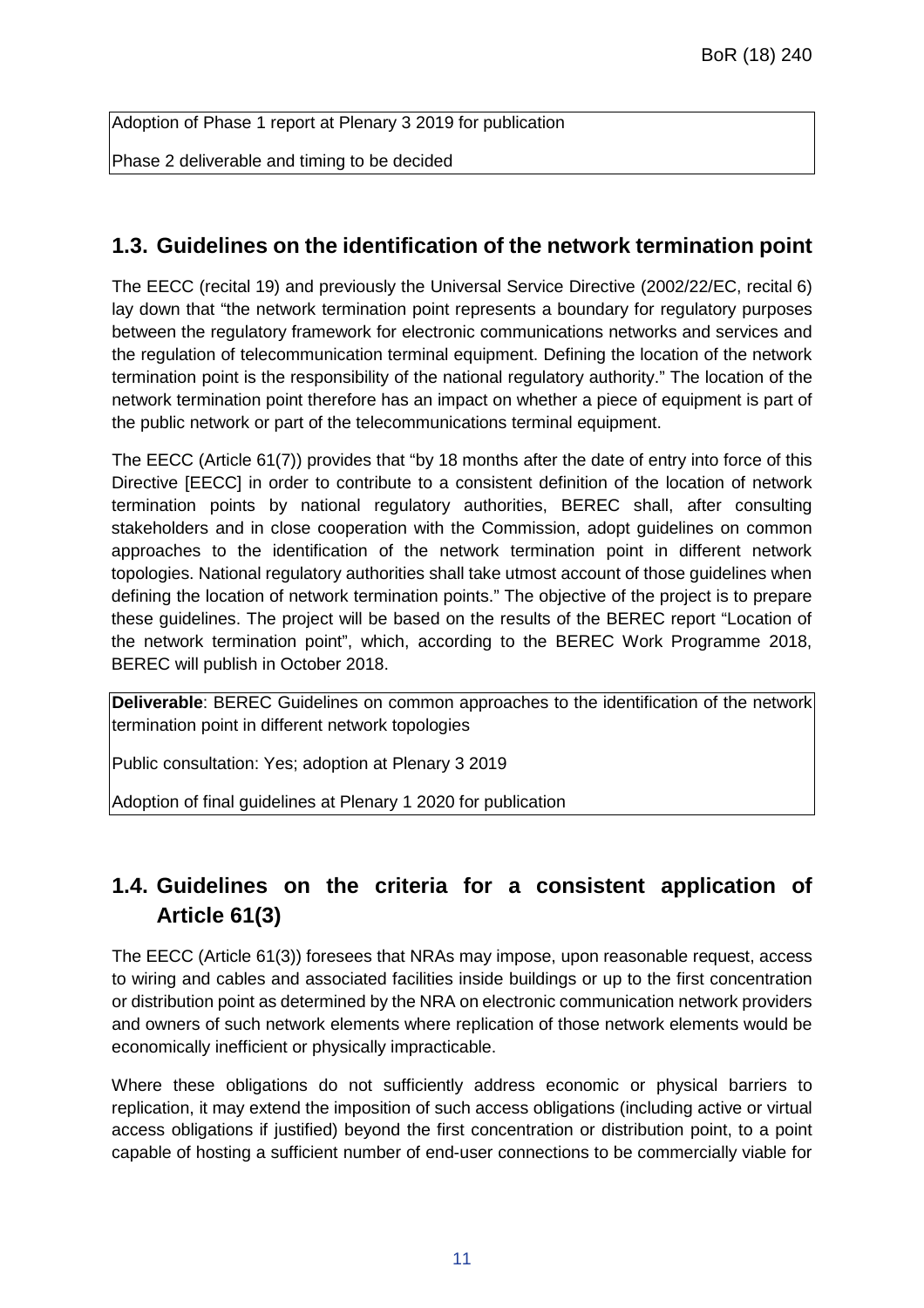efficient access seekers. BEREC shall publish guidelines to set out the relevant criteria for determining:

- the first concentration or distribution point;
- the point, beyond the first concentration or distribution point, capable of hosting a sufficient number of end-user connections to enable an efficient undertaking to overcome the significant replicability barriers identified;
- which network deployments can be considered new;
- which projects can be considered small; and
- which economic or physical barriers to replication are high and non-transitory.

**Deliverable**: BEREC Guidelines on the criteria for a consistent application of Article 61(3) (concentration point etc.)

Public consultation: Yes; adoption at Plenary 2 2020

Adoption of final guidelines at Plenary 4 2020 for publication

#### **1.5. Opinion on the functioning of the roaming market**

According to Article 19 of the Roaming Regulation, the Commission shall, after consulting BEREC, submit a report to the European Parliament and to the Council, accompanied, if appropriate, by a legislative proposal to amend the maximum wholesale charges for regulated roaming services laid down in the Regulation.

The scope of BEREC's opinion will be to assess the evolution of retail tariff plans, the changes in data consumption patterns for domestic and roaming services, the ability of home network operators to sustain their domestic charging model and the derogations granted, the ability of the visited network to recover the efficiently incurred costs, and the impact of the application of the fair use policy by operators.

BEREC, as it did for the previous review of the Roaming Regulation, will assess the roaming market and plans to draft an input to the Commission's consultation on its report to the European Parliament and to the Council. In addition, BEREC will continue to contribute to the development of the Commission's cost model that is planned to be finalised in summer 2019.

**Deliverable**: BEREC Opinion on the functioning of the roaming market, as input to the Commission's evaluation

Public consultation: No

Submission in Q2 2019; upon request from the European Commission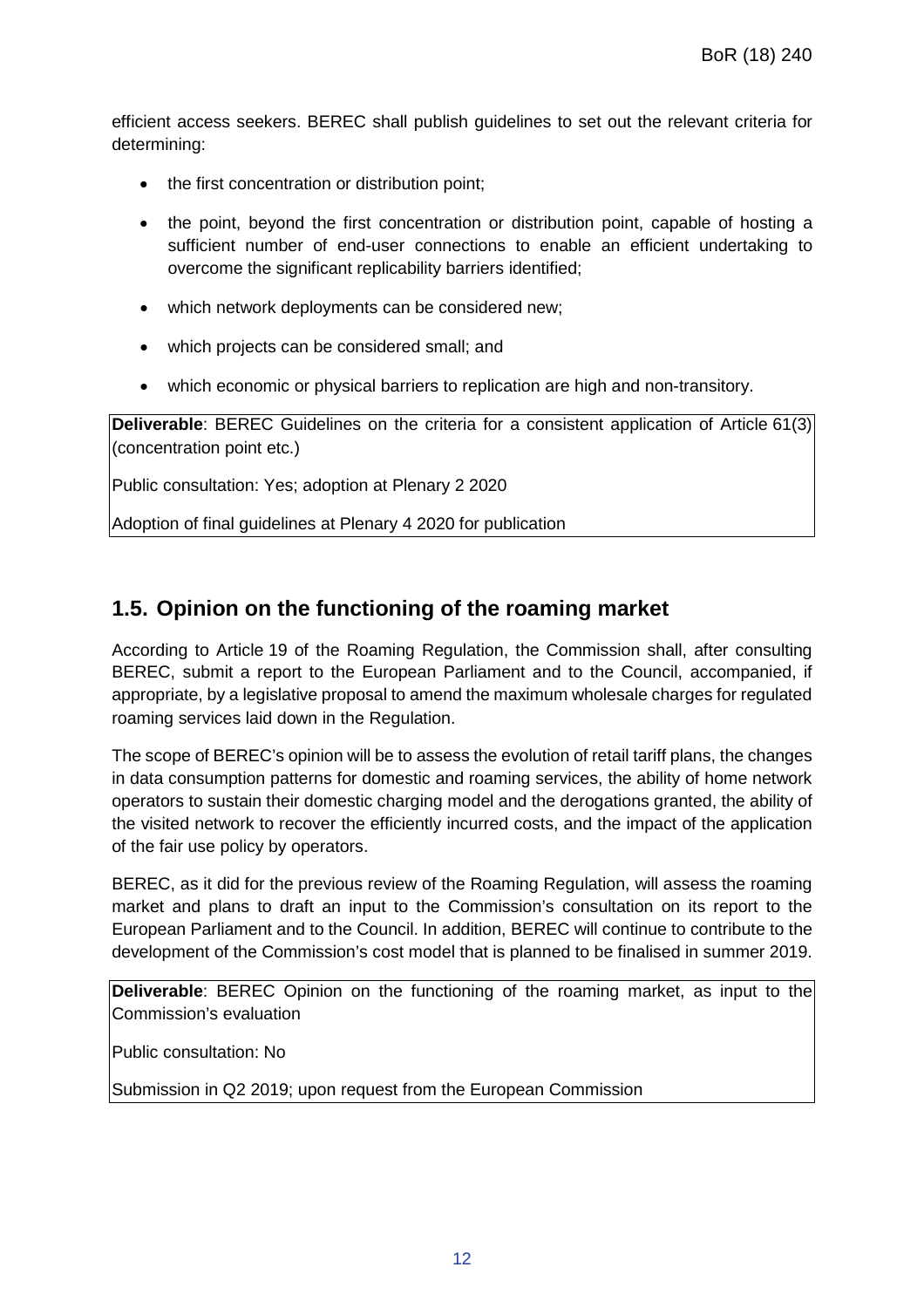## **1.6. Guidelines on the consistent application of the co-investment criteria**

According to the EECC (Article 76), undertakings which have been designated as having significant market power in one or several relevant markets in accordance with Article 67 of the EECC may offer commitments, in accordance with the procedure set out in Article 79 and subject to a series of conditions, to open the deployment of a new very high capacity network that consists of optical fibre elements up to the end-user premises or base station, to coinvestment. Co-investment may take the form of co-ownership or long-term risk sharing through co-financing or through purchase agreements giving rise to specific rights of a structural character by other providers of electronic communications networks and/or services.

NRAs are required to assess whether the offer to co-invest complies cumulatively with a minimum set of conditions outlined in Article 76(1) paragraphs (a) to (e), in order to decide whether or not to impose any additional obligations pursuant to Article 67 and Article 68. Therefore, the objective of this project is for BEREC to publish guidelines to foster the consistent application by NRAs of the criteria set out in Article 76(1) of the EECC<sup>[5](#page-13-0)</sup>.

**Deliverable**: BEREC Guidelines to foster the consistent application of the criteria for assessing co-investments in very high capacity network elements

Public consultation: Yes; adoption at Plenary 1 2020

Adoption of final guidelines at Plenary 4 2020 for publication

## **1.7. Opinion on the review of the EC Recommendation on Relevant Markets**

According to the EECC (Article 64), the European Commission shall adopt a Recommendation on Relevant Product and Service Markets. The Recommendation shall identify those product and service markets within the electronic communications sector and the characteristics of which may be such as to justify the imposition of regulatory obligations set out in this Directive, without prejudice to markets that may be defined in specific cases under competition law. This Recommendation will be the evolution of the Recommendation on Relevant Product and Service Markets reviewed in 2014, currently in force. This Recommendation shall be reviewed at the latest by the transposition date of the EECC, and the Commission shall thereafter regularly review the Recommendation. The European Commission must take utmost account of the opinion of BEREC on this Recommendation.

BEREC will prepare an Opinion based on the documents and draft Recommendation to be published by the European Commission. Given the importance of this Recommendation for market analyses, exchanges and workshops with the European Commission shall be

<span id="page-13-0"></span>l <sup>5</sup> The scope of these guidelines, the proposed guidelines on very high capacity networks (see 1.1 above) and the proposed guidelines on geographical surveys of networks (see 1.9 below), should be very clearly defined to avoid overlap/duplication.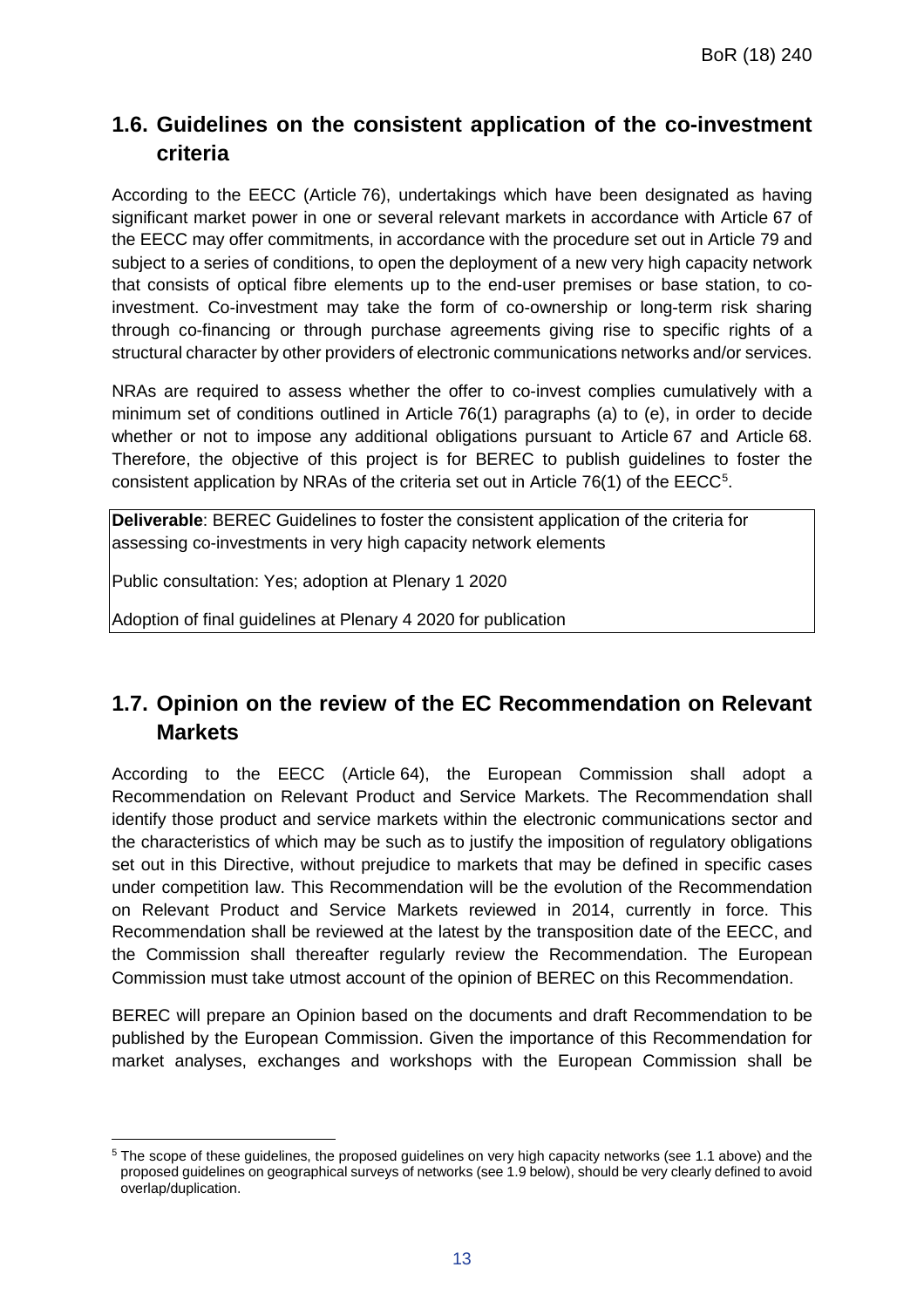organised, in order to provide the Commission with NRAs' knowledge of the functioning of the markets and to ensure that BEREC's questions and concerns will be addressed.

**Deliverable**: BEREC Opinion on the review of EC Recommendation on relevant markets

Public consultation: No

Timing to be decided, dependent on when the European Commission will publish the draft Recommendation

### **1.8. Migration from legacy to fibre-based networks**

The roll-out of next-generation access (NGA) networks, in particular of FTTH, results increasingly in situations in which the legacy copper network infrastructure becomes redundant and incumbent operators may want to decommission this legacy network infrastructure. In this case, wholesale customers may have to be migrated from copper unbundling to NGA wholesale access products (e.g. duct access, fibre unbundling or virtual unbundled local access (VULA). Rules for such a migration, which NRAs have to follow, are provided for in the European Commission's Recommendation on NGA of 2010[6](#page-14-0) (Articles 39- 41) and also in the BEREC Common Positions on best practices in remedies on Markets 3a, 3b and 4, which were published in 2012<sup>[7](#page-14-1)</sup>. Going forward, NRAs also have to comply with the provisions for such a migration in the EECC (Article 81).

In light of the existing and future rules, BEREC will hold an internal workshop on the migration from legacy infrastructures to fibre-based networks, which will allow NRAs to share ideas and experience intended to foster a consistent approach across Europe to the relevant issues. BEREC will publish a short summary report of the outcomes of the workshop.

**Deliverable:** Internal workshop and summary report on the migration from legacy infrastructures to fibre-based networks

Workshop to be held in September/October 2019; summary report adoption at Plenary 4 2019 for publication

### **1.9. Guidelines for geographical surveys of network deployments**

According to the EECC (Article 22(7)), by 18 months after its entry into force, in order to contribute to the consistent application of geographical surveys and forecasts, BEREC shall, after consulting stakeholders and in close cooperation with the Commission and relevant national authorities, issue guidelines to assist NRAs and/or other competent authorities on the consistent implementation of their obligations under this Article. Regarding Article 22, NRAs and/or other competent authorities shall conduct a geographical survey of the reach of electronic communications networks capable of delivering broadband ("broadband networks")

<span id="page-14-0"></span>l <sup>6</sup> European Commission's recommendation of 20 September 2010 on regulated access to Next Generation Access Networks (NGA) (2010/572/EU).

<span id="page-14-1"></span><sup>7</sup> BoR (12) 127, BoR (12) 128 and BoR (12) 126.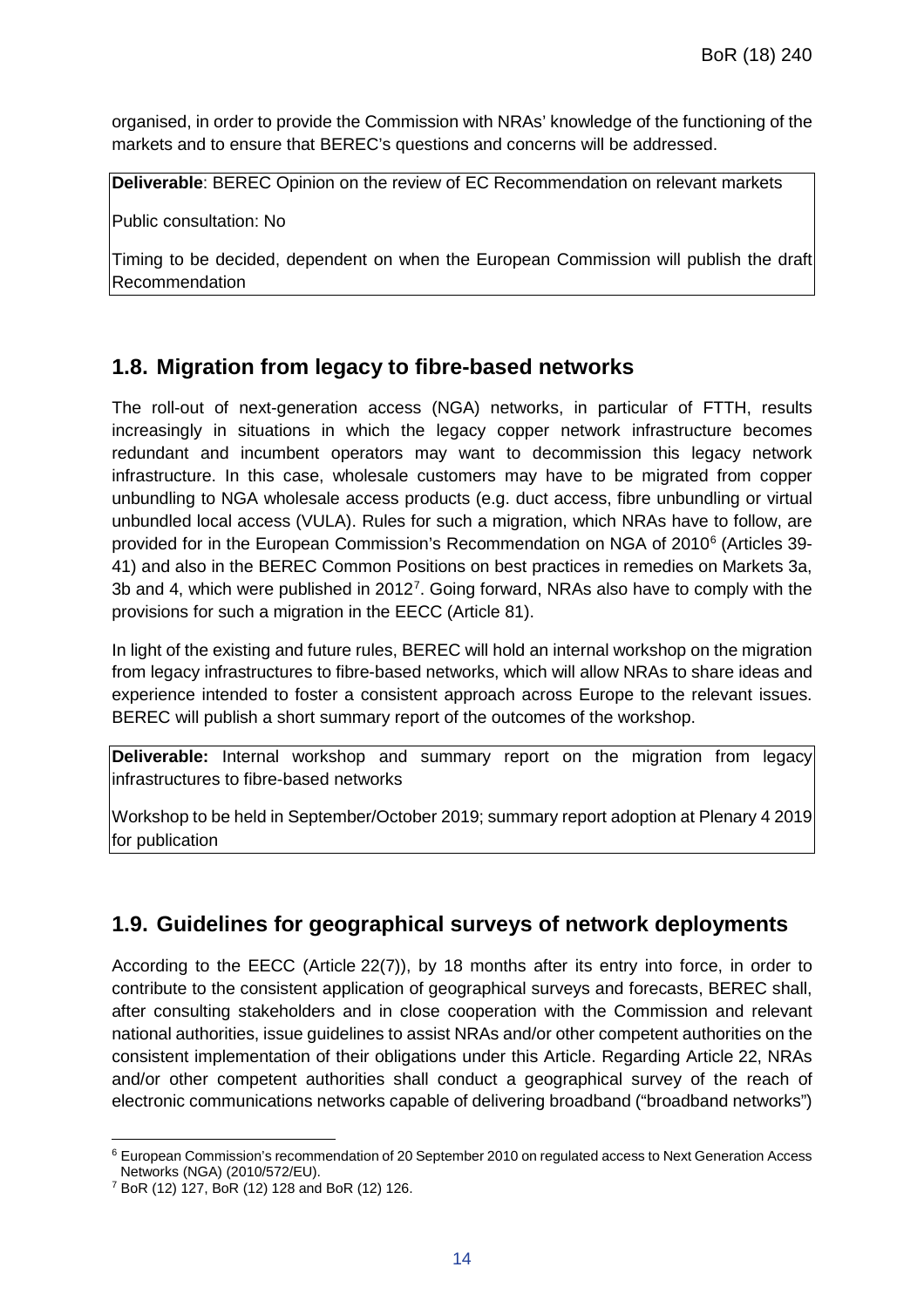within 3 years from the deadline for transposition of the Directive and shall update it at least every 3 years.

The survey shall include:

- the geographic reach of networks (capable of delivering broadband) within the Member State's (MS) territory; and
- May also include a forecast, for a period determined by the relevant authority, of the reach of broadband networks, including very high capacity networks within the MS territory.

The information collected in the geographical survey shall be at an appropriate level of local detail and shall include sufficient information on the quality of service and parameters thereof.

**Deliverable**: BEREC Guidelines to assist NRAs on the consistent application of geographical surveys of network deployments

Public consultation: Yes; adoption at Plenary 3 2019

Adoption of final guidelines at Plenary 1 2020 for publication

## **1.10. Guidelines on the minimum criteria for a reference offer (obligation of transparency)**

According to the EECC (Article 69), NRAs may impose obligations for transparency in relation to interconnection/access, requiring operators to make public specified information, and terms and conditions for supply and use. The Code goes on to state that, when an operator has an obligation of non-discrimination, NRAs may require that operator to publish a reference offer (RO) "which shall be sufficiently unbundled to ensure that undertakings are not required to pay for facilities which are not necessary for the service requested, giving a description of the relevant offerings broken down into components according to market needs, and the associated terms and conditions including prices."

The EECC further requires that no later than 1 year after the adoption of the Directive, in order to contribute to the consistent application of transparency obligations, BEREC shall, after consulting stakeholders and in close cooperation with the Commission, issue guidelines on the minimum criteria for a RO and shall review them whenever necessary in order to adapt them to technological and market developments. Where there is an obligation for transparency in relation to interconnection/access, this may lead to publishing a RO and there is a requirement for BEREC to issue guidelines on the minimum criteria for such a RO.

In cooperation with stakeholders and the Commission, Guidelines will be established on the minimum criteria for a reference offer relating to the obligation of transparency as required by Article 69 of the EECC. BEREC's existing Common Positions on Markets 3a, 3b, and 4 address the information that ROs might include and these could be further developed for the purpose of this project.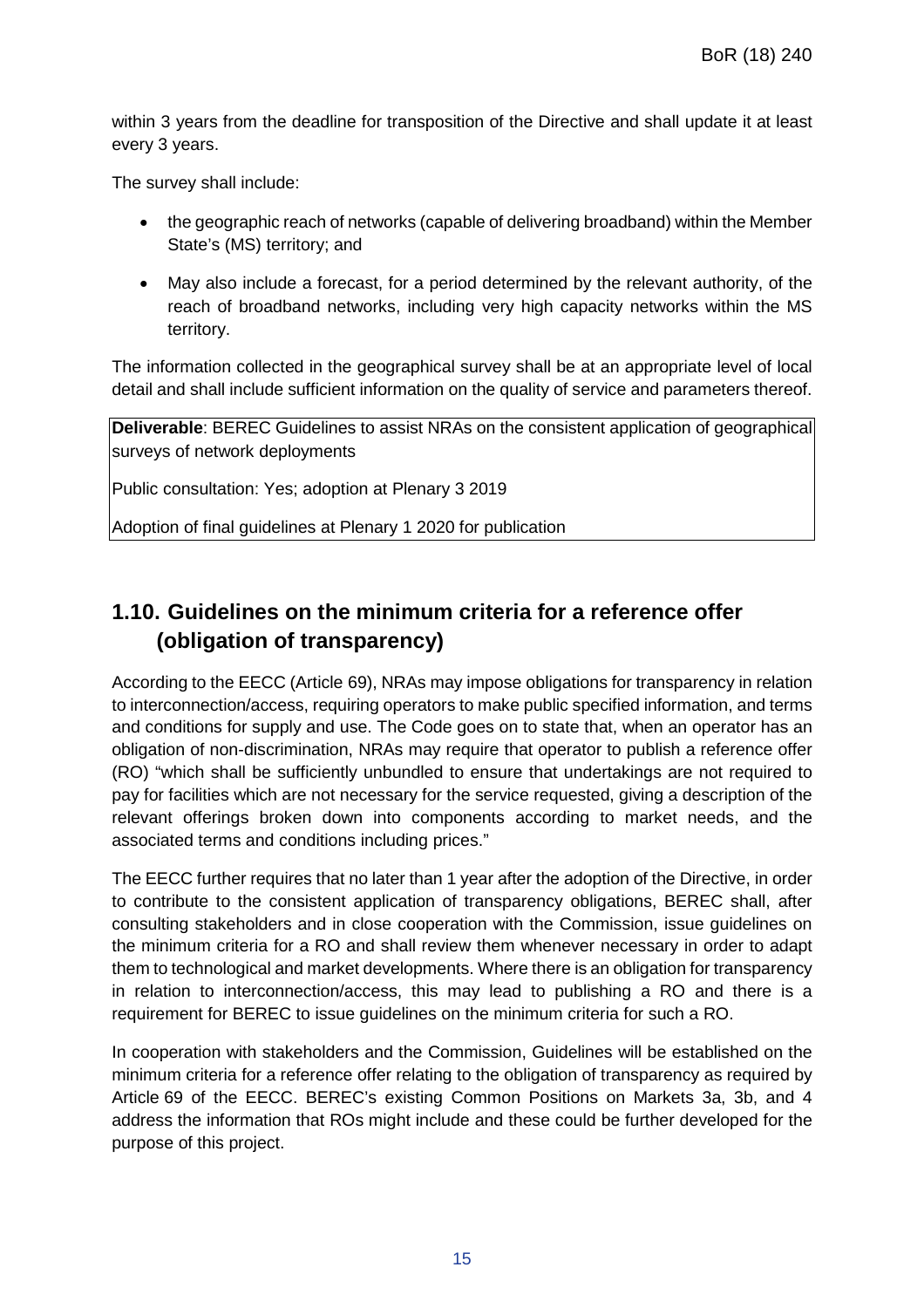**Deliverable**: BEREC Guidelines on the minimum criteria for a reference offer relating to obligations of transparency

Public consultation: Yes; adoption at Plenary 2 2019

Adoption of final Guidelines at Plenary 4 2019 for publication

## **1.11. Carry-over work on pricing for access to infrastructure and civil works**

The Broadband Cost Reduction Directive (Directive 2014/61/EU) is intended to reduce the cost of high-speed broadband deployment by increasing transparency on and enabling access to existing physical infrastructure, including non-ECN infrastructure that is deployable for highspeed broadband networks; by promoting the coordination of civil works between different network operators and ECN operators; and, finally, by fostering access to existing passive inbuilding infrastructure. In 2018, BEREC conducted a public consultation on a report on pricing for access to infrastructure and civil works, which looked at the determination of pricing terms with respect to the Broadband Cost Reduction Directive. In 2019, BEREC will publish a response to the public consultation and a final report on pricing for access to infrastructure and civil works.

**Deliverable**: BEREC Report on pricing for access to infrastructure and civil works

Public consultation: carried out in 2018

Adoption of final report at Plenary 1 2019 for publication

## **1.12. Carry-over work on access to physical infrastructure in market analyses**

Duct and pole access have become more and more relevant in the context of increasing infrastructure competition and as a result of convergence between fixed and mobile, with operators needing access to the incumbents' fixed ducts and poles to deploy high-capacity access and backhaul networks. In 2018, BEREC published a report for public consultation, which provided a snapshot of how access to physical infrastructure is regulated in BEREC countries. In 2019, BEREC will publish a response to the public consultation and a final report on access to physical infrastructure in market analyses.

**Deliverable**: BEREC Report on access to physical infrastructure in market analyses

Public consultation: carried out in 2018

Adoption of final Report at Plenary 2 2019 for publication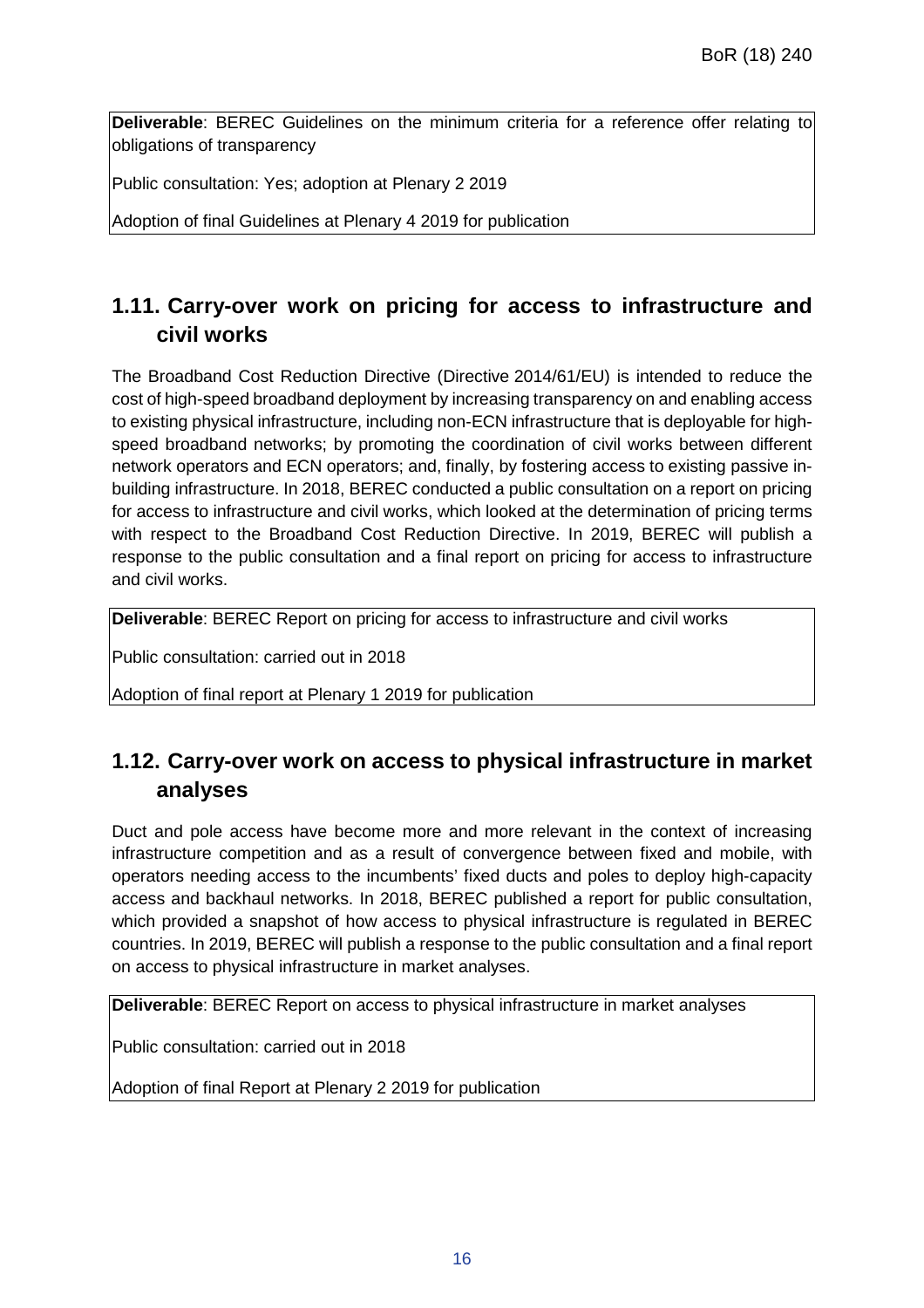# **2. Strategic priority 2: Monitoring potential bottlenecks in the distribution of digital services**

BEREC's second strategic priority is to evaluate and analyse how the various digital markets evolve over the lifetime of the Medium-Term Strategy, with a particular focus on how market power is distributed and how the existence of bottlenecks to competition can be addressed by BEREC. While much of the work allocated to this strategic priority in 2019 and 2020 relates to mandatory tasks flowing from the EECC (e.g. guidelines to assess the sustainability of the domestic pricing model in the context of retail price caps being imposed on regulated intra-EU calls and SMS), BEREC has also included 'discretionary work items' with a focus on the harmonised collection of data from both authorised operators and OTTs, as well as taking the opportunity for Member States to share experience regarding margin squeeze tests. In addition, BEREC will continue the work initiated in 2018 on the data economy. The Work Programme 2019 therefore includes the following activities that contribute to this strategic goal.

## **2.1. Guidelines on intra-EU communications**

According to the co-legislators' agreement on intra-EU calls, any retail price (excluding VAT) charged to consumers for regulated intra-EU communications shall not exceed a maximum of 0.19€ per minute for calls and 0.06€ per SMS message. In the event that these rules cannot be sustained by particular providers, the Regulation empowers NRAs to grant a derogation at the request of the provider in justified and exceptional cases.

Where an NRA grants a derogation, the provisions of the Regulation to be adopted requires it to determine the maximum price level that a provider could apply for regulated intra-EU communications and which would enable it to maintain a competitive price level for domestic communications. BEREC will draft Guidelines with the aim of ensuring coherent application of the Regulation in the Member States, insofar as it is required for the guidance of the derogation.

These Guidelines will include general provisions, as well as specific rules where BEREC defines parameters to assess the sustainability of these provisions. As the provisions governing intra-EU communications will be enforceable as of 15 May 2019, BEREC will publish guidelines ahead of that date in order to allow NRAs to make use of the guidelines for the first application and therefore ensure a consistent approach among the Member States.

**Deliverable**: BEREC Guidelines on intra-EU communications

Stakeholder workshop to be held in January 2019

Adoption of guidelines at Plenary 1 2019 for publication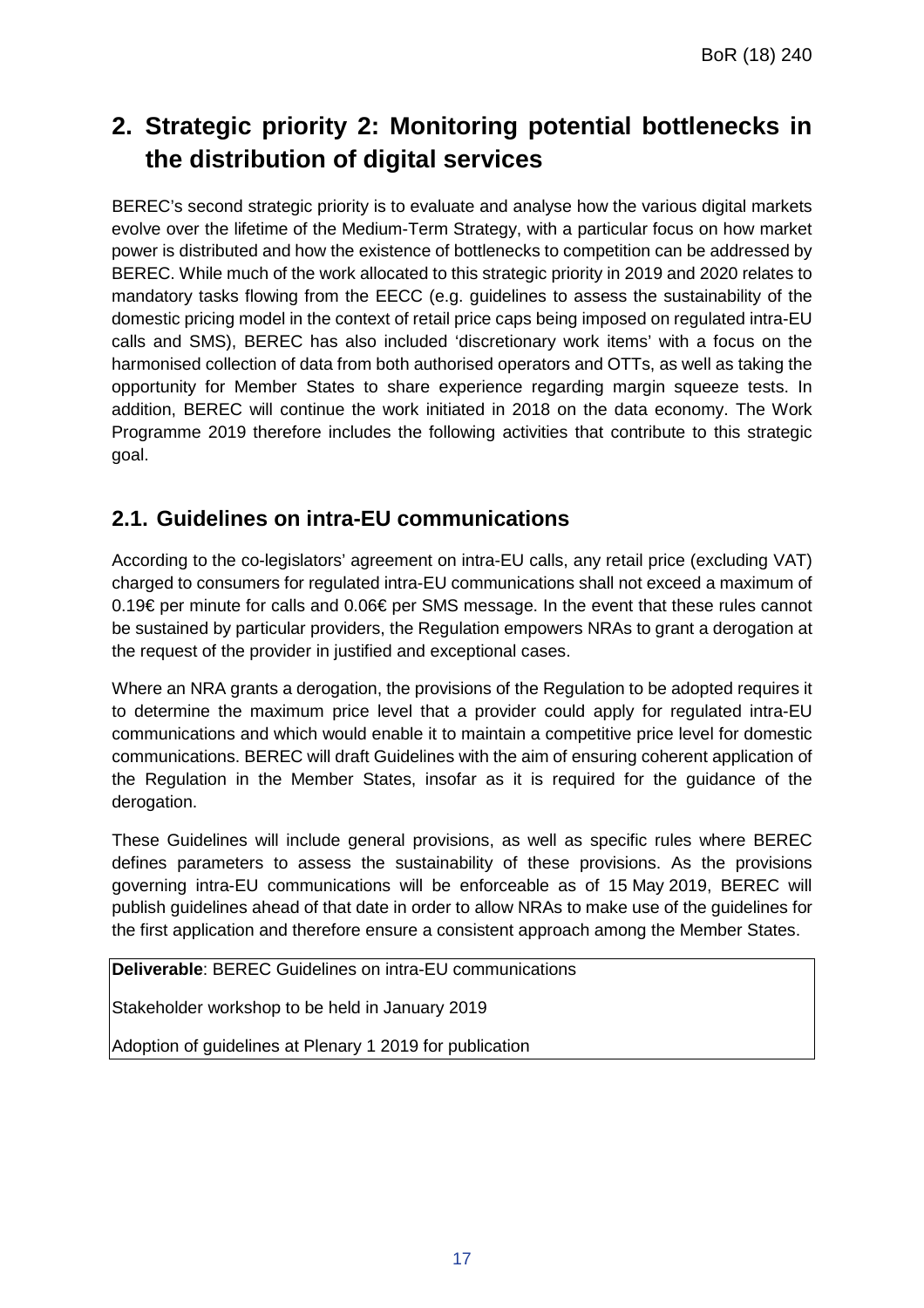## **2.2. Report on harmonised collection of data from Authorised Undertakings and OTTs**

In 2015, BEREC assessed the potential to conduct a European benchmarking of OTT indicators. In that report, the majority of NRAs stated that European benchmarks of unmanaged OTT services are needed, particularly regarding services with functionalities similar to electronic communication services, such as unmanaged Voice over Internet Protocol and instant messaging. In 2016, in its report on OTT services (BoR (16) 37), BEREC identified the need for the ECN/ECS Framework review to address the absence of legal competences for NRAs to seek information from providers of OTT services. In some cases, there is a shortterm need for evidence in order to inform national regulatory decisions.

Because of this, and given the limited possibilities to gather information directly from all appropriate providers, it may be necessary that the European Commission, in collaboration with BEREC, to improve the tools they are currently using to gather information on penetration rates (Eurobarometer and Eurostat's Information Society Statistics). Subsequently, in 2017 BEREC conducted an exchange with the European Commission and Eurostat regarding the urgent need for evidence that helps inform European policies (telecoms regulation, e-privacy, etc.) and national regulatory decisions in the development of over-the-top (OTT) communication services area.

The intention of this project is to publish a report on what types of data would be advantageous to collect in a harmonised way and to potentially develop a template for such data collection. In other words, what is the scope of data that should be gathered from Authorised Undertakings and OTTs that might be the subject of a BEREC data collection questionnaire? In light of this report, BEREC could consider developing guidelines on the collection of data from OTT service providers (including indicators and data definitions), on enforcement of obligations to provide data and cooperation among NRAs in sharing of data when OTTs established in one Member State provide services in another. BEREC could then potentially develop its template for a questionnaire on the harmonised collection of data from both Authorised Undertakings and OTT operators.

**Deliverable**: BEREC Report on the harmonised collection of data from both Authorised Undertakings and OTT operators

Public consultation: No

Adoption of final report at Plenary 4 2019 for publication

### **2.3. Ex-ante margin squeeze tests**

Margin squeeze tests involve difficult judgements, particularly when regulated products are bundled with unregulated ones, and where there is a substantial difference in scale between access seekers and the incumbent. Sharing of experience among NRAs would be useful in this regard. This will be done by organising an internal workshop covering the concept of exante margin squeeze tests and case studies from NRAs. The Recommendation on Consistent Non-Discrimination Obligations and Costing Methodologies (2013/466/EU) of 11 September 2013 sets out the so-called Economic Replicability Test (ERT) as a price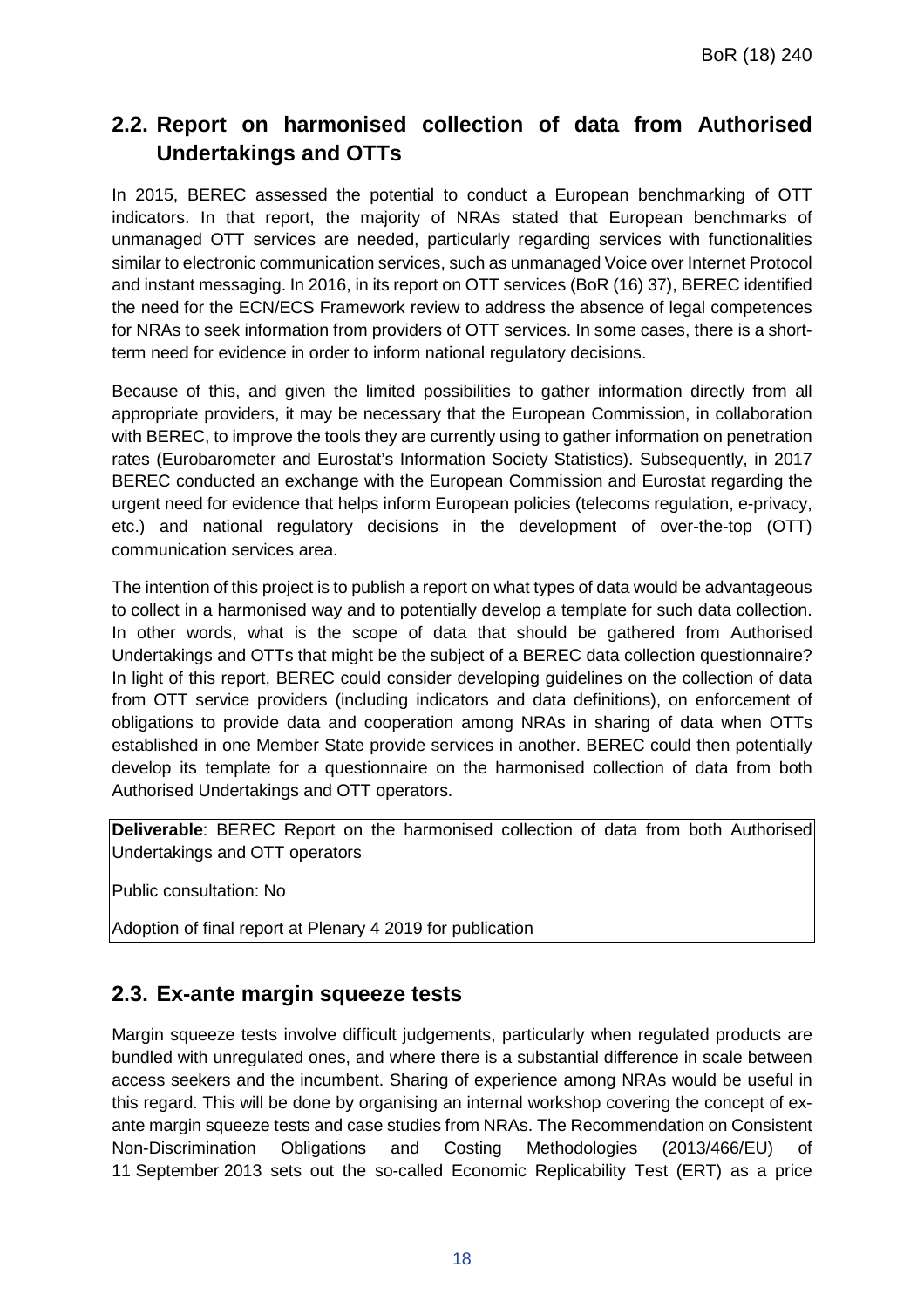control obligation. The ERT is an ex-ante margin squeeze test, i.e. a test applied by NRAs when imposing price control obligations. In 2014, BEREC developed Guidance on the regulatory accounting approach to the ERT (BoR (14) 190).

The workshop will discuss the concept of the ERT as set out in Recommendation 2013/466/EU, the BEREC Guidance document and the experience of NRAs in applying exante margin squeeze tests, i.e. the economic rationale of margin squeeze tests, the methodological choices to be made (such as the level of efficiency) as well as difficulties in practical implementation. It will address, among other issues, margin squeeze tests for bundles (including bundles with unregulated products), issues such as choosing the relevant wholesale and retail (e.g. flagship) products, the cost calculation methods to be used, the time horizon and how to deal with temporary discounts/promotions.

**Deliverable:** Internal workshop and summary report on margin squeeze tests applied by NRAs

Workshop to be held in Q3 2019; summary report adoption at Plenary 4 2019 for publication

### **2.4. Carry-over work on the data economy**

The role of data is becoming increasingly relevant in most sectors of the economy. The telecommunications sector is no exception, especially given its growing interactions with other sectors that are at the core of the data economy (online telecommunication platforms, audiovisual content providers, etc.). Taking this into account, BEREC considers that it is important to study the implications of the data economy on the telecommunications sector.

In 2018, BEREC held a 'Heads workshop' and seminars with stakeholders on the data economy. A public consultation for a BEREC report on the data economy was launched after Plenary 3 2018. In 2019, BEREC will publish a response to the public consultation and a final report on the data economy.

**Deliverable**: BEREC Report on the data economy

Public consultation: carried out in 2018

Adoption of final Report at Plenary 2 2019 for publication

### **2.5. Carry-over work on Internet of Things indicators**

As the number of internet-enabled devices, and consequently the requirement for network resources, increases, the importance of the Internet of Things (IoT) needs to be reflected in the work of BEREC. The purpose of this workstream is to assess the type of measurement of IoT that NRAs are already conducting on the supply side and also on the demand side, and to assess if there is, at this stage, any common set of IoT-related indicators that BEREC could regularly collect in the coming years to provide a realistic statistical overview of the IoT landscape.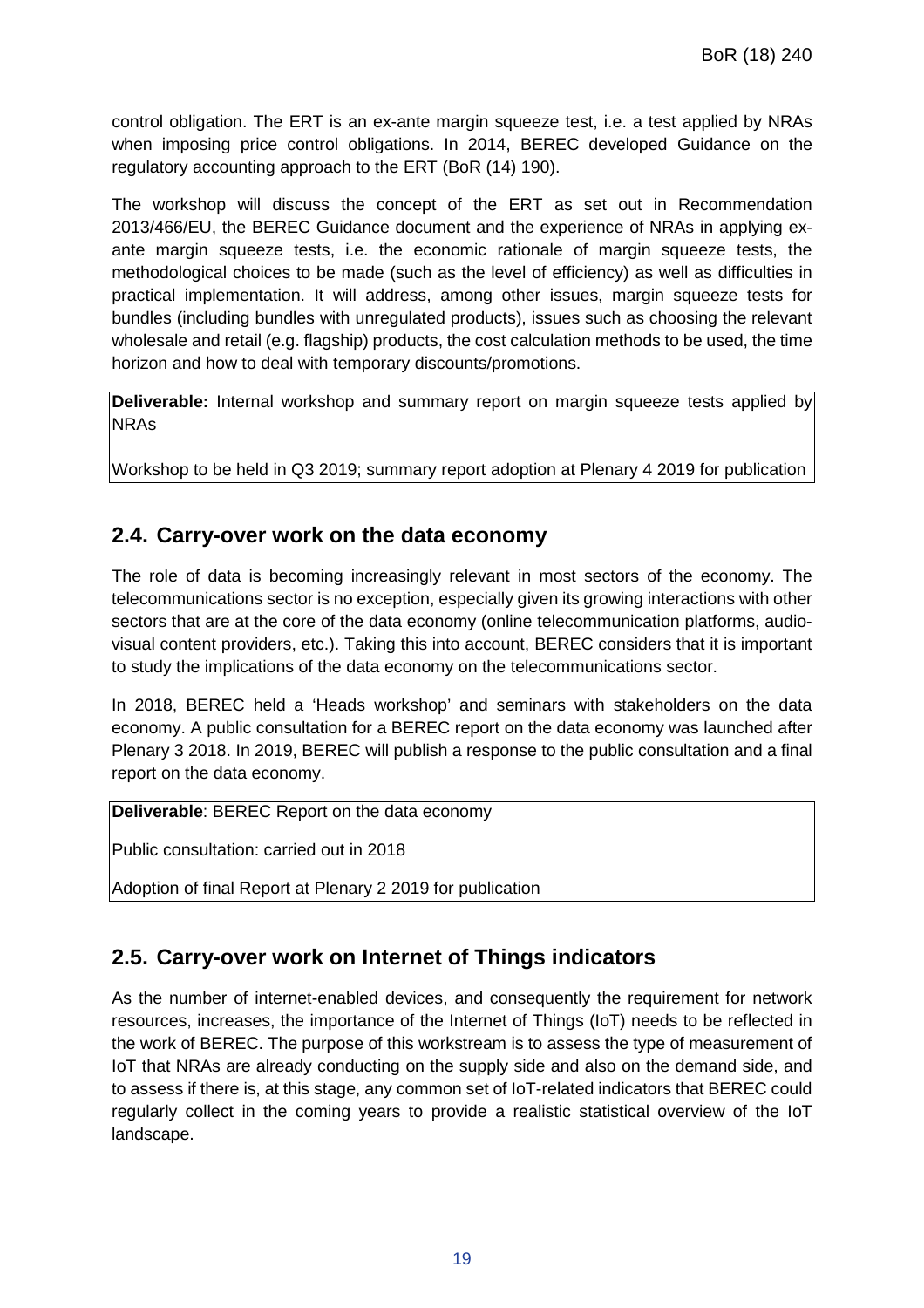In 2018, BEREC published a report for public consultation which summarised the results of questionnaires circulated to NRAs on the matter of the collection of IoT statistical indicators, and to what extent such data will be collected in future. In 2019, BEREC will publish a response to the public consultation and a final report on Internet of Things indicators.

**Deliverable:** BEREC Report on Internet of Things indicators

Public consultation: carried out in 2018

Adoption of final report at Plenary 1 2019 for publication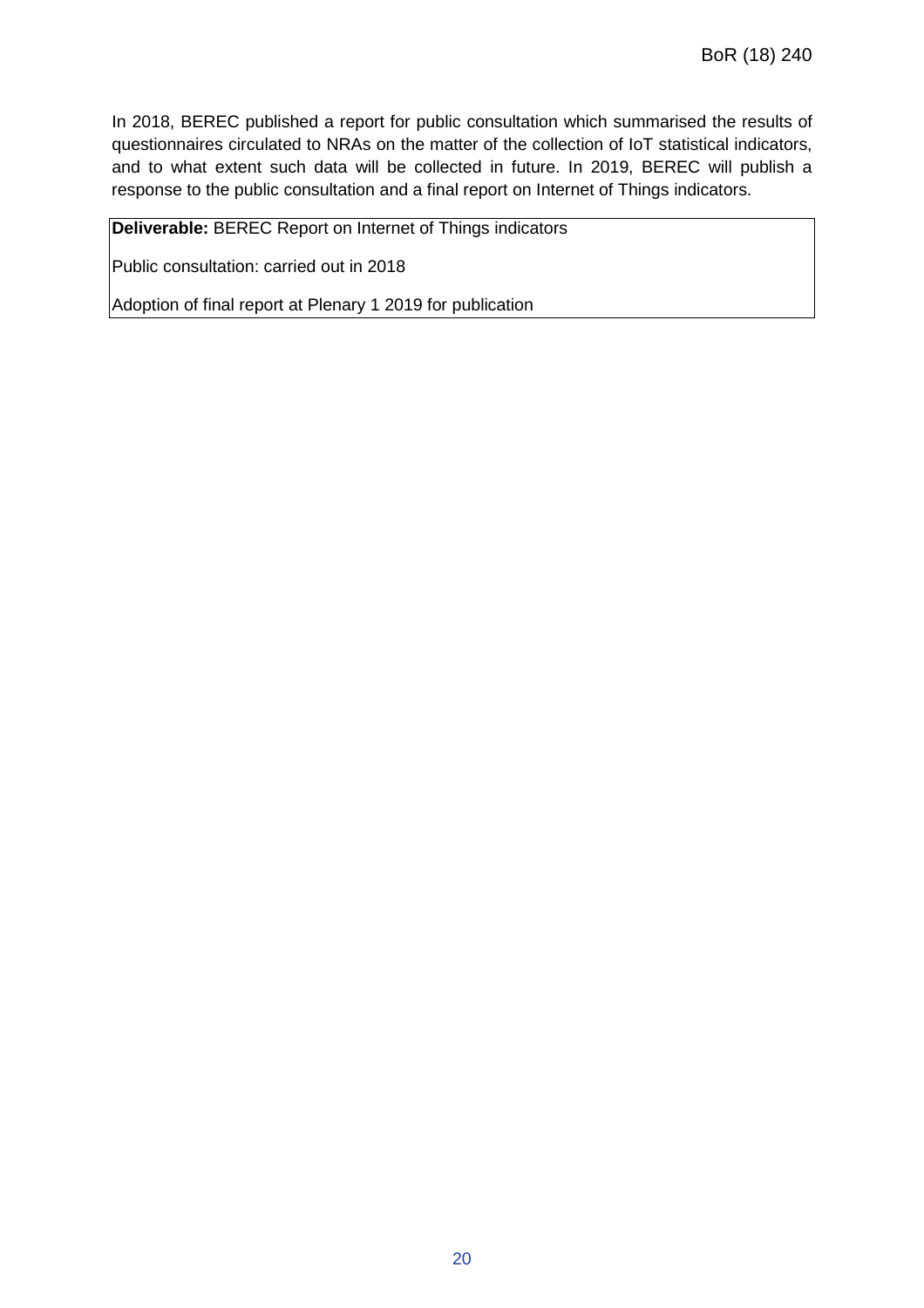# **3. Strategic priority 3: Enabling 5G and promoting innovation in network technologies**

In 2018, BEREC made 5G a key focus of its Work Programme. BEREC intends, within the scope of its competence, to continue actively and closely following the development of 5G and will, where relevant, work in cooperation with other EU bodies (in particular the RSPG) to identify potential obstacles to a smooth and quick implementation in the Member States. While the focus in 2019 and 2020 will be on the mandatory work tasked to BEREC in light of the EECC, enabling 5G and promoting technological innovation remains a key objective for BEREC. The Work Programme 2019 therefore includes the following activities that contribute to this strategic goal.

## **3.1. The impact of 5G on regulation**

In 2018, BEREC commissioned a study on the implications of 5G deployments on future business models and published a report on infrastructure sharing. Furthermore, following a public consultation, BEREC published a Common Position on mobile coverage information for consumers, which comprises the following:

1. technical specifications for providing relevant and comparable information on mobile coverage to European consumers;

- 2. the use of signal predictions for mobile coverage estimation;
- 3. ensuring the accuracy of coverage information provided to the public; and
- 4. availability and presentation of mobile coverage information.

In 2019, BEREC will commence an assessment on the impact of 5G on regulation and the role of regulation in enabling the 5G ecosystem, which will include how regulation could influence the pace at which innovative services are brought to market – especially vertical solutions. Additional aspects to this work could also include focusing on other relevant aspects, such as:

- aspects of 5G networks coverage and quality of service; and
- exploring national practices in relation to the roll-out of small cells.

The overall project will also consider other issues on which 5G may have an impact (market definition, network slicing and net neutrality $^8$  $^8$ , numbering, wholesale access to mobile networks to enable competition in vertical applications, roaming, switching barriers and the extent to which similar issues might arise in the deployment of IoT solutions using pre-5G networks). BEREC intends to explore and highlight the expected benefits from a consistent and coherent presentation of coverage information for 5G deployments, for use by market sectors other than mobile network operators (e.g. by new vertical applications and use cases; automotive, industrial, environmental monitoring use cases). The timing of the two deliverables set out

<span id="page-21-0"></span> $\overline{a}$ 8 Concerning the net neutrality aspect of this project, coordination is foreseen in 2019 between the BEREC Open Internet Expert Working Group and the BEREC Planning and Future Trends Expert Working Group.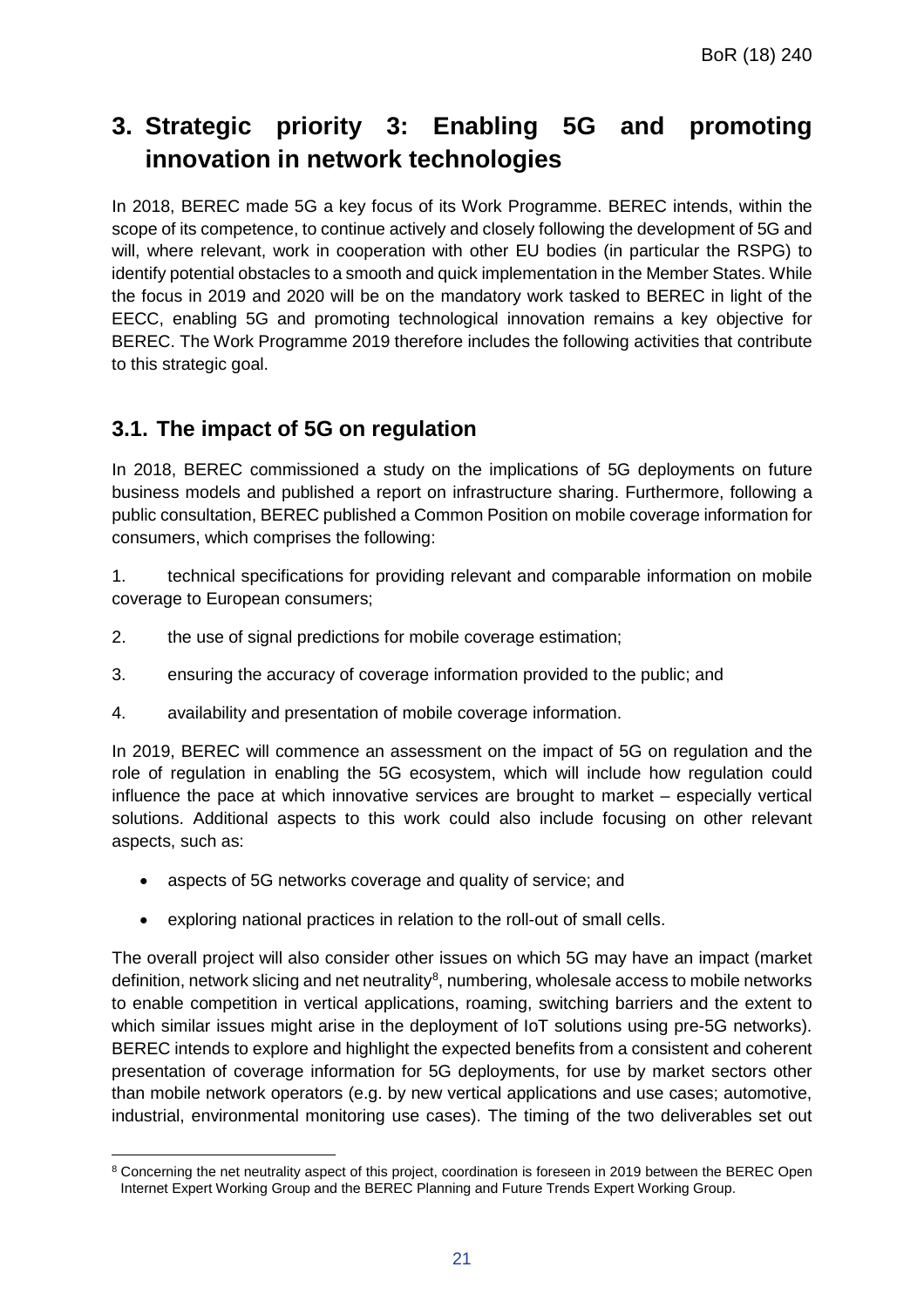below enables the results of the "feasibility study" on development of coverage information for 5G deployments to provide input to the report on the impact of 5G on regulation.

**Deliverable**: BEREC Report on the impact of 5G on regulation and the role of regulation in enabling the 5G ecosystem

Public consultation: Yes; adoption at Plenary 4 2019

Adoption of final report at Plenary 2 2020 for publication

**Deliverable**: BEREC Feasibility study on development of coverage information for 5G deployments

Public consultation: Yes; adoption at Plenary 3 2019

Adoption of final report at Plenary 1 2020 for publication

#### **3.2. Peer review process**

According to the EECC (Article 35), when an NRA and/or competent authority intends to undertake a selection procedure in relation to radio spectrum bands for which technical conditions have been harmonised in order to enable their use for wireless broadband electronic communications networks and services, it shall inform the RSPG about any such draft measures and indicate whether and when it requests the RSPG to convene a Peer Review Forum.

When requested to do so, the RSPG shall organise a Peer Review Forum in order to discuss and exchange views on the draft measures transmitted and shall facilitate the exchange of experiences and best practices on the draft measures transmitted by NRAs or competent authorities.

The Peer Review forum shall be open to voluntary participation by experts from other competent authorities and BEREC.

In 2018, BEREC published a report on practices on spectrum authorisation, award procedures and coverage obligations with a view to considering their suitability to 5G. In 2019, BEREC experts will build upon this report to further exchange good practice in preparation for the Peer Review Forum.

**Deliverable**: As required, BEREC participation in peer review forums to discuss and exchange views on draft national measures related to internal market procedures for radio spectrum.

Public consultation: No

### **3.3. Carry-over work on Common Position on infrastructure sharing**

In promoting infrastructure sharing, NRAs have been trying to achieve a good balance between the enhancement of competition through infrastructure roll-out and a limitation of the cost and impact of the roll-out of existing mobile networks.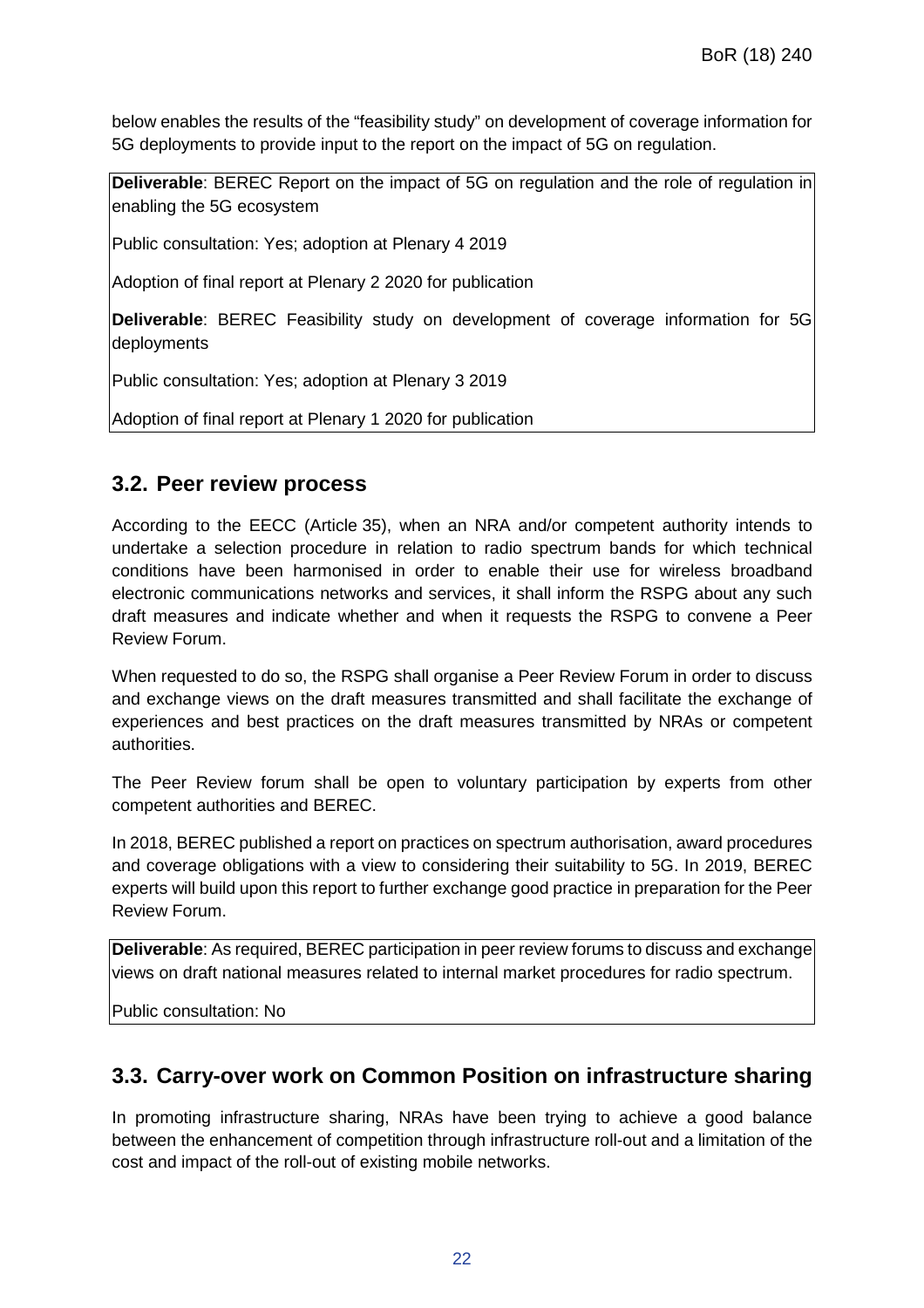In 2018, BEREC published a report on infrastructure sharing, which provides a provisional analysis of mobile network infrastructure sharing arrangements that are currently in place in various individual European markets. Following the report, BEREC identified best practices on mobile infrastructure sharing arrangements and developed a draft BEREC Common Position on infrastructure sharing.

This project is a follow-up on the work done in 2018 on infrastructure sharing. In 2019, BEREC will consider the answers received to the public consultation on the draft Common Position in order to make the necessary adaptation before its adoption.

**Deliverable**: BEREC Common Position on infrastructure sharing

Public consultation: carried out in 2018

Adoption of final Common Position at Plenary 2 2019 for publication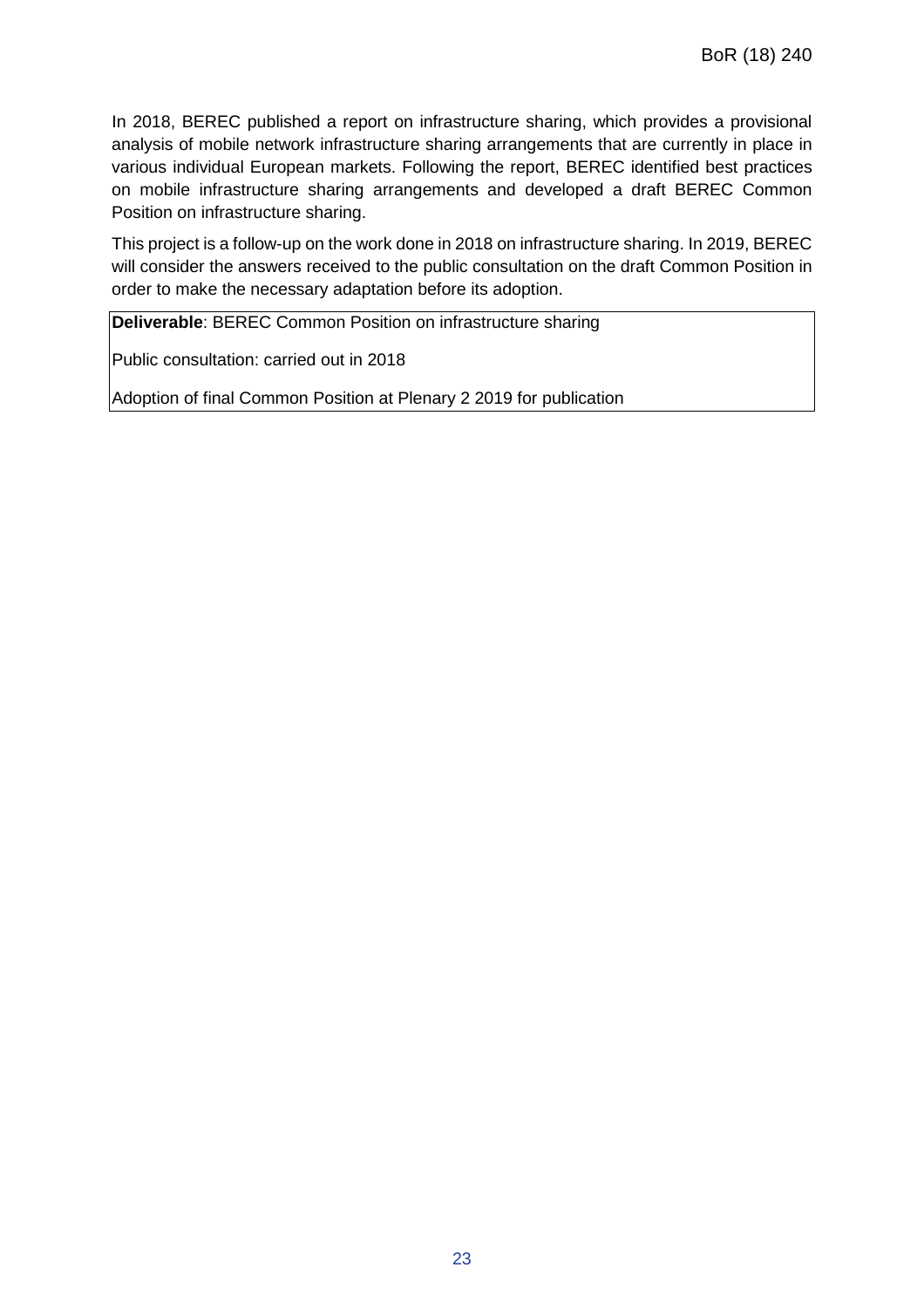# **4. Strategic priority 4: Fostering a consistent approach of the net neutrality principles**

BEREC has a long history of working on Net Neutrality issues. With the growing trend among consumers towards internet-enabled services expected to continue, preserving open internet access will become ever more important, and BEREC will continue to work actively to support national regulators in applying the Regulation in a consistent way throughout Europe. In 2019, that work will continue as BEREC examines and analyses the ways in which net neutrality is affected by changes in markets and new technologies and encourages national regulators to share experience on the practical implementation of the Regulation and the BEREC guidelines. The Work Programme 2019 therefore includes the following activities that contribute to this strategic goal.

### **4.1. Update to the Guidelines on Net Neutrality**

In 2018, BEREC conducted a public consultation on the evaluation of the application of Regulation 2015/2120 and BEREC Net Neutrality (NN) Guidelines. Based on this, BEREC will publish an Opinion, in which it may recommend updating selected parts of the 2016 NN Guidelines. Based on the 2018 evaluation of the NN Guidelines, as expressed in more detail in the BEREC Opinion and the consultation report, this 201[9](#page-24-0) work stream $9$  will:

- propose updates to the current NN Guidelines;
- run a public consultation of a draft version; and
- finalise and publish updated NN Guidelines.

**Deliverable**: Update to the BEREC Guidelines on Net Neutrality

Public consultation: Yes; adoption at Plenary 3 2019

Adoption of final Guidelines at Plenary 1 2020 for publication

## **4.2. Report on the implementation of Regulation (EU) 2015/2120 and BEREC Net Neutrality Guidelines**

In 2016, BEREC published Net Neutrality Guidelines as mandated by Regulation 2015/2120. This regulation also prescribes that NRAs shall "closely monitor and ensure compliance" with the Regulation, and that NRAs shall "publish reports on an annual basis regarding their monitoring and findings". In 2017 and 2018, BEREC published reports on the implementation of the Regulation, based on the NRAs' annual reports.

In 2019, BEREC will monitor the implementation of the Net Neutrality provisions among NRAs. BEREC will also receive the annual national Net Neutrality reports and the answers to an internal questionnaire in order to develop an annual European-level Net Neutrality report. In

<span id="page-24-0"></span> $\overline{a}$ <sup>9</sup> It should be noted that the Net Neutrality Guidelines review might be postponed if the Commission decides to revise the regulation.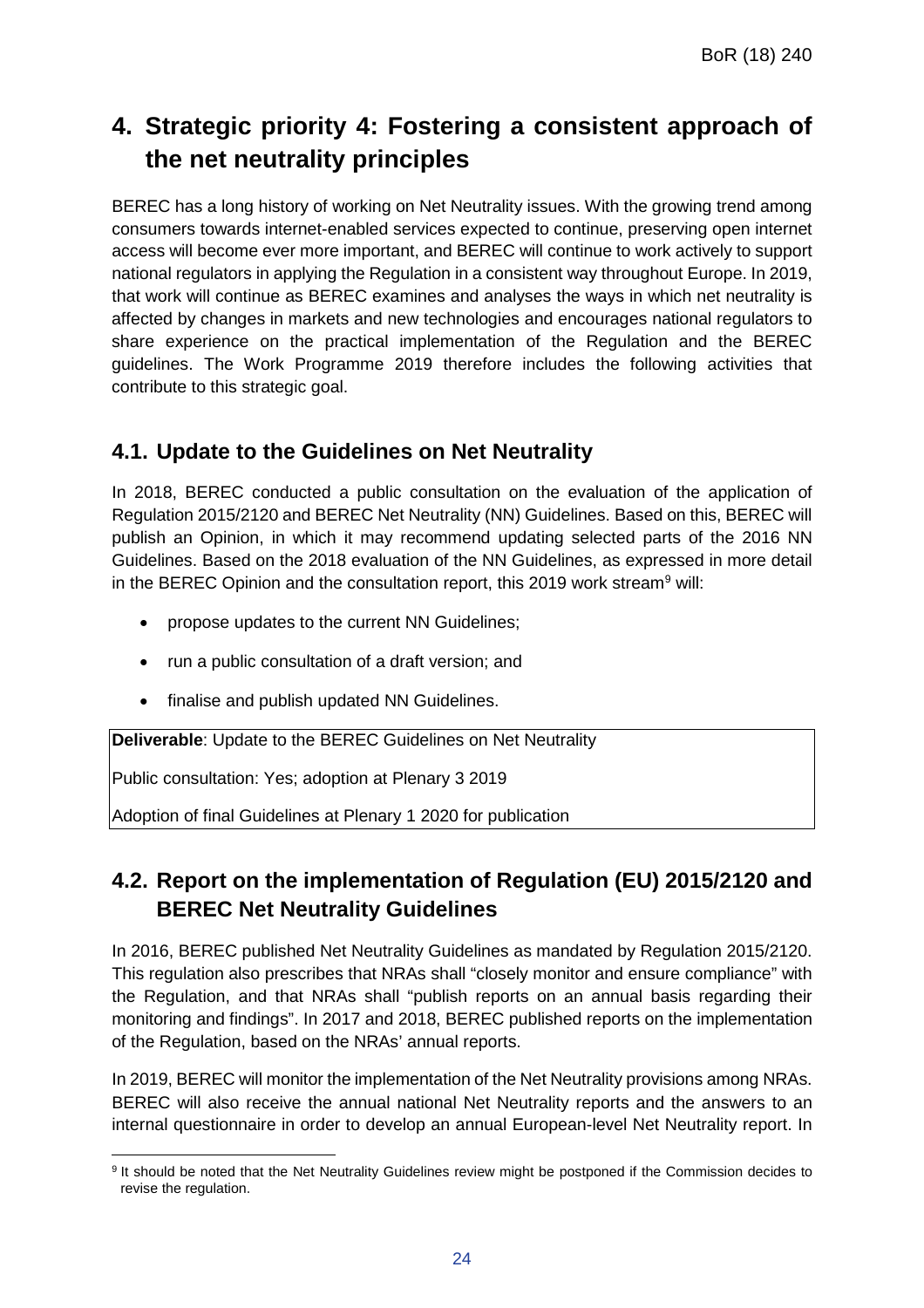addition, a forum will be maintained to allow NRAs to informally discuss national cases and questions relating to the coherent application of the Net Neutrality Regulation, including cases of zero-rating.

**Deliverable**: BEREC Report on the implementation of Regulation (EU) 2015/2120 and BEREC Net Neutrality Guidelines

Public consultation: No

Adoption of final report at Plenary 3 2019 for publication

### **4.3. Carry-over work on BEREC Net Neutrality measurement tool**

In 2018 BEREC ran a procurement process for a Net Neutrality measurement tool. This work stream will provide for the follow-up and supervision of the development of the NN measurement tool performed by the awarded contractor and will also prepare for the roll-out of the tool among those NRAs choosing to deploy the tool, either as a supplement to an existing national tool or as their main national tool.

The development of the tool is scheduled to take one year, followed by a three year maintenance phase. The development phase consists of five milestones as specified in the tender specification, and the BEREC Office and an advisory committee (comprised of NRA experts) will oversee the user acceptance tests and sign off on accepted deliverables. BEREC will engage in multi-NRA coordination of the tool when this is rolled out on a larger scale after the finalisation of the development.

**Deliverable**: BEREC Net Neutrality measurement tool

Adoption of measurement tool in Q3 2019 for launch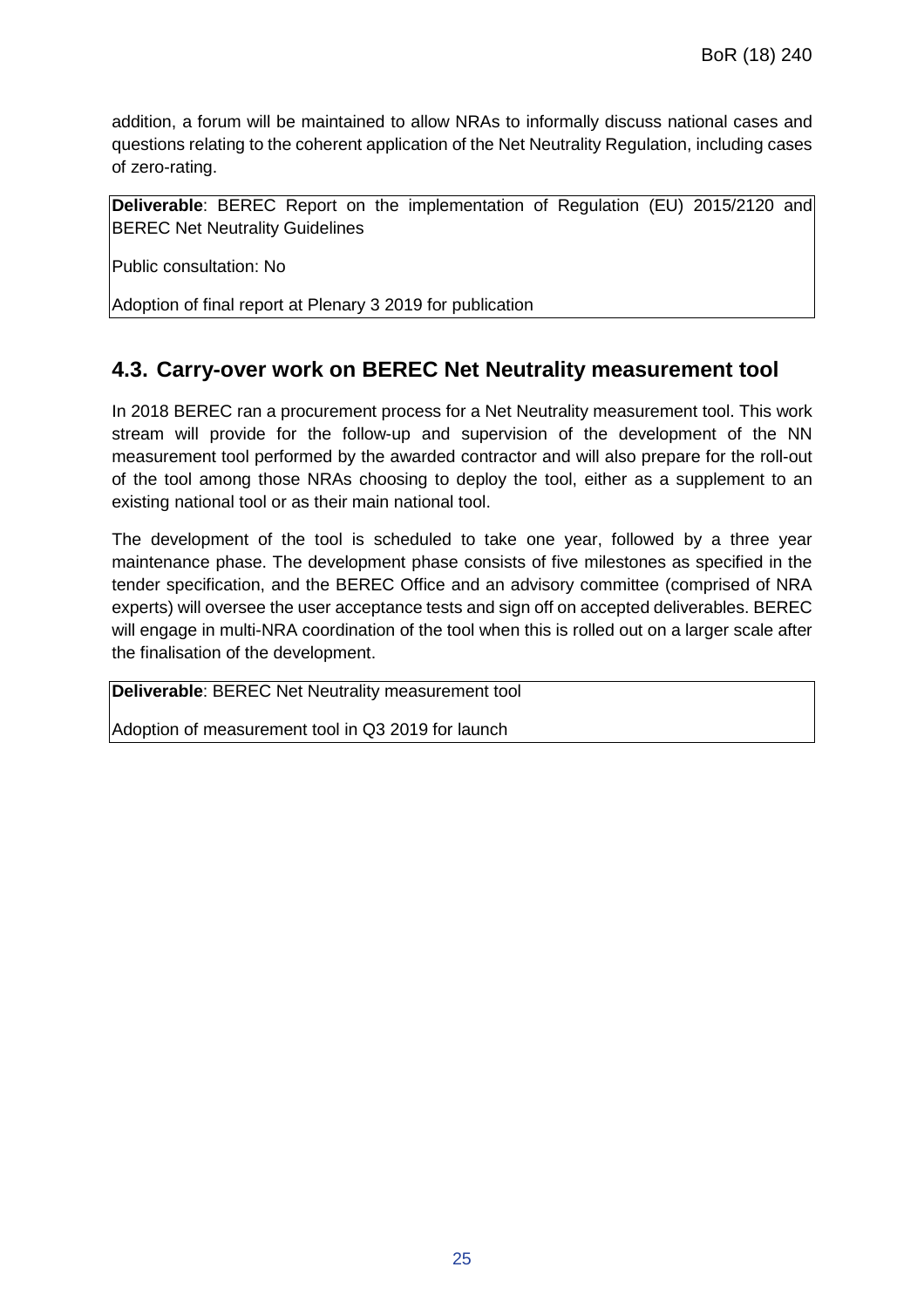# **5. Strategic priority 5: Exploring new ways to boost consumer empowerment**

The empowerment of end users is one of the three strategic pillars of BEREC. This objective was given added weight when BEREC put in place the five strategic priorities in its Medium-Term Strategy 2018-2020. BEREC always seeks to ensure that consumers have the information and tools to make informed choices and engage effectively with the market. One of the key provisions of the EECC is the imposition of consumer protection rules on the basis of full harmonisation at EU level, based on best practices in Member States. As a result, the work of BEREC in 2019 and 2020 has a distinct focus on mandatory tasks flowing from the EECC, which are intended to improve the welfare of consumers with regard to electronic communications markets. The Work Programme 2019 therefore includes the following activities that contribute to this strategic goal.

## **5.1. Guidelines on general authorisation notifications transmitted to competent authorities**

According to the EECC (Article 12(4)), in order to approximate notification requirements, BEREC shall publish guidelines for the notification template and maintain an EU database of the notifications transmitted to the competent authorities. BEREC must elaborate guidelines for the national notification templates in view of simplification and harmonisation of existing national forms. The notification should contain a minimum set of data and a declaration by a legal or natural person of the intention to commence the provision of electronic communications networks or services. Article 12(3) sets out the minimum set of data to be provided.

During the period after the entry into force of the EECC, BEREC must adopt the guidelines, as well as implementing a database to receive notifications and serve as a point of information.

**Deliverable:** BEREC Guidelines on the general authorisation notifications transmitted to competent authorities

Public consultation: Yes; adoption at Plenary 2 2019

Adoption of final Guidelines at Plenary 4 2019 for publication

## **5.2. Guidelines on common criteria for undertakings other than ECN/ECS to manage numbering resources**

According to the EECC (Article 93(2)), NRAs and/or other competent authorities may also grant rights of use for numbering resources from the national numbering plans for the provision of specific services to undertakings other than providers of electronic communications networks or services, provided that those undertakings demonstrate their ability to manage those numbers and sufficient and adequate numbering resources are made available to satisfy current and foreseeable future demand. Those undertakings shall demonstrate their ability to manage the numbering resources and comply with any relevant requirements set out pursuant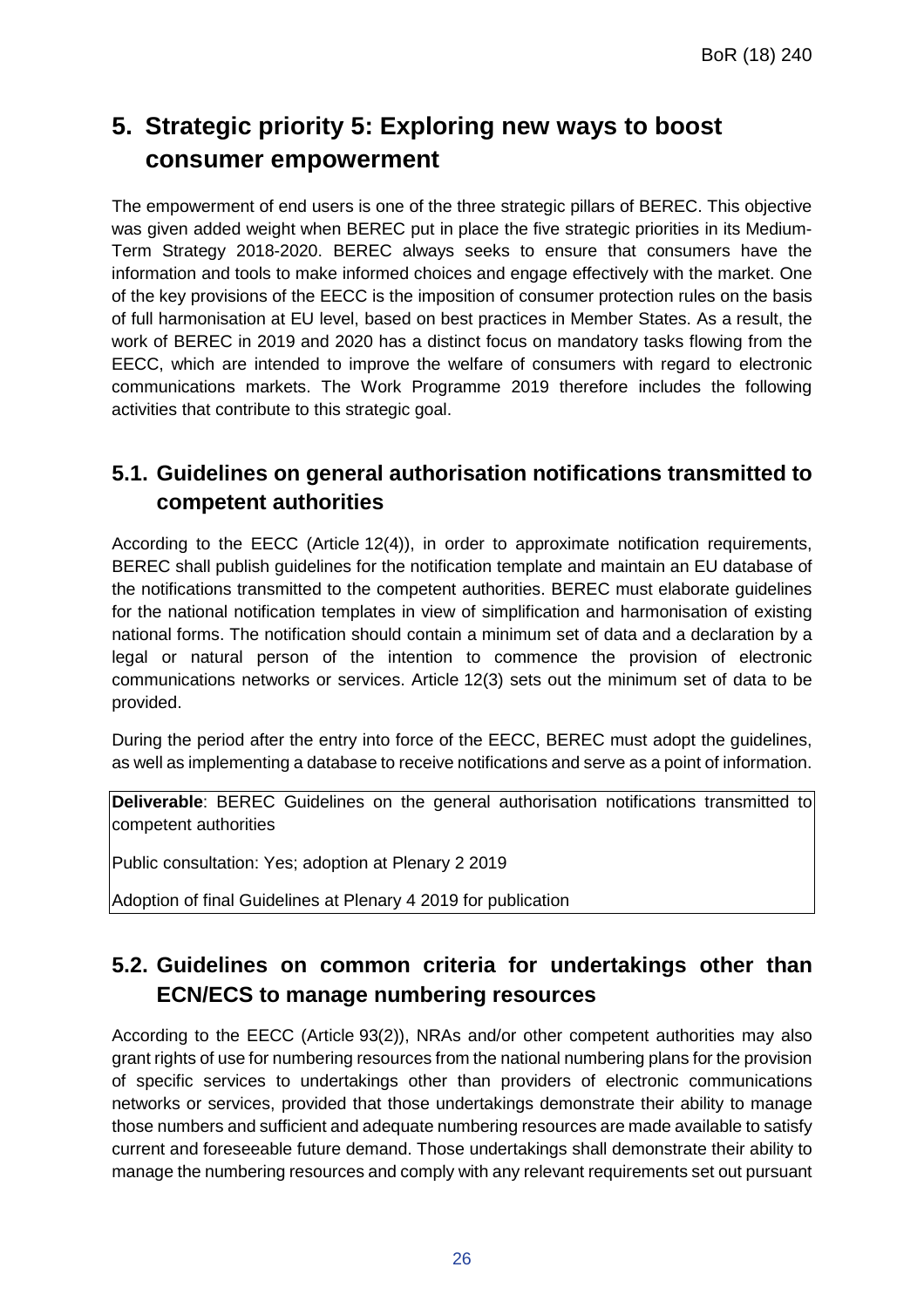to Article 94. It has to be taken into account that granting rights of use of numbering resources for undertakings other than ECN or ECS is a national competence and not an obligation required by the EECC. In this respect implementation may vary from one MS to another.

The EECC provides (Article 93(2)) that BEREC shall adopt, after consulting stakeholders and in close cooperation with the Commission, guidelines on common criteria for the assessment of the ability to manage numbering resources and the risk of exhaustion of numbering resources. Guidelines on the risk of exhaustion of numbering resources should be based on benchmarking NRA inputs and best practices, given that the legislative framework, the processes and the practices may vary from one MS to another. The purpose of this project is to produce these guidelines.

**Deliverable**: BEREC Guidelines on common criteria for the assessment of the ability of undertakings other than ECN or ECS to manage numbering resources

Public consultation: Yes; adoption at Plenary 2 2019

Adoption of final Guidelines at Plenary 1 2020 for publication

## **5.3. Input to European Commission regarding contract summary template**

In 2018, BEREC produced a benchmarking report to provide relevant information, which NRAs could use or refer to for any initiatives they may undertake to simplify consumer contracts with providers of publicly available ECS. With the conclusion of the negotiations on the EECC, the provisions of Article 102(3) task the Commission, after consulting with BEREC, to adopt an implementing act specifying a contract summary template to be used by the providers of publicly available ECS (other than transmission services used for the provision of machine-tomachine (M2M) services) to fulfil their obligations to provide consumers with a concise and easily readable contract summary, which identifies the main elements of the information requirements.

The scope of BEREC's work will largely depend on the nature and form of the request for input that it receives from the Commission. However, with the completion of its 2018 work, BEREC will be well prepared to provide its Opinion to the Commission, based on the material in the final report, about what basic minimum information elements the contract summary template should contain, having regard for the complexity of the contract with single or multiple product types.

**Deliverable**: BEREC input to Commission Implementing Act on Contract summary template

Public consultation: carried out in 2018

Adoption of final input to Commission in Q2 2019 for publication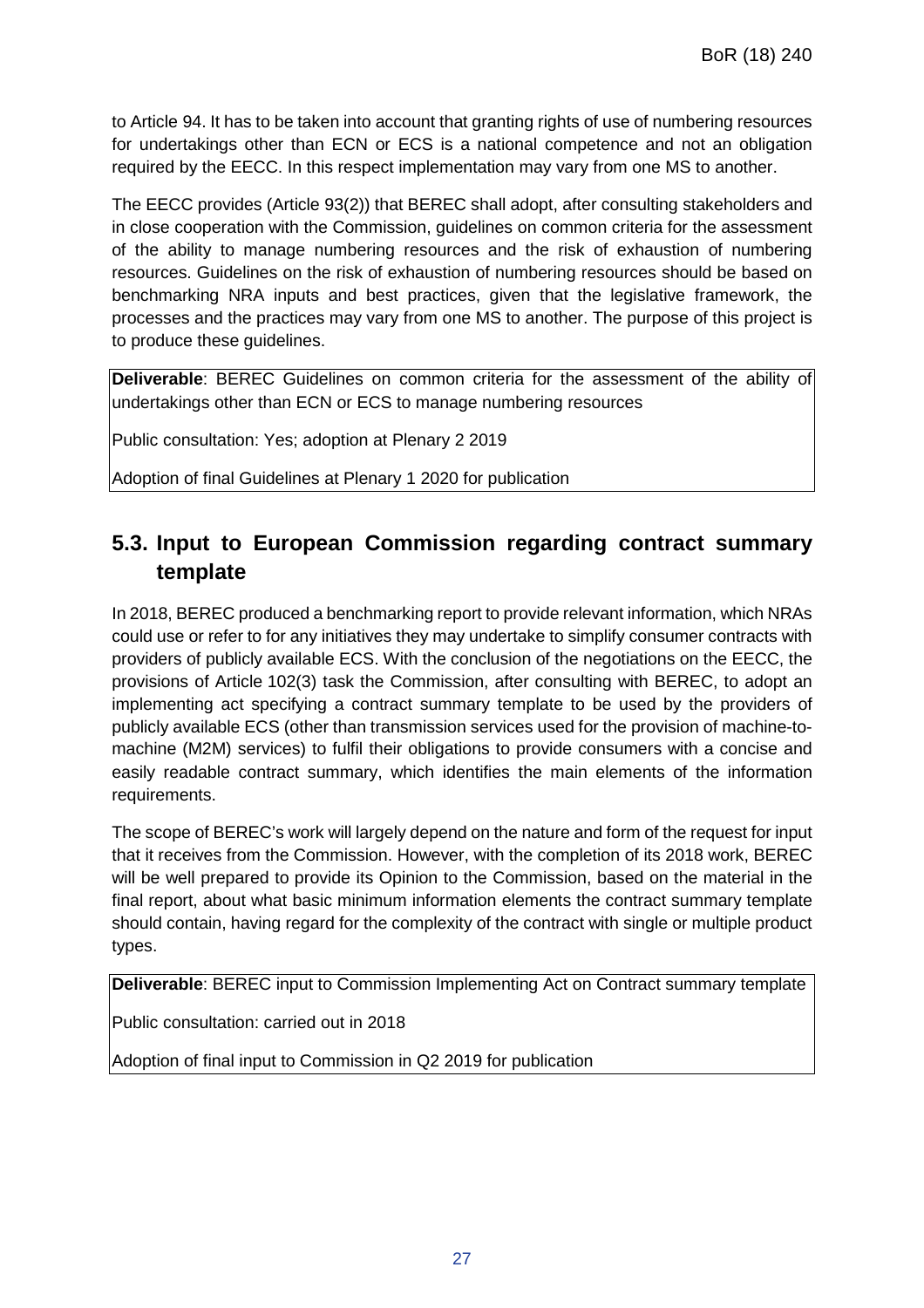### **5.4. Guidelines detailing quality of service parameters**

According to the EECC (Article 104(2) and Annex X), in order to contribute to a consistent application of this paragraph and of Annex X, BEREC shall adopt, after consultation of stakeholders and in close cooperation with the Commission, guidelines on detailing the relevant quality of service (QoS) parameters, including parameters relevant for end-users with disabilities, the applicable measurement methods, the content and format of publication of the information, and quality certification mechanisms. BEREC is therefore tasked with producing guidelines in order to contribute to the consistent application of Article 104(2) and Annex X.

The purpose of this project is to prepare and publish these guidelines. The project will address the constituent elements of the legislative task assigned to BEREC, including:

- what are the relevant QoS parameters, including, where appropriate, the European Telecommunications Standards Institute (ETSI) and International Telecommunications Union (ITU) standards set out in Annex X of the EECC in relation to ICS and internet access service (IAS), respectively;
- what parameters are relevant for end-users with disabilities;
- what are the applicable measurement methods for these QoS parameters;
- what QoS information should be published and in what form should it be published, including factors that may impact the QoS such as control of signal transmission or network connectivity; and
- appropriate quality certification mechanisms.

**Deliverable**: BEREC Guidelines detailing QoS parameters of IAS and publicly available ICS and the publication of information

Public consultation: Yes; adoption at Plenary 3 2019

Adoption of final guidelines at Plenary 1 2020 for publication

## **5.5. Report on Member States' best practices to support the defining of adequate broadband internet access service**

According to the EECC (Article 83(3)), BEREC shall, in order to contribute towards a consistent application of this Article, after consulting stakeholders and in close cooperation with the Commission, taking into account available Commission (Eurostat) data, adopt a report on Member States' best practices in respect of defining an adequate broadband internet access service.

BEREC is tasked with adopting a report on Member States' best practices in respect of defining an adequate broadband IAS, in accordance with their obligation to ensure that all consumers have access at an affordable price, in light of specific national conditions, to an available adequate broadband IAS. The best practice report shall seek to gather and analyse relevant information including: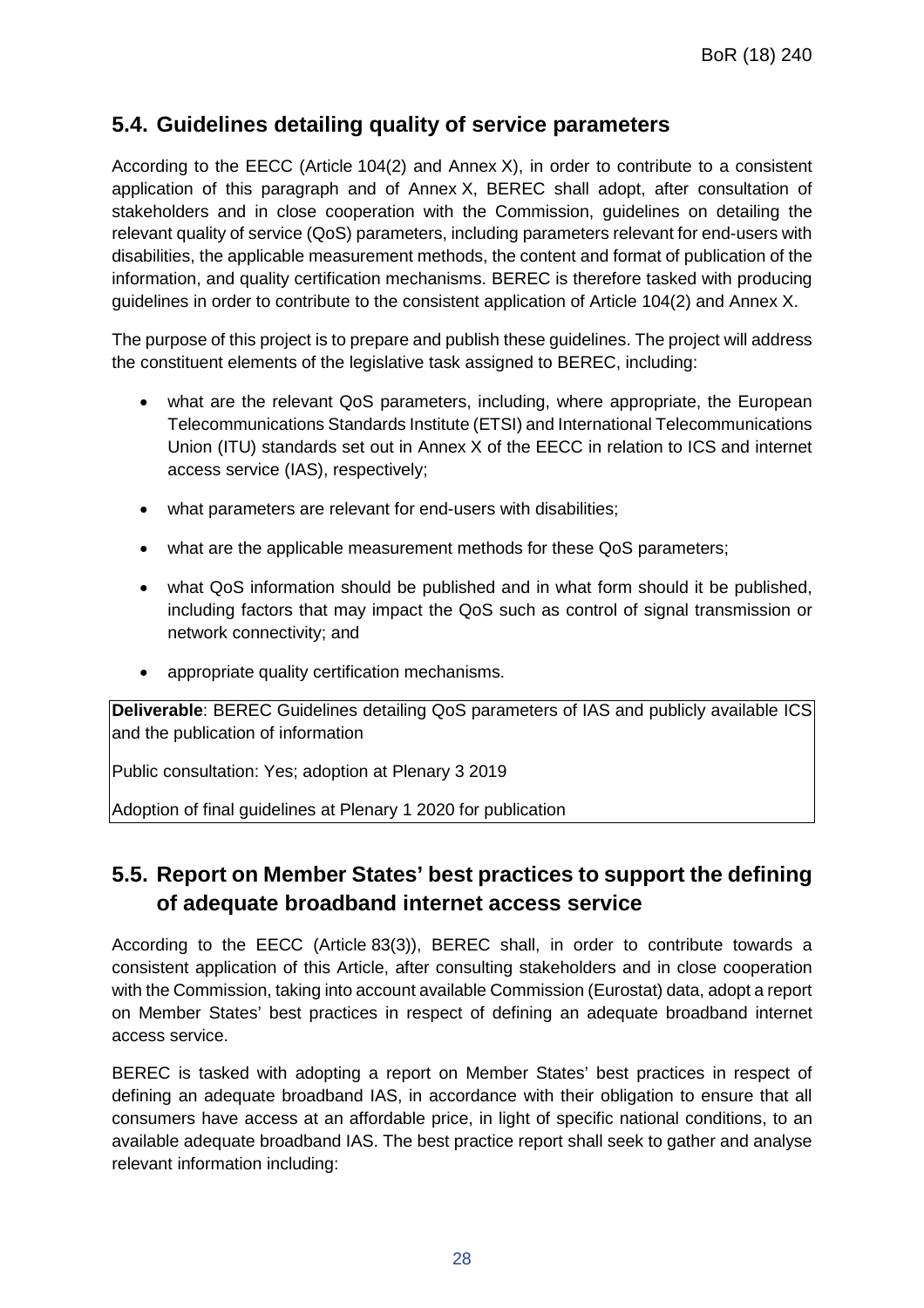- relevant data available from the European Commission (Eurostat) regarding the availability and quality of broadband IAS in MS;
- how to determine the bandwidth necessary for supporting the minimum set of services set out in Annex V of the EECC;
- what criteria MS might use to deem that an available adequate broadband IAS, not provided at a fixed location, should be made available at an affordable price in order to ensure consumers' full social and economic participation in society.

**Deliverable**: BEREC Report on Member States' best practices to support the defining of adequate broadband IAS

Public consultation: Yes; adoption at Plenary 4 2019

Adoption of final report at Plenary 2 2020 for publication

## **5.6. Workshop to move towards a vision for Europe's telecoms consumers**

BEREC's Medium-Term Strategy 2018-2020 places end-users at the centre of its actions, which will allow it to build on already completed consumer-related topics in its previous Work Programmes, including reports related to transparent and comparable tariffs, switching, contract information, termination of contracts and equivalence of access for end users with disabilities.

Following a series of informal meetings between the Chair and (incoming) Vice-Chair of BEREC with representatives from BEUC, in June 2018 BEUC put forward a series of concrete proposals on how to enhance BEREC's work on consumer issues and build a closer collaboration between BEREC and BEUC and between their respective member organisations at national level.

BEREC will hold a workshop with representatives from BEUC in order to help BEREC and NRAs gain a deeper understanding of consumer concerns and perspectives, and to work towards developing a vision for Europe's telecoms consumers. This workshop could also include discussions on some ideas for an enhanced cooperation between NRAs and national consumer organisations.

**Deliverable**: Workshop to move towards a vision for Europe's telecoms consumers

Workshop to be held at Plenary 2 2019

## **5.7. Guidelines on how to assess the effectiveness of public warning systems transmitted by alternative means to mobile NB-ICS**

According to the EECC (Article 110), Member States shall ensure that, when public warning systems regarding imminent or developing major emergencies and disasters are in place, public warnings are transmitted by providers of mobile number-based interpersonal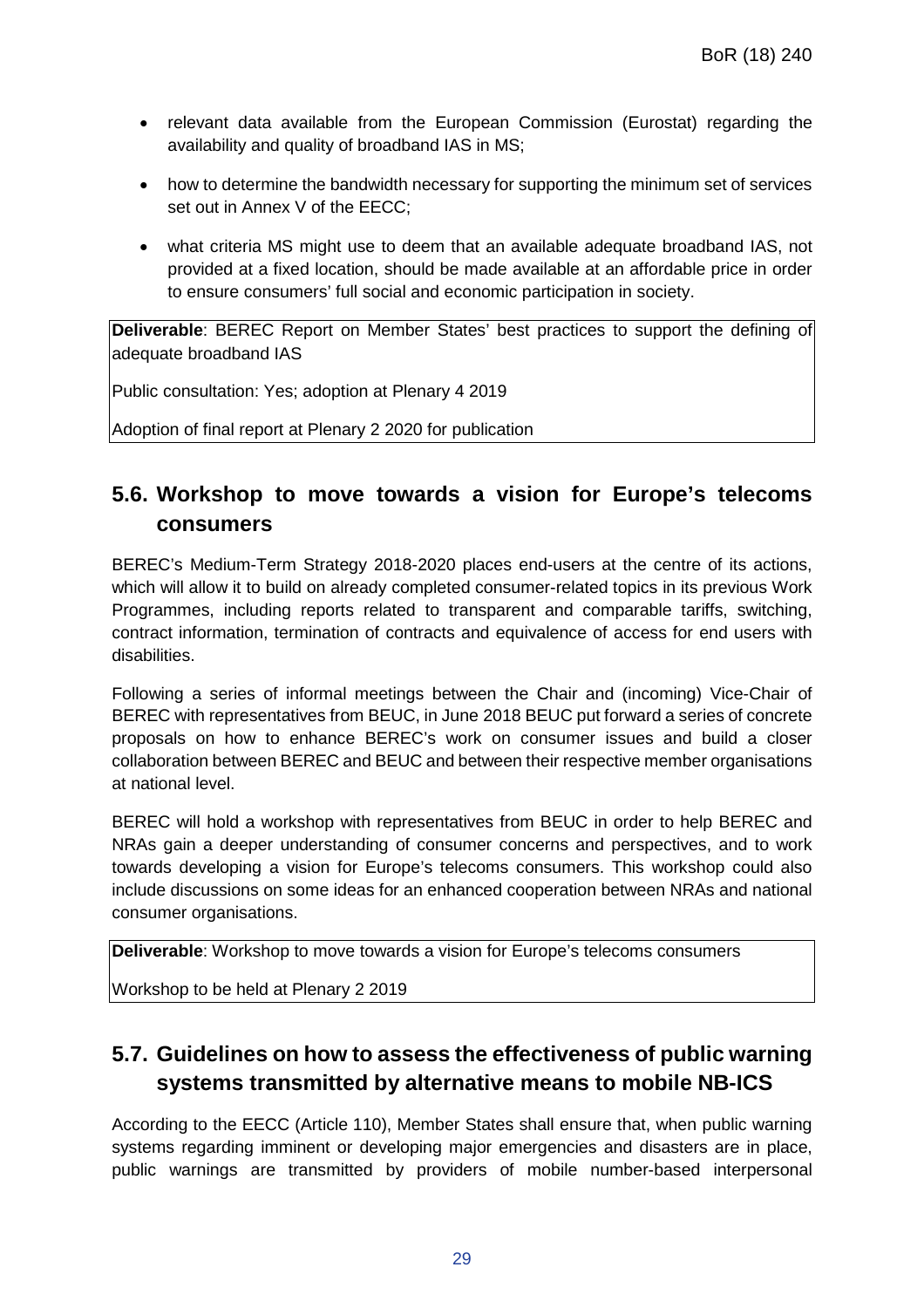communications services (NB-ICS) to end-users concerned. Article 110 further provides that Member States may determine that public warnings may be transmitted through means other than mobile NB-ICS and broadcasting services, or through a mobile app (relying on an IAS), provided that the effectiveness of the system is equivalent (to that transmitted by NB-ICS) in terms of coverage and capacity to reach end-users. Further, public warnings must be easy for end-users to receive.

BEREC has been tasked with publishing Guidelines on how to assess whether the effectiveness of public warnings transmitted through ECS, other than mobile NB-ICS and broadcasting services, or through a mobile app (relying on an IAS) are equivalent to those transmitted through mobile NB-ICS. The purpose of the Guidelines is to ensure that there is a common approach across Member States to the assessment of the effectiveness of the two public warning systems, namely:

- those that transmit public warnings using mobile NB-ICS; and
- those using ECS, other than mobile NB-ICS and other than broadcasting, or through a mobile app (relying on an IAS).

In preparing the Guidelines, BEREC is required to consult with the authorities in charge of public safety answering points (PSAPs). In addition, the guidelines may include:

- Input from national emergency authorities across MS.
- Consideration of the extent to which the availability of end-users' location data is available to those charged with operating a public warning system//transmitting public warning messages.
- Examination and evaluation of what is considered to be "receivable by end-users in an easy manner". Aspects could include whether end-users should be required to register/log in with relevant authorities or an application provider and whether any app should be free of charge.
- Methodology to assess the effectiveness of alternative public warning systems to those that transmit using mobile NB-ICS. This could include a defined set of key performance indicators such as reliability, reach, geo-targeting performance, security, alerting speed or wake-up effect.

**Deliverable:** BEREC Guidelines on how to assess the effectiveness of public warning systems transmitted by different means

Public consultation: Yes; adoption at Plenary 4 2019

Adoption of final Guidelines at Plenary 2 2020 for publication

## **5.8. Workshop on the use of E.164 numbers in cross-border fraud and misuse**

In recent years, BEREC's constituent NRAs have worked closely regarding cross-border regulatory cooperation within the scope of Article 28(2) of the Universal Service Directive. In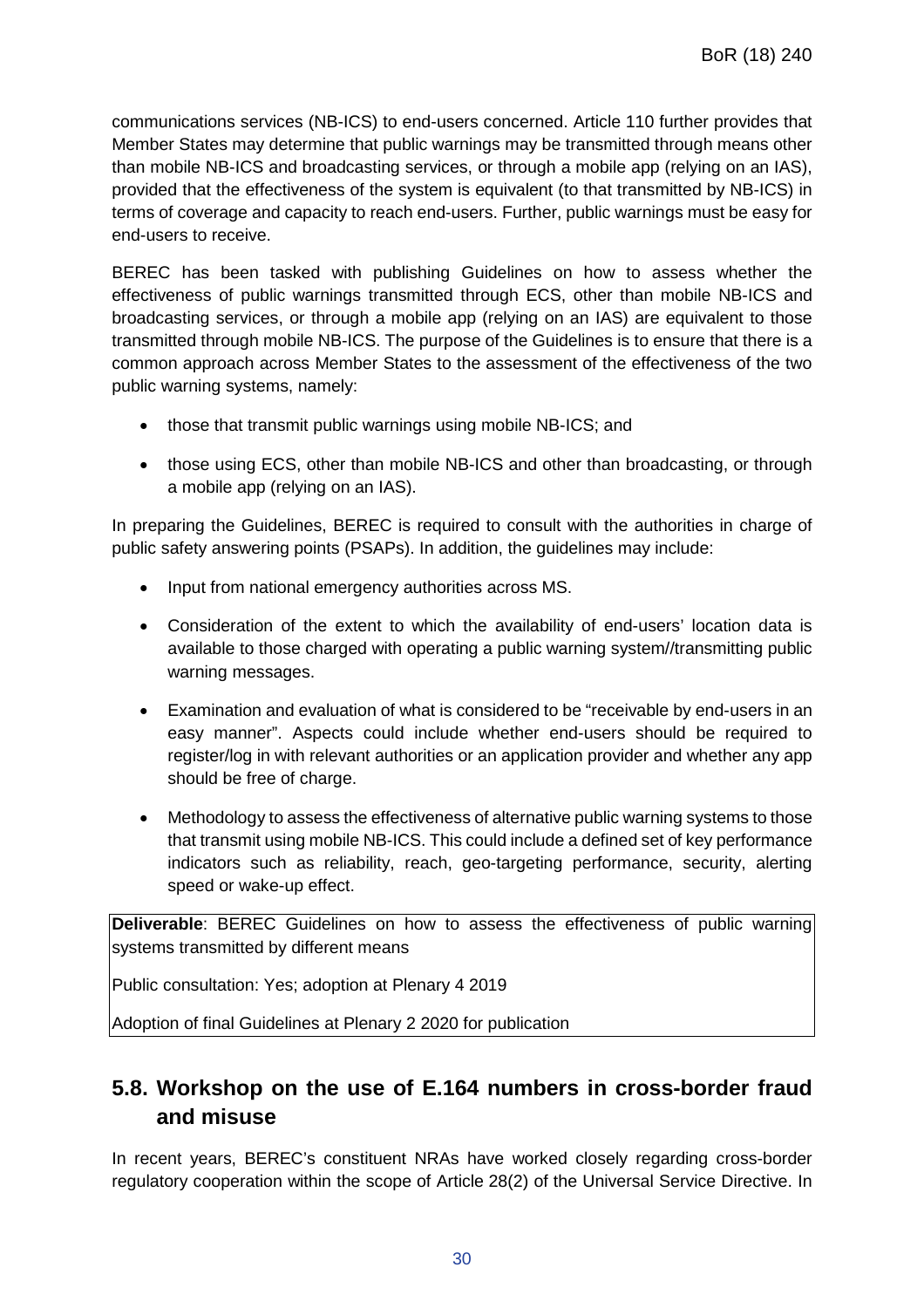2014, BEREC reviewed this cooperation by holding an internal workshop for NRAs to present their experiences of representative incidents in their Member States. Furthermore, going back to 2012, BEREC published a guidance paper, which highlighted the background to fraud or misuse and its potential impact on end-users if, for example, they fall foul of instances of fraud or misuse, or lack confidence in the integrity of numbers.

In the new EECC, Article 97(2) reflects the same scope as Article 28 (2) of the Universal Service Directive. In 2019, BEREC will hold a further internal workshop intended to discuss NRAs' recent experiences of cases of fraud and misuse, and publish a short summary of the workshop. The cross-border aspect of purposely fraudulent connection fees will be discussed and examined at this workshop.

**Deliverable:** Internal workshop and summary report on the use of E.164 numbers in crossborder fraud and misuse

Workshop to be held in Q3 2019; summary report adoption at Plenary 4 2019 for publication

## **5.9. Carry-over work on termination of contracts and switching providers**

In 2018, BEREC published a report for consultation on the termination of contracts and switching providers. The report for consultation analysed the different aspects that have an impact in the change of a provider, considering number portability procedures but also the identification of other matters that may facilitate or hinder switching. The work stream covered (among other issues) notice periods, data portability, treatment of failures in the process, technical developments, and early termination compensations. In 2019, BEREC will publish a response to the public consultation and a final report on termination of contracts and switching providers.

**Deliverable**: BEREC Report on termination of contract and switch of provider

Public consultation: carried out in 2018

Adoption at Plenary 1 2019 for publication

## **5.10. Input to European Commission's methodology on pricing of bundles**

In 2018, BEREC published a report on methodology guidelines for the pricing of bundles. The purpose of this report is to provide advice and input to the European Commission with respect to its Broadband Internet Access Costs (BIAC) study, which currently uses a methodology that reflects the 2008 ERG Opinion on the methodology for broadband retail prices<sup>10</sup>. In 2019, the Commission will further develop its methodology on the pricing of bundles, ahead of a data collection, using the revised methodology (based on BEREC's guidelines). As part of this

<span id="page-31-0"></span> $\overline{a}$ <sup>10</sup> ERG (08) 44 Final BB Retail Prices Methodology 081017.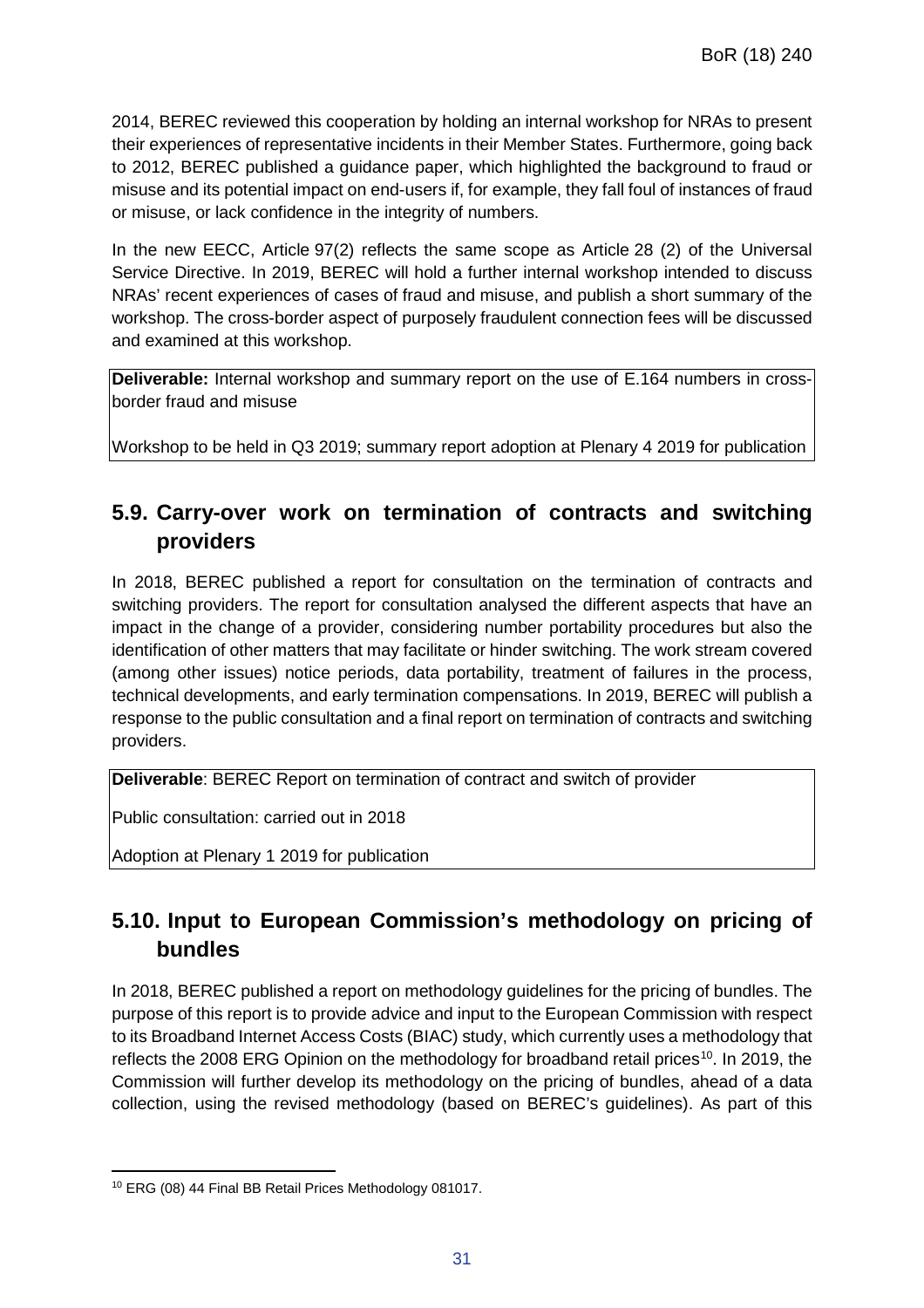process, the Commission will organise a workshop to discuss the proposal and the methodology. BEREC will provide further contribution and input at this workshop.

**Deliverable:** BEREC input to the European Commission's methodology on the pricing of bundles

Public consultation: No

Timing to be decided, dependent on when the European Commission will organise its workshop on the methodology for the pricing of bundles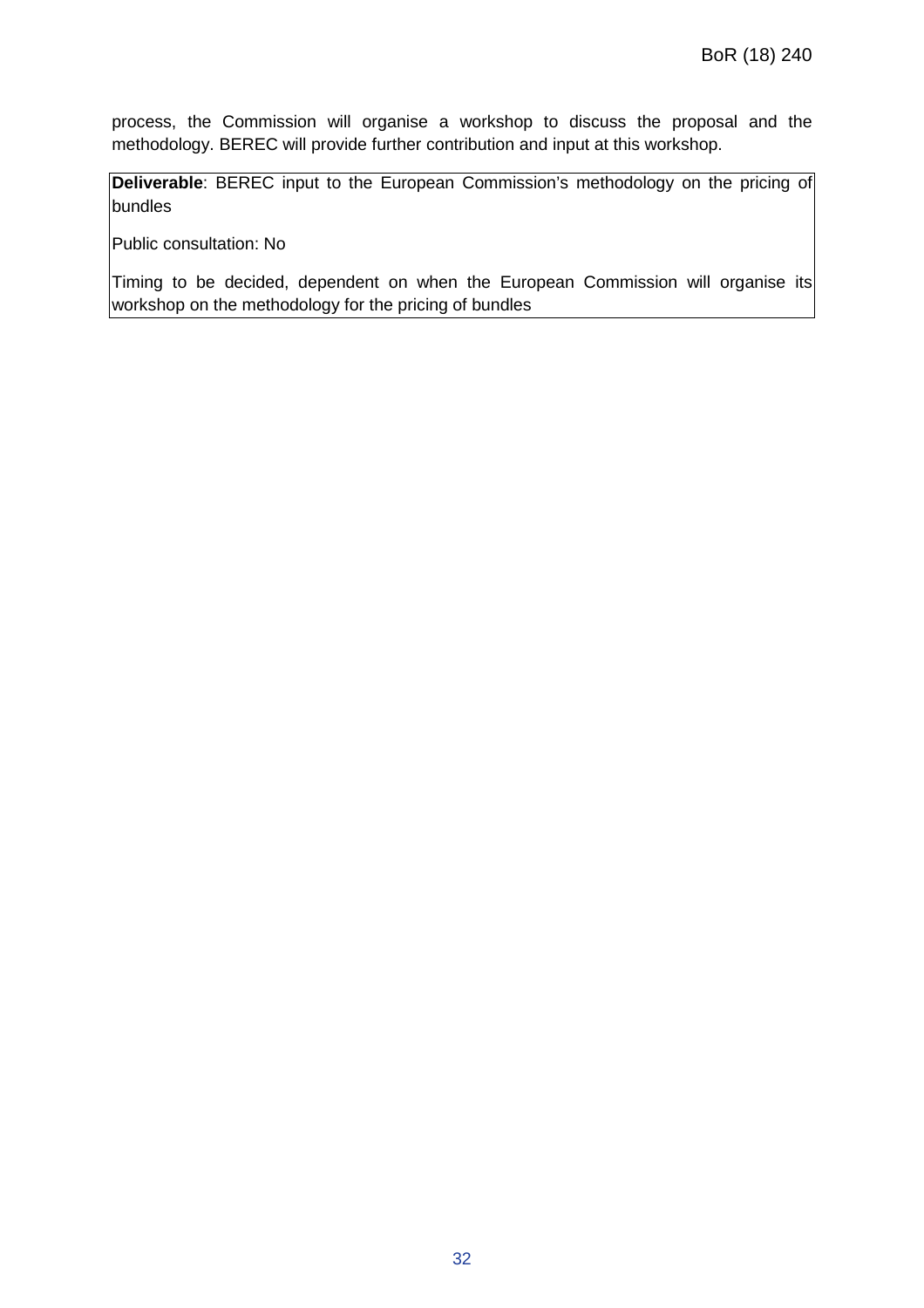## **6. BEREC obligatory work and stakeholder engagement**

Beyond the work of BEREC explicitly set out above and intended to be delivered over the next 12-18 months, there are also a significant number of tasks that BEREC carries out on an ongoing basis under a number of different headings. Those headings can be summarised as follows:

- European Electronic Communications Code;
- Roaming;
- Quality and efficiency (focusing on the regular benchmarking of statistics and indicators);
- Communication and cooperation.

This obligatory work and BEREC's engagement with its stakeholders are intended to promote effective regulation based on high-quality professional standards applied by independent national regulators. BEREC will continue to engage with stakeholders, with the goal of focusing its work on issues that are relevant to them, and BEREC will also strive to enhance its cooperation with the EU institutions and international forums. BEREC is committed to such principles. The Work Programme 2019 therefore includes the following activities that contribute to BEREC's objective with respect to these principles.

#### **European Electronic Communications Code**

#### **6.1. Ad hoc input to the European Union institutions or NRAs**

Other than the inputs, already mentioned, to be provided to the European Commission as required (e.g. the Opinion on the Commission's evaluation on the functioning of the wholesale roaming market and the Opinion on the review of the Commission's Recommendation on relevant markets), BEREC will remain available to provide ad hoc input on request to the European Union institutions (European Commission, Parliament and Council) or NRAs, particularly during the implementation process for the EECC.

**Deliverable**: BEREC Opinions, Reports, position and input papers, and technical background analyses, depending on specific requests by the EU institutions (European Commission, Parliament and Council) or NRAs and on needs emerging during the implementation process

### **6.2. Implementation of the BEREC Regulation**

The BEREC Regulation is expected to be adopted by the end of 2018. Tasks foreseen in the BEREC Regulation include, but are not limited to, the following:

• Update of the Board of Regulators Rules of Procedure;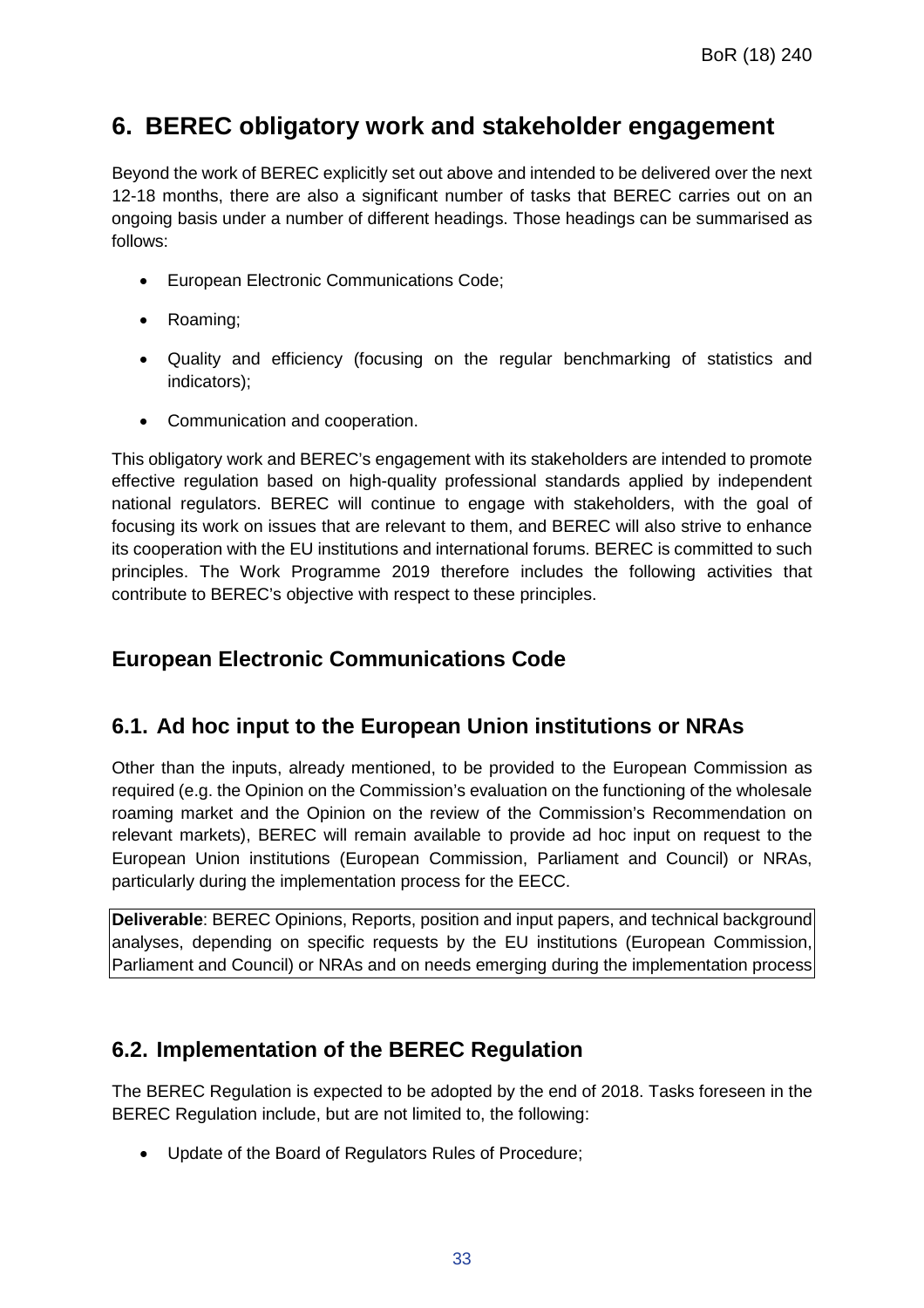- Update of internal guidelines for BEREC Expert Working Groups;
- Board of Regulators detailed rules of the application of the Regulation No. 1049/2001 (Access to documents): 6 months after entry into force of the BEREC Regulation;
- Board of Regulators establish measures regarding personal data for Regulation No. 45/2001: 6 months after entry into force of the BEREC Regulation.

**Deliverable**: Update to the BEREC Rules of Procedure and the Internal Guidelines for the operation of BEREC Expert Working Groups

Adoption in Plenary 1 2019

**Deliverable**: Rules on the application of Regulation No. 1049/2001 and Measures regarding personal data for Regulation No. 45/2001

Adoption in Plenary 2 2019

#### **6.3. Database of E.164 numbers of European emergency services**

According to the EECC (Article 109(8)), BEREC shall maintain a database of E.164 numbers of European emergency services to ensure that they are able to contact each other from one Member State to another, if such a database is not maintained by another organisation. The referred PSAP-DIR (Public Safety Answering Point Directory), which is a directory of contact information for PSAPs in Europe, is currently maintained by a non-governmental organisation (the European Emergency Number Association (EENA), based in Brussels). In 2015, EENA requested that CEPT/ECO would take over responsibility for the database. After a careful consideration of the request and carrying out a feasibility study (ECC Report 264), the CEPT/ECO agreed to commit resources to the project and work has now commenced on the development of a new and more secure PSAP Directory (PSAP-DIR), which will be developed by the ECO until 1 December 2018.

In 2019, BEREC will communicate with CEPT/ECO, in order to obtain all necessary information on this project and decide if this activity should be carried out under BEREC's remit.

**Deliverable**: Database of E.164 numbers of European emergency services

Database to be finalised and functioning by Plenary 3 2020, pending communication with CEPT/ECO

## **6.4. Database of numbering resources with a right of extraterritorial use within the European Union**

According to the EECC (Article 93(4)), BEREC shall establish a central registry database on the numbering resources with a right of extraterritorial use within the Union. For this purpose, NRAs and/or competent authorities shall transmit the relevant information to BEREC. There are numbering resources that exist in some MS, and there are other MS where these resources do not exist, or their use is forbidden.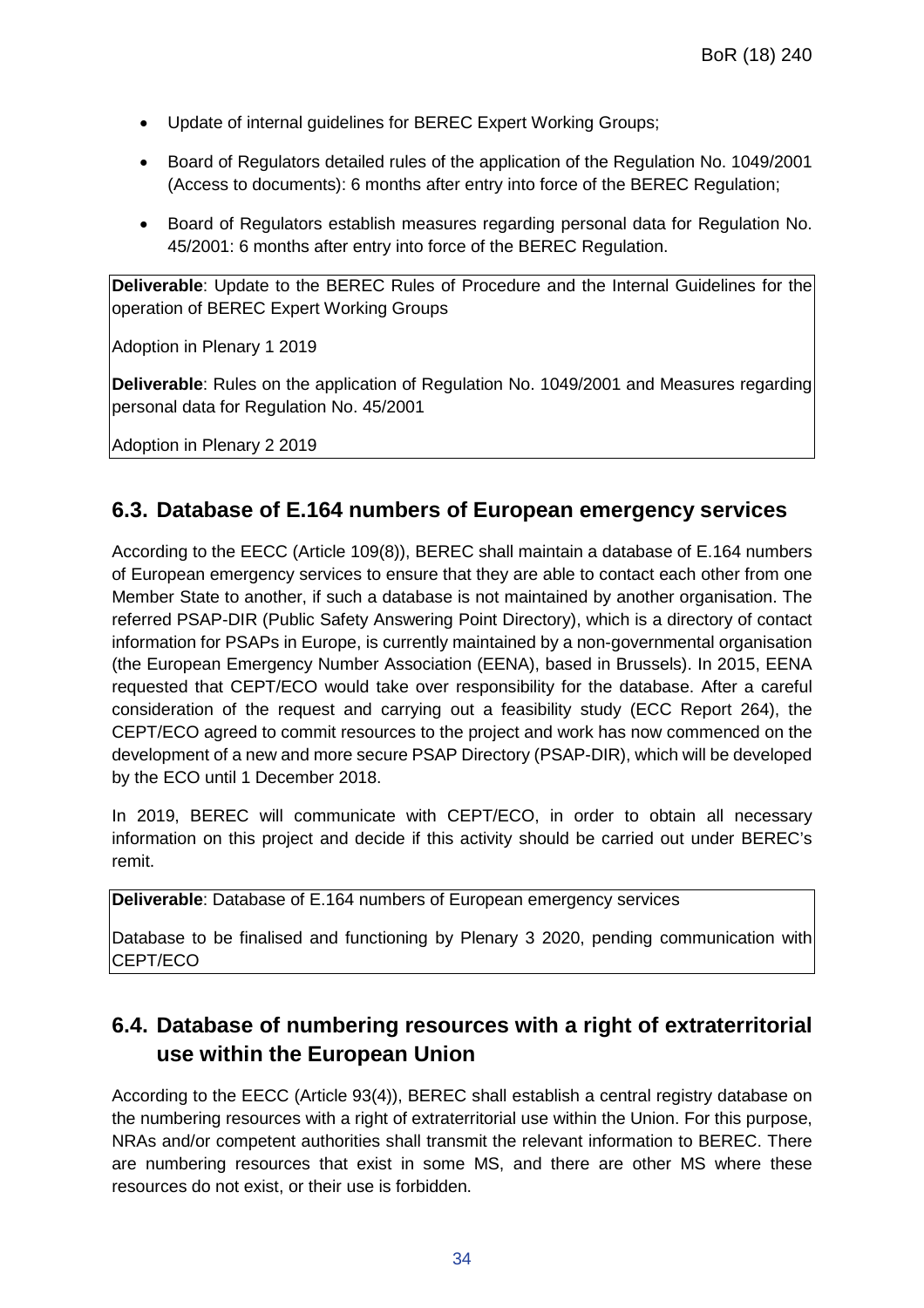The EECC made a step towards harmonisation, but many details remain in national competence. In this respect, BEREC will be required to constantly monitor the implementation status of each MS in order to be able to establish the database and keep it up to date. NRAs should communicate to BEREC an up-to-date list on the competent authority on numbering issues in their MS. BEREC will rely on the resources of the BEREC Office for maintaining the database.

**Deliverable**: Database of numbering resources with a right of extraterritorial use within the European Union

Database to be finalised and functioning by Plenary 4 2020

## **6.5. BEREC input to the setting of single EU-wide maximum fixed/mobile voice termination rates**

According to the EECC (Article 75), by 31 December 2020 the Commission shall, taking utmost account of the opinion of BEREC, adopt a delegated act setting a single maximum EUwide mobile voice termination rate (MTR) and a single maximum EU-wide fixed voice termination rate (FTR), which is imposed on any operator active in each of the markets of mobile voice termination and fixed voice termination, respectively, in any Member State. To that end, the Commission shall, when setting the single maximum EU-wide fixed voice termination rate and mobile voice termination rate for the first time, take into account the weighted average of efficient costs in fixed and mobile networks.

NRAs shall closely monitor and ensure compliance with the application of the single maximum EU-wide mobile and fixed voice termination rates by providers of termination services. NRAs shall annually report to BEREC and the Commission concerning the application of this Article.

Depending on the Commission's plan, ahead of the expected deadline for adoption, a BEREC Opinion on the draft delegated act will be required. BEREC may also be requested to produce comments and specific analysis for providing feedback to the Commission. The scope of the opinion will be to assess the evolution of fixed and mobile termination rates, the changes in consumption patterns for fixed and mobile services, and the potential effects on operators of setting single maximum EU-wide wholesale termination rates for both fixed and mobile voice.

**Deliverable**: BEREC input to the Commission's delegated act setting single EU-wide maximum MTR and FTR

Public consultation: No

Adoption of final Opinion at Plenary 3 2020 for publication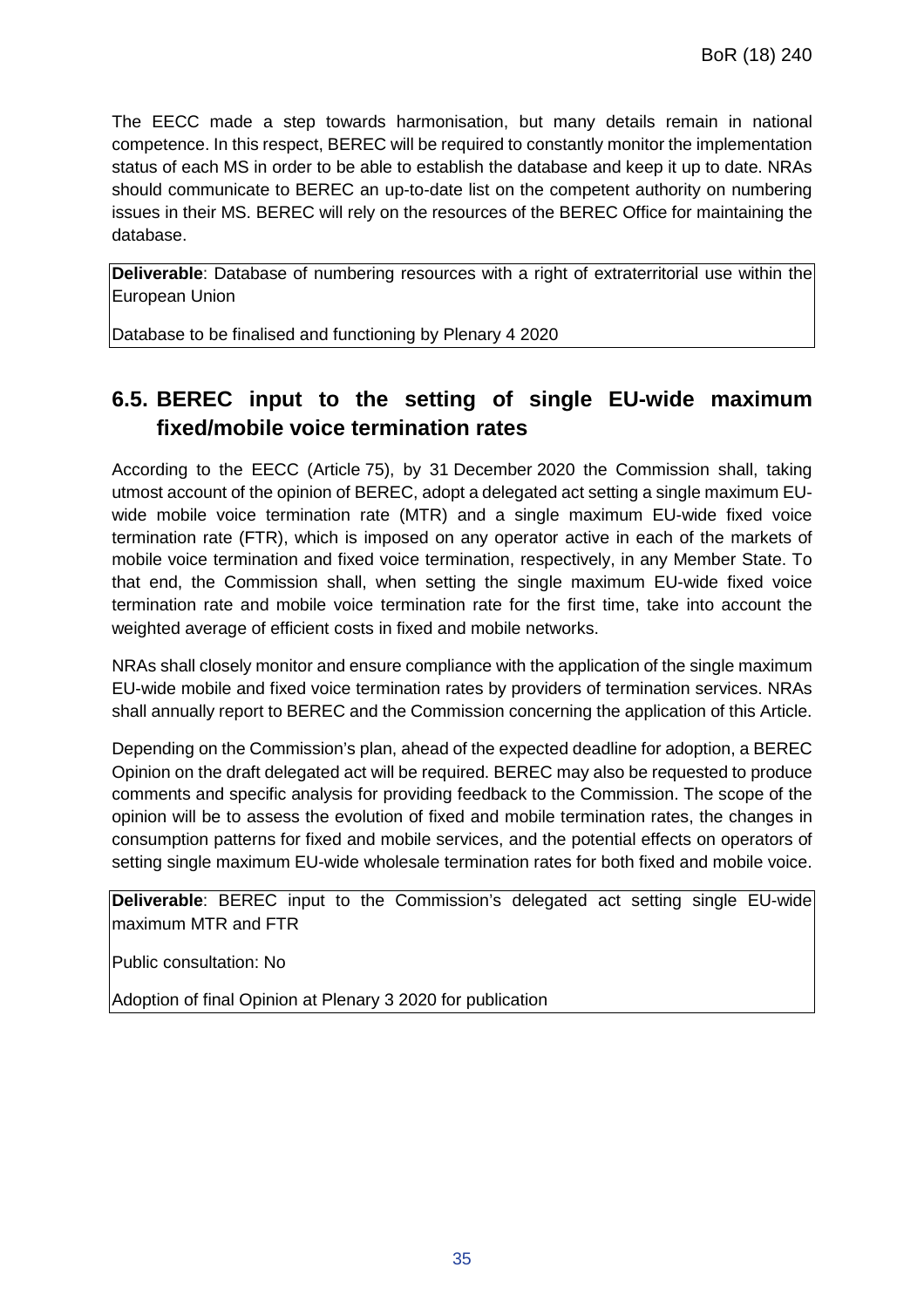## **Roaming**

## **6.6. BEREC input on the weighted average of maximum mobile termination rates across the EU**

According to Article 6e(2) of the Roaming Regulation as amended by Regulation 2015/2120, the European Commission has to review the Implementing Acts setting out the weighted average of maximum mobile termination rates every year, using the same procedure. BEREC needs to provide an annual input to the European Commission on this matter. The input to the Commission will be drafted based on the data collected as of 1 July 2019.

**Deliverable**: BEREC Input to the European Commission regarding the implementing acts setting out the weighted average of maximum mobile termination rates across the Union

Public consultation: No

Adoption of final input by 19 October 2019, at the latest, for submission to the European **Commission** 

### **6.7. International Roaming benchmark data report**

According to the Roaming Regulation, BEREC has to produce two benchmark reports on the evolution of prices and volumes. For 2019, it is planned to publish:

- the 22nd benchmark report (including the 2nd and 3rd quarters of 2018);
- the 23rd benchmark report (including the 4th quarter of 2018 and the 1st quarter of 2019).

According to the EECC, BEREC will report on technical matters within its competence, in particular on (among others) the evolution of pricing and consumer patterns both for domestic and roaming services, the evolution of actual wholesale roaming rates for unbalanced traffic, the relationship between retail prices, and wholesale charges and wholesale costs for roaming services.

The data to be collected by BEREC shall be notified to the European Commission at least twice a year. On the basis of the collected data, BEREC shall also report regularly on the evolution of pricing and consumption patterns in the Member States, both for domestic and roaming services and the evolution of actual wholesale roaming rates for balanced and unbalanced traffic. BEREC shall assess how closely those elements relate to each other.

**Deliverable**: 22nd BEREC International Roaming Benchmark Data Report

Public consultation: No

Adoption of final report at Plenary 1 2019 for publication

**Deliverable**: 23rd BEREC International Roaming Benchmark Data Report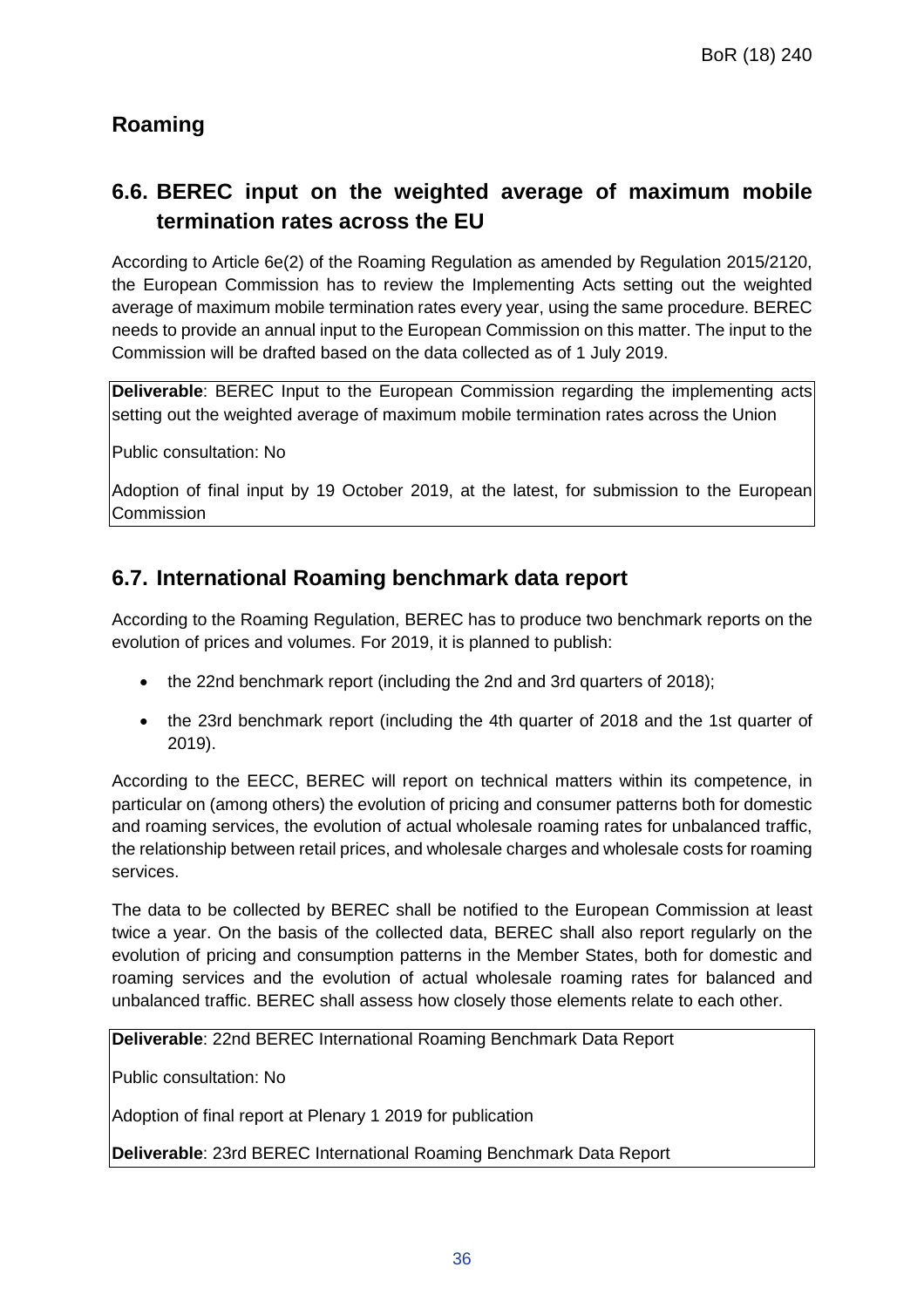Public consultation: No

Adoption of final report at Plenary 3 2019 for publication

#### **6.8. Transparency and comparability of international roaming tariffs**

According to Article 19(4) of the Roaming Regulation, BEREC is obliged to collect information from NRAs annually on the transparency and comparability of different roaming tariffs offered by operators to their customers. The seventh of these reports is due at the fourth Plenary of 2019.

**Deliverable**: 7<sup>th</sup> BEREC Report on transparency and comparability of international roaming tariffs

Public consultation: No

Adoption of final report at Plenary 4 2019 for publication

## **Quality and efficiency**

#### **6.9. Termination Rates at the European level**

Termination rates data is collected from BEREC members and observer states, and the report aims to monitor the evolution of rates and the cost model/methodology adopted for the definition of Termination Rates. These benchmarks have reached a satisfactory level of maturity and have proved extremely useful, not just for monitoring consistency but also in the regulatory process. The integrated report, including fixed and mobile termination rates, is published every 6 months, and it includes an overview of FTRs and MTRs, as well as the cost model/methodology adopted for the definition of TRs. Annually, the report will also include an overview of SMS TRs and revenues of F/MTRs<sup>[11](#page-37-0)</sup>.

**Deliverable**: BEREC Report on Termination Rates at European level

Public consultation: No

Adoption of final reports at Plenary 2 and Plenary 4 2019 for publication

### **6.10. Article 7/7a Phase II process**

Since 2014, BEREC has undertaken an annual analysis of Article 7/7a Phase II cases, aimed at gaining a better understanding of both the procedural and substantive aspects of these cases and at informing the prospective review of BEREC Common Positions. In 2015, a comprehensive database of Phase II cases was developed, including the main elements of the cases, in particular the reasoning put forward by the European Commission, the analyses

<span id="page-37-0"></span> $\overline{a}$ <sup>11</sup> Already in 2018, BEREC has been working in close cooperation with the European Commission on the issue of cost modelling for fixed and mobile termination rates. This work will continue into 2019.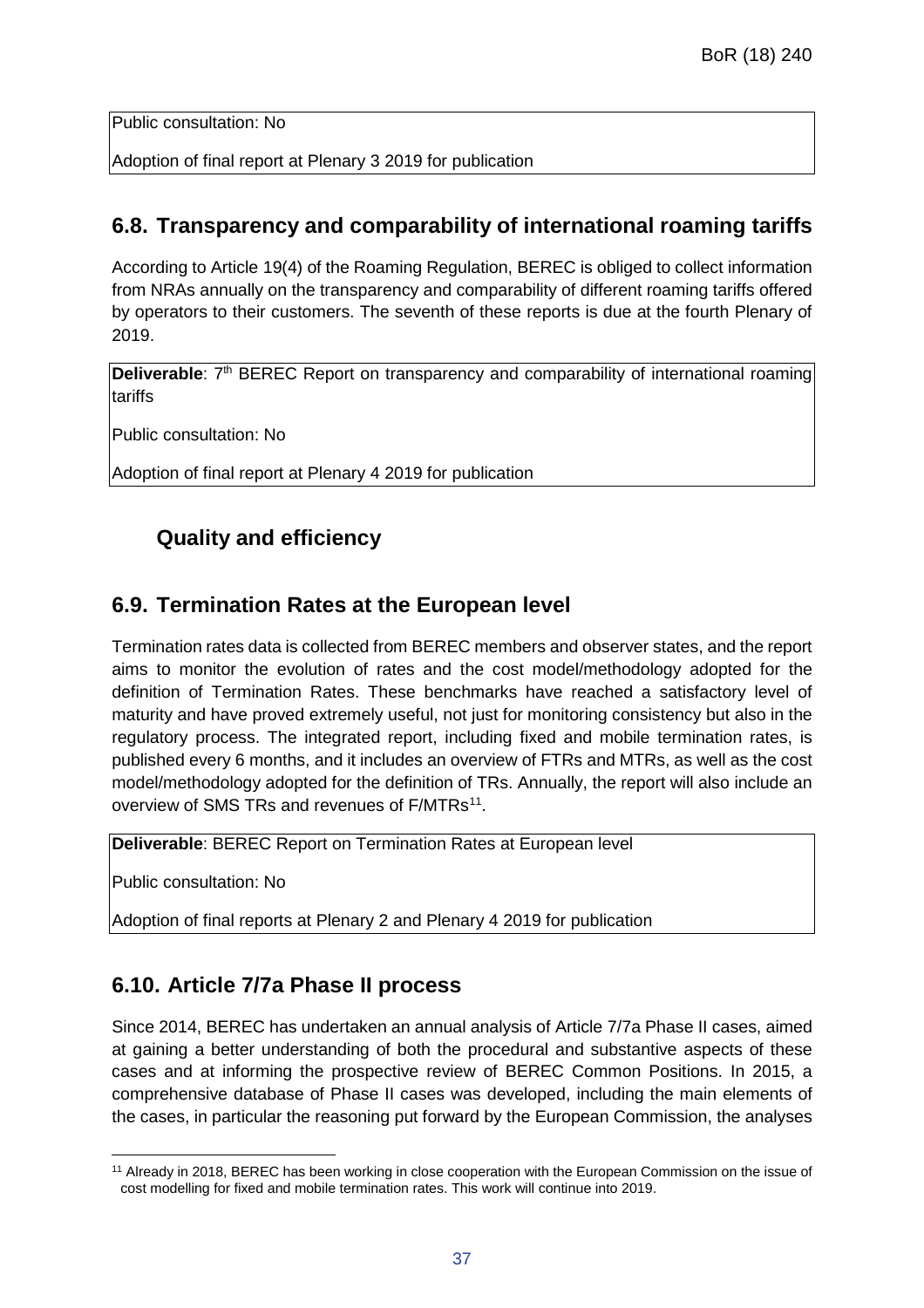in the BEREC Opinions and the final outcomes of the cases. In 2016, BEREC revised the Guidelines for the elaboration of Opinions in Article 7/7a Phase II cases (and the procedures for the composition of Phase II case teams), addressing the issues raised in the BEREC and EC Internal Audit Service assessments.

BEREC will continue to add new Phase II cases to this database as and when they arise. The objective is that the database can be consulted by BEREC members, in particular experts of Phase II cases, both for referencing a particular case and to analyse key themes among the cases over time.

In the context of the EECC, an evaluation of the applicability of BEREC's Guidelines for the elaboration of Opinions in Article 7/7 is timely and BEREC will consider whether or not an update is required.

**Deliverable:** Internal workshop and summary report on whether there is a requirement to update the Article 7/7A Phase II process in the context of the EECC

Workshop to be held in April 2019; summary report adoption at Plenary 3 2019 for publication

## **6.11. Report on regulatory accounting in practice**

The Regulatory Accounting in Practice Report 2019 will provide an up-to-date factual overview of the regulatory accounting frameworks used in Europe and an assessment of the level of consistency achieved by NRAs. The Report is prepared annually and updates the previous versions published since 2005. In 2019, emphasis will continue to be placed on consistency in regulatory accounting with respect to key access products (e.g. fibre) and will seek to maintain the detail and the in-depth analysis of the methods covered to identify commonalities and reasons for differences. The Report will continue to collect data on the methodology and input parameters used to calculate the rate of return on capital employed, and look into the impact of both on the result.

The 2019 Report will continue to develop a deeper analysis that concentrates on the following key wholesale markets: Wholesale Local Access (Market 3a/2014), Wholesale Central Access (Market 3b/2014) and Wholesale High Quality Access (Market 4/2014). Moreover, an analysis will be given of the cost base and allocation methodologies used for fixed (Market 1/2014) and mobile (Market 2/2014) termination markets. For those markets, it will contain a comparison of the most popular combinations of cost base and cost allocation methodologies.

**Deliverable**: BEREC Report on Regulatory Accounting in Practice

Public consultation: No

Adoption of final report at Plenary 4 2019 for publication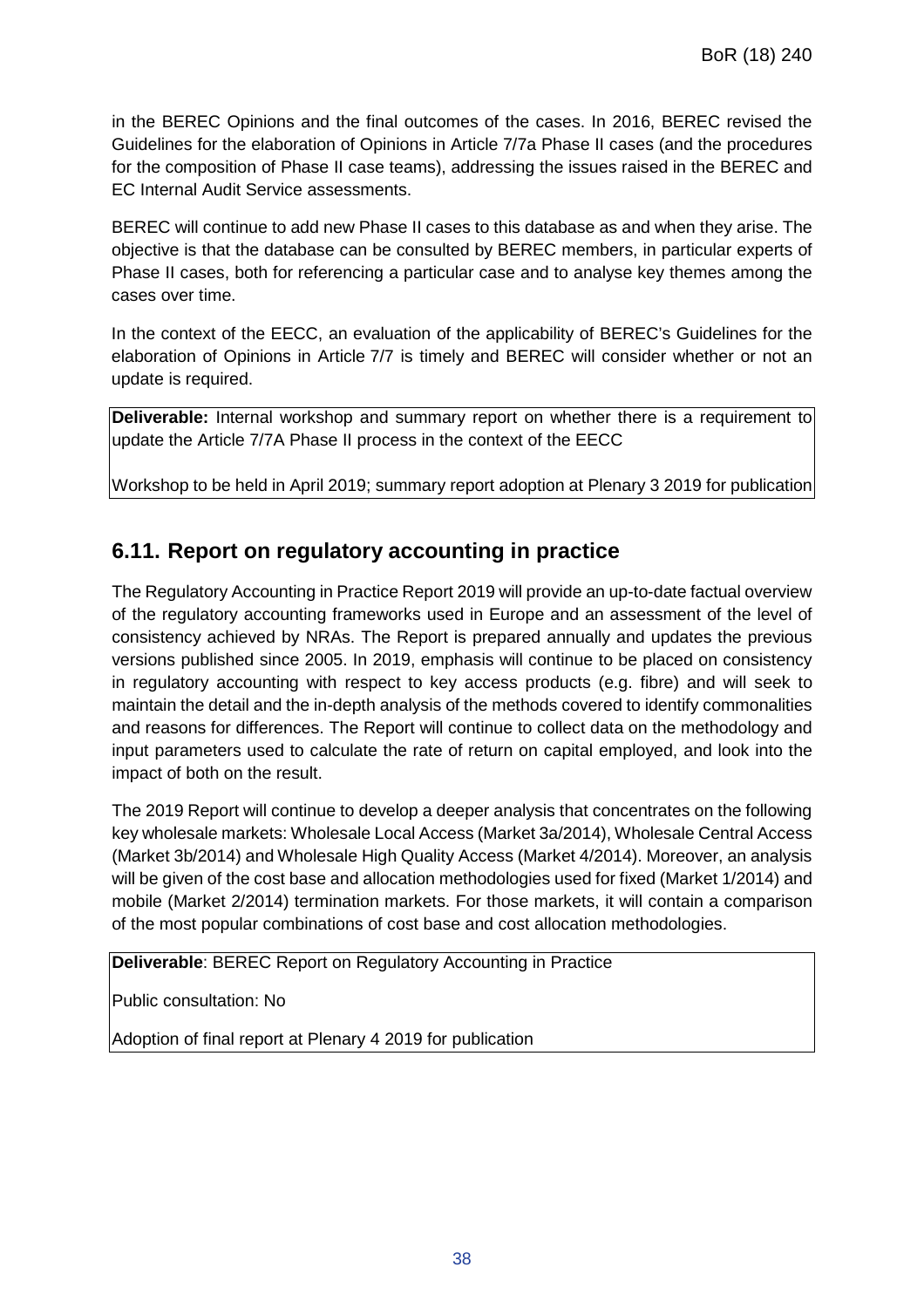## **Communication and cooperation**

#### **6.12. BEREC Annual reports**

According to the new BEREC Regulation, BEREC shall provide its annual activity report to the European Parliament, the Council, the Commission and the European Economic and Social Committee by 15 June of the year subsequent to the year reported on in the annual activity report. BEREC shall report annually on technical matters within its competence, in particular on the market developments in the electronic communications sector.

BEREC will continue to publish its annual report on its activities and an annual report on developments in the sector as part of a single document. Whereas the Annual Report on BEREC activities focuses on the outcome of the work of its EWGs and ad-hoc teams based on the Work Programme, the Annual Report on developments in the electronic communications sector summarises BEREC's view on the past year as well as a perspective on future developments and challenges in the sector.

**Deliverable**: BEREC Annual Reports (Annual Activity Report)

Public consultation: No

Adoption of final reports at Plenary 2 2019 for publication

#### **6.13. Stakeholder Forum**

While 2019 will mark the year of BEREC's 10th anniversary, it will also be the year of BEREC's  $7<sup>th</sup>$  Stakeholder Forum. The focus of the Stakeholder Forum in 2019 will continue to be the BEREC Work Programme for the coming year (i.e. 2020), and it will provide a platform for stakeholders and BEREC to engage in strategic dialogue for the work that BEREC is committing to going forward. The feedback received at the Stakeholder Forum will continue to be an important complement to the written inputs received during the public consultation on the BEREC Work Programme.

**Deliverable**: BEREC Stakeholder Forum in October 2019

## **6.14. BEREC Communications Plan 2019 (including 10th anniversary programme of activities)**

In 2016, BEREC developed its first external Communications Strategy, which was afterwards complemented by the annual communications plans. BEREC's Communications Plan 2019 was finalised for internal use in December 2018, setting in place the communications activities that BEREC is committed to in 2019, the year of its 10th anniversary. Typically, BEREC conducts 5-6 communications projects per year to support and promote specific work streams in its Work Programme. The projects are normally linked to the regular BEREC events, such as public debriefings and the Stakeholder Forum, and include a number of specific communications activities, for example organisation of the event, production of a video, press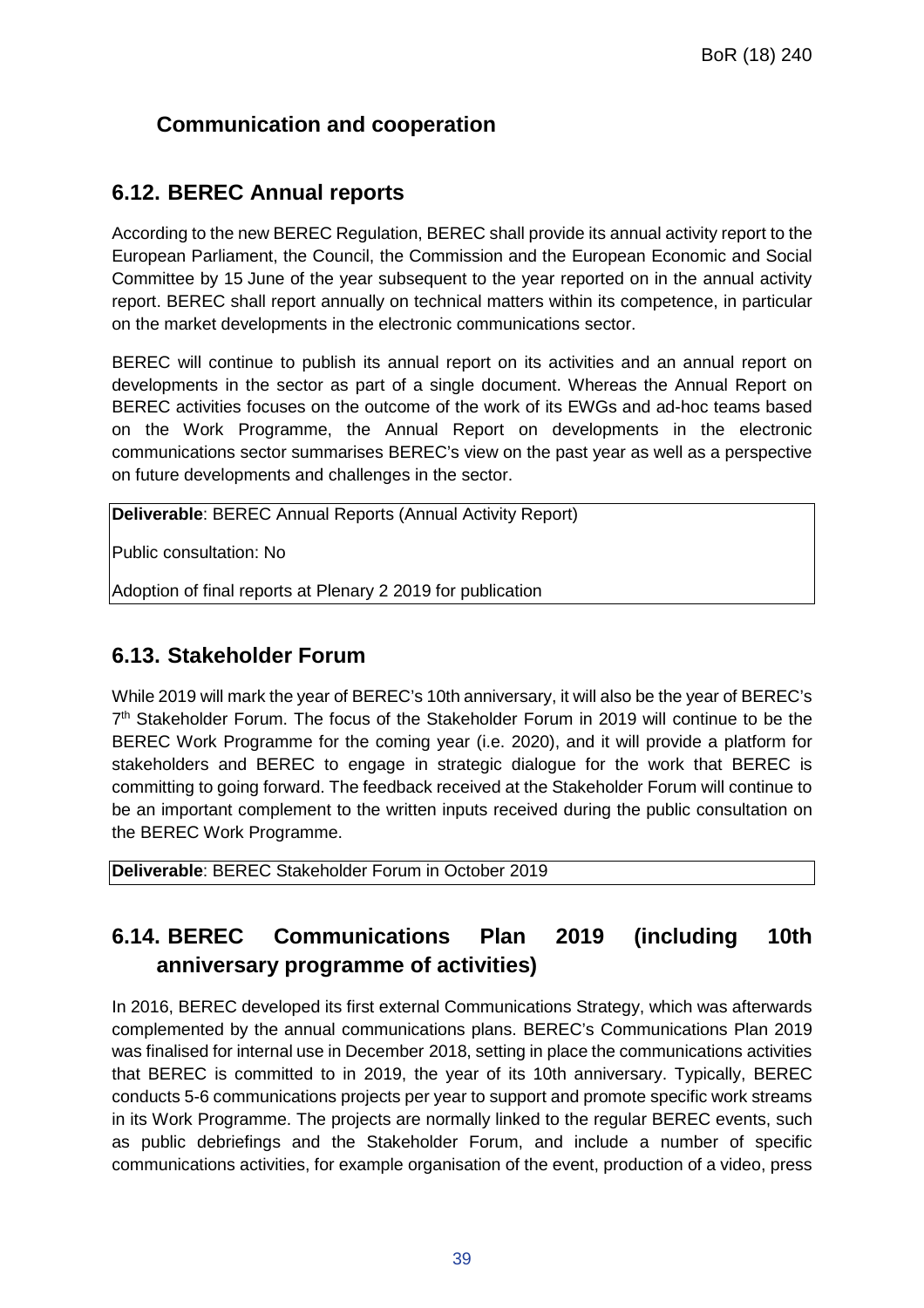releases, information for the website, a social media campaign and press interviews. In 2019, one of the communications projects will be the 10th anniversary itself, which will include a list of communications activities to recognise the decade of BEREC's work.

**Deliverable**: Multiple deliverables set out within the BEREC Communications Plan 2019 to be delivered as required in 2019

Adoption of BEREC Communications Plan 2019 at Plenary 4 2018 for internal use

## **6.15. BEREC Work Programme 2020**

Typically, BEREC begins development of a new Work Programme for a given year at the end of the first quarter of the preceding year, and then finalises the Work Programme at the fourth Plenary in December, ahead of the New Year, for which the Work Programme is then set out.

According to the new BEREC Regulation, BEREC's Board of Regulators shall adopt the outline of its annual work programme by 31 January of the year preceding that to which the annual work programme relates. After consulting the European Parliament, the Council and the Commission on their priorities, as well as consulting other interested parties, the Board of Regulators shall adopt the final annual work programme by 31 December of the same year. The Board of Regulators shall transmit the annual work programme to the European Parliament, the Council and the Commission as soon as it is adopted. BEREC will provide a draft/provisional Work Programme in outline as per the new Regulation by the end of January 2019, and then work, as per its usual practice, to finalise the Work Programme by the end of the year.

**Deliverable**: Outline of BEREC Work Programme 2020

Public consultation: No

Adoption of Outline of BEREC Work Programme 2020 by electronic clearance by 31 January 2019

### **6.16. Cooperation with EU institutions and institutional groups**

As it has since it was founded, BEREC will continue to engage with the European Commission, the Council and the European Parliament, providing advice and opinions on draft decisions, recommendations and guidelines, and taking on any questions related to electronic communications that fall within the scope of its competence. According to the new BEREC Regulation, BEREC shall issue guidelines ensuring the consistent implementation of the regulatory framework for electronic communications and consistent regulatory decisions by the NRAs on its own initiative or upon a request from an NRA, the European Parliament, the Council or the Commission, in particular for regulatory issues affecting a significant number of Member States or with a cross-border element.

In addition to carrying out its advisory duty for all EU institutions, in 2019 BEREC will also promote thematic exchanges with other European regulatory cooperation platforms and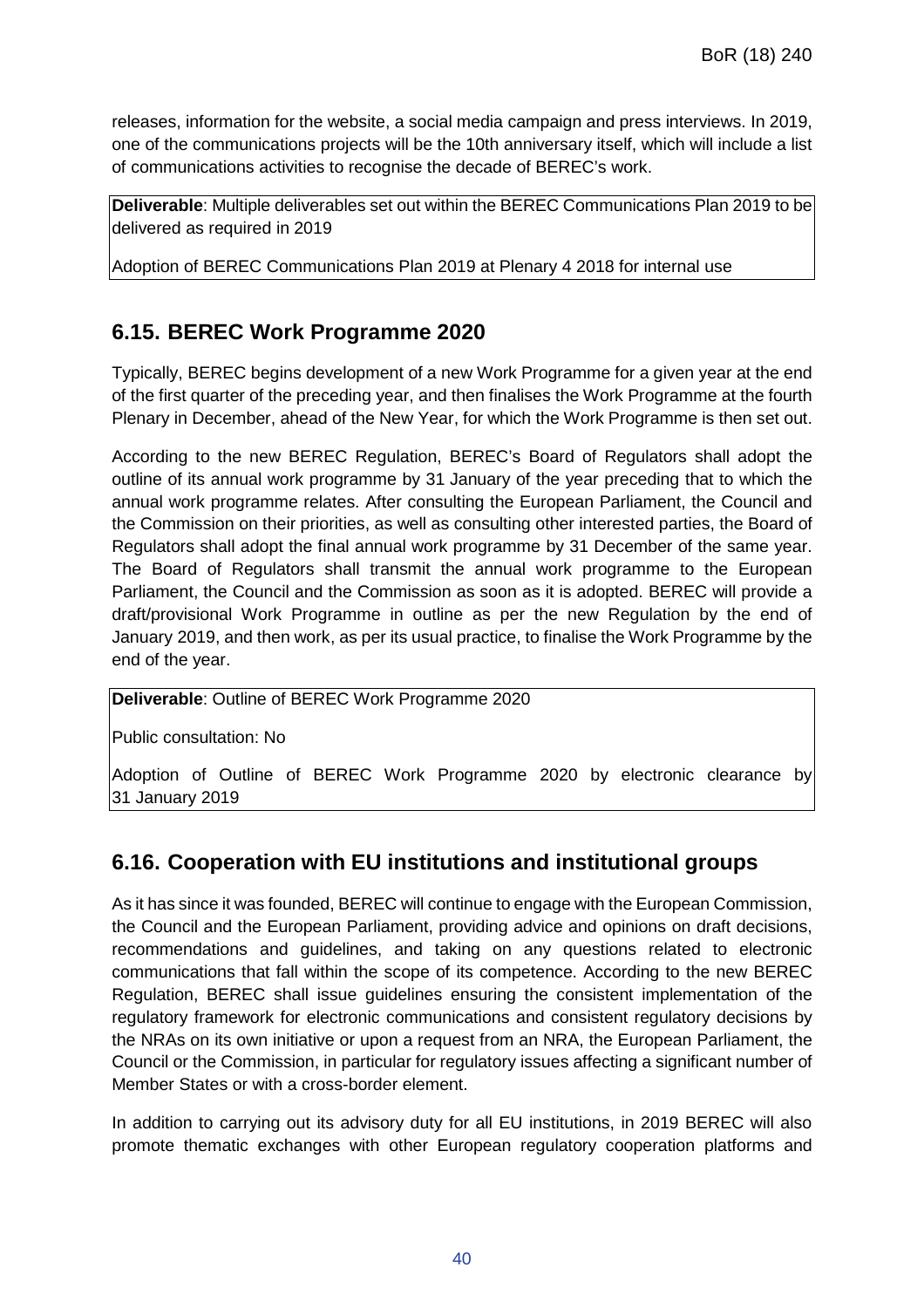bodies, operating in both adjacent and different economic sectors, such as the ITU, OECD, RSPG, ENISA, ERGA, ERGP, ECN and BEUC.

#### **6.17. International cooperation**

In 2019, BEREC will continue to engage in dialogue with NRAs based outside the EU, as well as with international regulatory networks, policy makers and institutions involved in electronic communications matters. BEREC will closely follow international trends in technology and changing business models, so that it retains the capacity to address challenges swiftly and effectively as they arise.

As regions outside the EU regulators' networks have been expressing great interest in the European regulatory approach, in 2019 BEREC will continue to provide support to the European Commission with respect to the Western Balkans initiative. BEREC will also provide support to the Commission regarding the Policy and Regulatory Initiative for Digital Africa (PRIDA), as well as continuing to develop and strengthen contacts with international regulatory authorities such as the FCC, TRAI and CRTC, and with regional regulatory networks (EMERG, EaPeReg and Regulatel), in accordance with the BEREC Regulation and in cooperation with the EU external action services.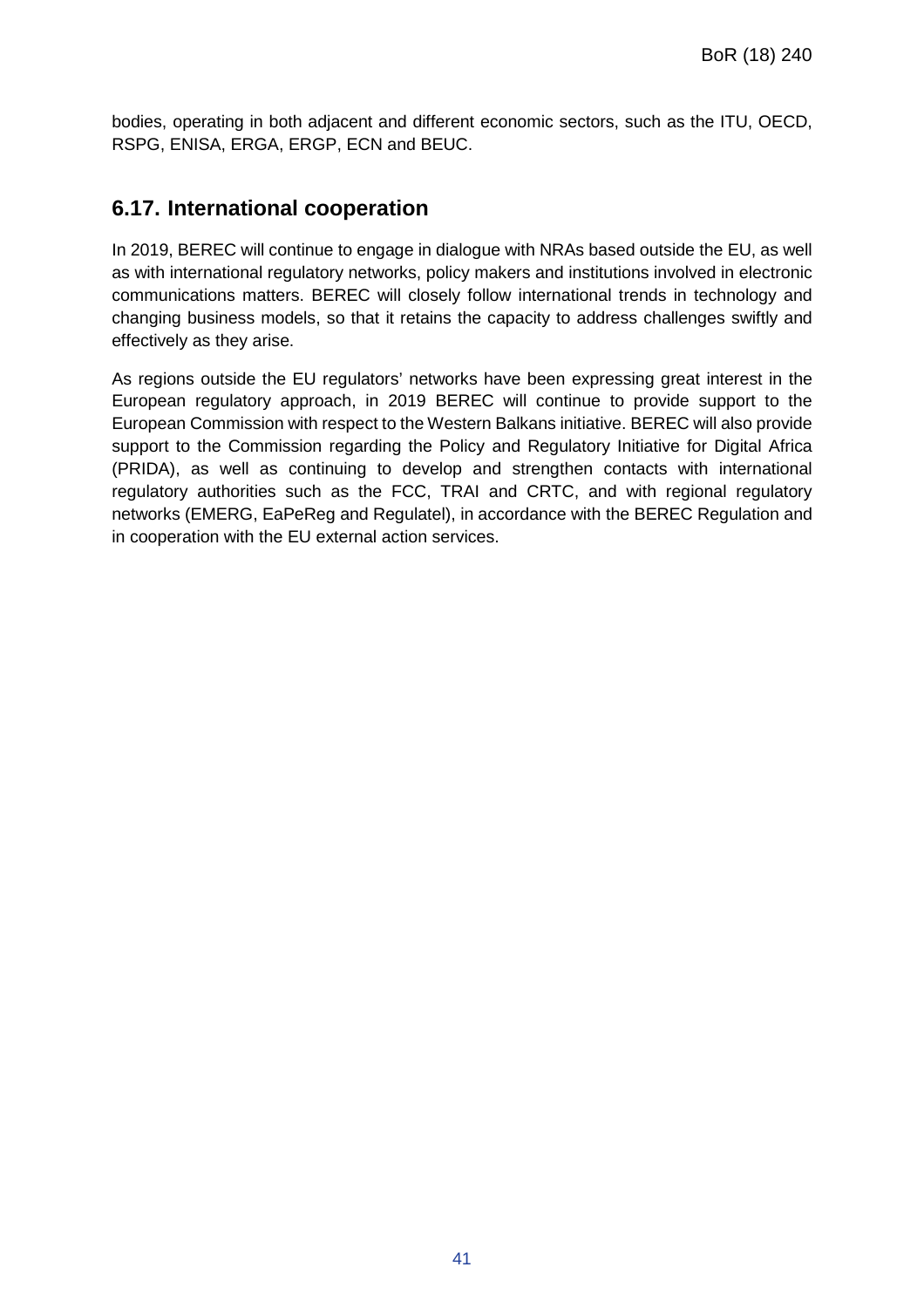# **Abbreviations**

| <b>BCRD</b>                                         | <b>Broadband Cost Reduction Directive</b>                              |  |  |
|-----------------------------------------------------|------------------------------------------------------------------------|--|--|
| <b>BEREC</b>                                        | Body of European Regulators for Electronic Communications              |  |  |
| <b>BEUC</b>                                         | The European Consumer Organisation                                     |  |  |
| <b>BIAC</b>                                         | <b>Broadband Internet Access Cost</b>                                  |  |  |
|                                                     | European Conference of Postal and Telecommunications                   |  |  |
| <b>CEPT</b>                                         | Administrations                                                        |  |  |
|                                                     | Canadian Radio-television and Telecommunications                       |  |  |
| <b>CRTC</b>                                         | Commission<br>Eastern Partnership Electronic Communications Regulators |  |  |
| EaPeReg                                             | <b>Network</b>                                                         |  |  |
| <b>ECN</b>                                          | <b>Electronic Communication Network</b>                                |  |  |
| <b>ECN</b>                                          | <b>European Competition Network</b>                                    |  |  |
| ECO                                                 | <b>European Communications Office</b>                                  |  |  |
| <b>ECS</b>                                          | <b>Electronic Communication Service</b>                                |  |  |
| <b>EECC</b>                                         | <b>European Electronic Communications Code</b>                         |  |  |
| <b>EMERG</b>                                        | Euro-Mediterranean Regulators Group                                    |  |  |
|                                                     | European Union Agency for Network and Information                      |  |  |
| <b>ENISA</b>                                        | Security                                                               |  |  |
| <b>ERGA</b>                                         | European Regulators Group for Audiovisual Media Services               |  |  |
| <b>ERGP</b>                                         | European Regulators Group for Postal Services                          |  |  |
| <b>ERT</b>                                          | <b>Economic Replicability Test</b>                                     |  |  |
| <b>ETSI</b>                                         | European Telecommunications Standards Institute                        |  |  |
| <b>EWG</b>                                          | <b>Expert Working Group</b>                                            |  |  |
| <b>FCC</b>                                          | <b>Federal Communications Commission</b>                               |  |  |
| <b>FTR</b>                                          | <b>Fixed Termination Rate</b>                                          |  |  |
| <b>IAS</b>                                          | <b>Internet Access Service</b>                                         |  |  |
| IoT                                                 | Internet of Things                                                     |  |  |
| <b>ITU</b>                                          | International Telecommunications Union                                 |  |  |
| <b>MS</b>                                           | <b>Member State</b>                                                    |  |  |
| <b>MTR</b>                                          | <b>Mobile Termination Rate</b>                                         |  |  |
| <b>NB-ICS</b>                                       | Number-based Interpersonal Communications Services                     |  |  |
| <b>NGA</b>                                          | <b>Next Generation Access</b>                                          |  |  |
| <b>NN</b>                                           | <b>Net Neutrality</b>                                                  |  |  |
| <b>NRA</b>                                          | <b>National Regulatory Authority</b>                                   |  |  |
| <b>OECD</b>                                         | Organisation for Economic Cooperation and Development                  |  |  |
| <b>OTT</b>                                          | Over The Top                                                           |  |  |
| <b>PSAP</b><br><b>Public Safety Answering Point</b> |                                                                        |  |  |
| PSAP-                                               |                                                                        |  |  |
| <b>DIR</b>                                          | <b>Public Safety Answering Point Directory</b>                         |  |  |
| QoS                                                 | <b>Quality of Service</b>                                              |  |  |
| Regulatel                                           | Latin American Forum of Telecommunications Regulators                  |  |  |
| <b>RO</b>                                           | Reference Offer                                                        |  |  |
| <b>RSPG</b>                                         | Radio Spectrum Policy Group                                            |  |  |
| <b>TRAI</b>                                         | Telecom Regulatory Authority of India                                  |  |  |
| <b>VHCN</b>                                         | <b>Very High Capacity Networks</b>                                     |  |  |
| <b>VULA</b>                                         | <b>Virtual Unbundled Local Access</b>                                  |  |  |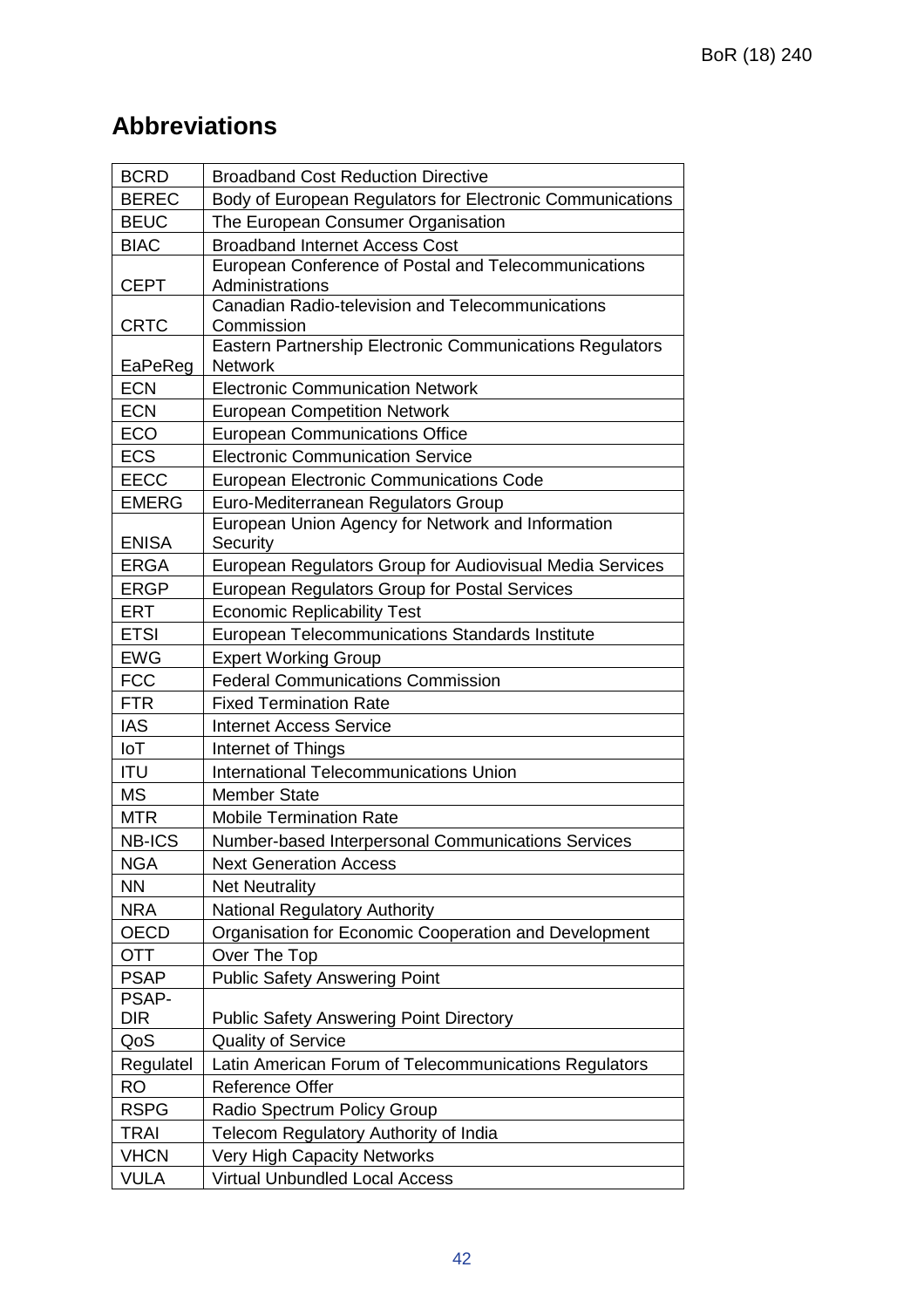# **Annex: BEREC Work Programme 2019 timeline**

The tables below set out the timeline of all public deliverables from January 2019 through to the end of 2020, including (as requested) those deliverables currently without a definitive timing.

#### **January 2019**

| <b>Work</b><br>Programme<br>(WP) 2019<br><b>Reference</b> | <b>Deliverable Title</b>                    | <b>Deliverable Type</b> |
|-----------------------------------------------------------|---------------------------------------------|-------------------------|
| 2.1                                                       | BEREC Guidelines on intra-EU communications | Stakeholder workshop    |
| 6.15                                                      | Outline of BEREC Work Programme 2020        | Outline Work Programme  |

#### **Plenary 1 2019**

| <b>WP 2019</b><br><b>Reference</b> | <b>Deliverable Title</b>                                                                    | <b>Deliverable Type</b>   |
|------------------------------------|---------------------------------------------------------------------------------------------|---------------------------|
| 1.11                               | BEREC Report on pricing for access to<br>infrastructure and civil works (carry-over)        | Report                    |
| $2.5\phantom{0}$                   | BEREC Report on Internet of Things indicators<br>(carry-over)                               | Report                    |
| 5.9                                | BEREC Report on termination of contract and<br>switch of provider (carry-over)              | Report                    |
| 6.2                                | Update to the BEREC Rules of Procedure                                                      | <b>Rules of Procedure</b> |
| 6.2                                | Update to BEREC's internal Rules of Procedure<br>for the operation of Expert Working Groups | <b>Rules of Procedure</b> |
| 6.7                                | <b>BEREC International Roaming Benchmark Data</b><br>Report                                 | Benchmarking report       |
| 2.1                                | <b>BEREC Guidelines on intra-EU communications</b>                                          | Guidelines                |

#### **Q2 2019**

| <b>WP 2019</b><br><b>Reference</b> | <b>Deliverable Title</b>                                                                              | <b>Deliverable Type</b>      |
|------------------------------------|-------------------------------------------------------------------------------------------------------|------------------------------|
|                                    |                                                                                                       |                              |
| 1.5                                | BEREC Opinion on the functioning of the<br>roaming market, as input to the Commission's<br>evaluation | <b>BEREC Opinion</b>         |
| 5.3                                | <b>BEREC</b> input to European Commission<br>Implementing Act on Contract summary template            | Input to European Commission |

#### **Plenary 2 2019**

| <b>WP 2019</b><br><b>Reference</b> | <b>Deliverable Title</b>                                                                                                              | <b>Deliverable Type</b> |
|------------------------------------|---------------------------------------------------------------------------------------------------------------------------------------|-------------------------|
| 1.12                               | BEREC Report on access to physical<br>infrastructure in market analyses (carry-over)                                                  | Report                  |
| 3.3                                | <b>BEREC Common Position on infrastructure</b><br>sharing (carry-over)                                                                | Common position         |
| 2.4                                | BEREC Report on the data economy (carry-over)                                                                                         | Report                  |
| 1.10                               | BEREC Guidelines on the minimum criteria for a<br>reference offer relating to obligations of<br>transparency                          | Public consultation     |
| 5.1                                | BEREC Guidelines on the general authorisation<br>notifications transmitted to competent authorities                                   | Public consultation     |
| 5.2                                | BEREC Guidelines on common criteria for the<br>assessment of the ability of undertakings other<br>than ECN or ECS to manage numbering | Public consultation     |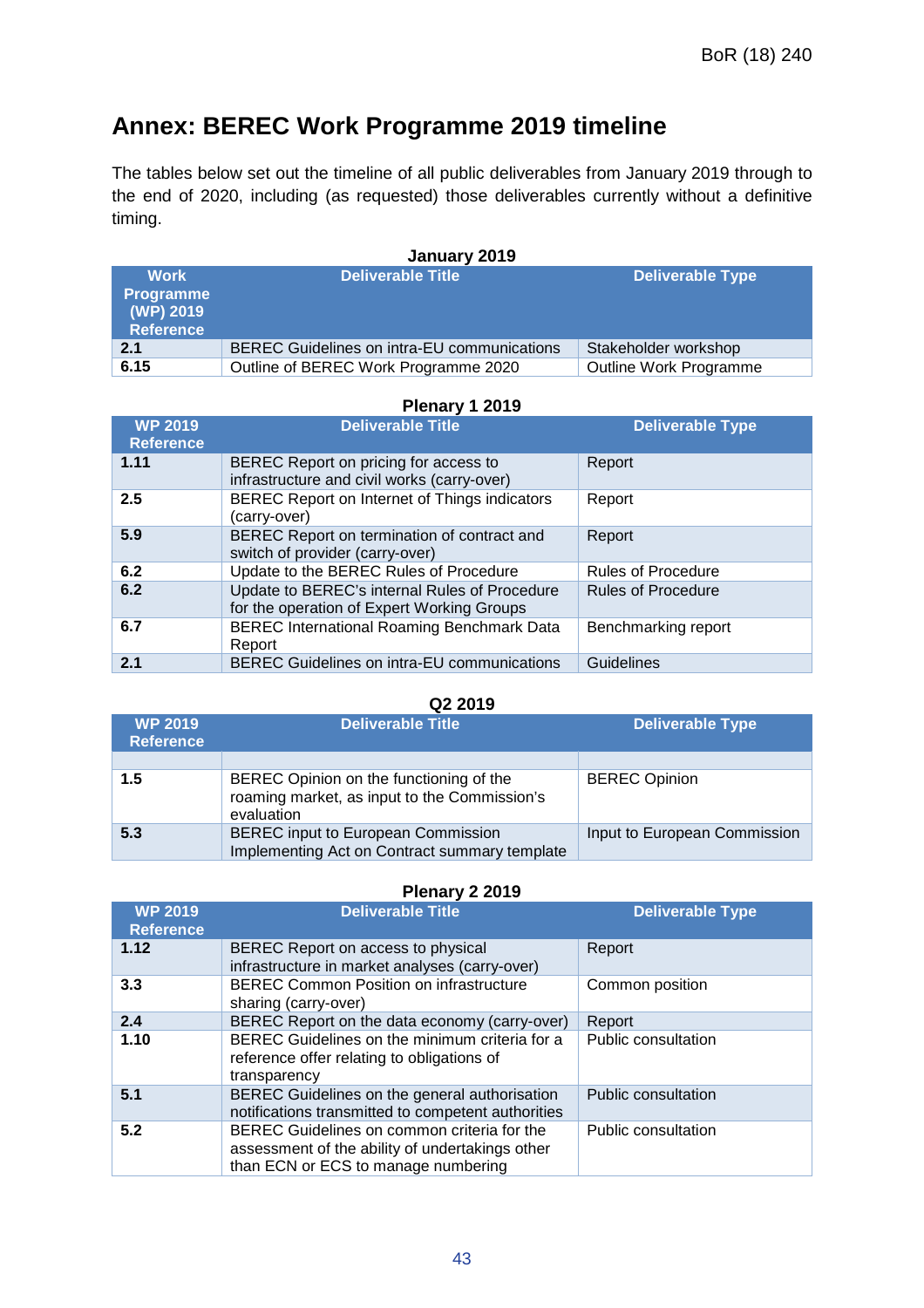|      | resources and the risk of exhaustion of<br>numbering resources                                                |                           |
|------|---------------------------------------------------------------------------------------------------------------|---------------------------|
| 5.6  | Workshop to move towards a vision for Europe's<br>telecoms consumers                                          | Workshop                  |
| 6.2  | Board of Regulators establish detailed rules on<br>application of 10/49/2001 regarding access to<br>documents | <b>Rules of Procedure</b> |
| 6.2  | Board of Regulators establish measures for Reg.<br>45/2001 regarding personal data                            | <b>Rules of Procedure</b> |
| 6.9  | <b>BEREC Report on Termination Rates at</b><br>European level                                                 | Benchmarking report       |
| 6.12 | <b>BEREC Annual Reports (Annual Activity Report)</b>                                                          | Annual report             |

#### **Q3 2019**

| <b>WP 2019</b><br><b>Reference</b> | <b>Deliverable Title</b>                               | Deliverable Type |
|------------------------------------|--------------------------------------------------------|------------------|
| 4.3                                | BEREC Net Neutrality measurement tool (carry-<br>over) | Measurement tool |

#### **Plenary 3 2019**

| <b>WP 2019</b>   | <b>Deliverable Title</b>                                                                                                           | <b>Deliverable Type</b>                |
|------------------|------------------------------------------------------------------------------------------------------------------------------------|----------------------------------------|
| <b>Reference</b> |                                                                                                                                    |                                        |
| 1.2              | BEREC Study on the determinants of investment<br>in very high capacity networks                                                    | Report                                 |
| 1.3              | BEREC guidelines on common approaches to<br>the identification of the network termination point<br>in different network topologies | Public consultation                    |
| 1.9              | BEREC Guidelines to assist NRAs on the<br>consistent application of Geographical surveys of<br>network deployments                 | Public consultation                    |
| 4.1              | Update to the BEREC Guidelines on Net<br><b>Neutrality</b>                                                                         | Public consultation                    |
| 4.2              | BEREC Report on the implementation of<br>Regulation (EU) 2015/2120 and BEREC Net<br><b>Neutrality Guidelines</b>                   | Report                                 |
| 5.4              | BEREC Guidelines detailing QoS parameters of<br>IAS and publicly available ICS and the<br>publication of information               | Public consultation                    |
| 6.7              | <b>BEREC International Roaming Benchmark Data</b><br>Report                                                                        | Benchmarking report                    |
| 6.10             | Summary report on Article 7/7A Phase II process                                                                                    | Summary report of internal<br>workshop |
| 3.1              | BEREC Feasibility study on development of<br>coverage information for 5G deployments                                               | Public consultation                    |

#### **October 2019**

| <b>WP 2019</b><br><b>Reference</b> | Deliverable Title                                                                                                                                                        | <b>Deliverable Type</b>      |
|------------------------------------|--------------------------------------------------------------------------------------------------------------------------------------------------------------------------|------------------------------|
| 6.6                                | <b>BEREC Input to European Commission</b><br>regarding the implementing acts setting out the<br>weighted average of maximum mobile<br>termination rates across the Union | Input to European Commission |
| 6.13                               | <b>BEREC Stakeholder Forum</b>                                                                                                                                           | Stakeholder Forum            |

#### **Plenary 4 2019**

| <b>WP 2019</b>   | <b>NDeliverable Title \</b> | <b>Deliverable Type</b> |
|------------------|-----------------------------|-------------------------|
| <b>Reference</b> |                             |                         |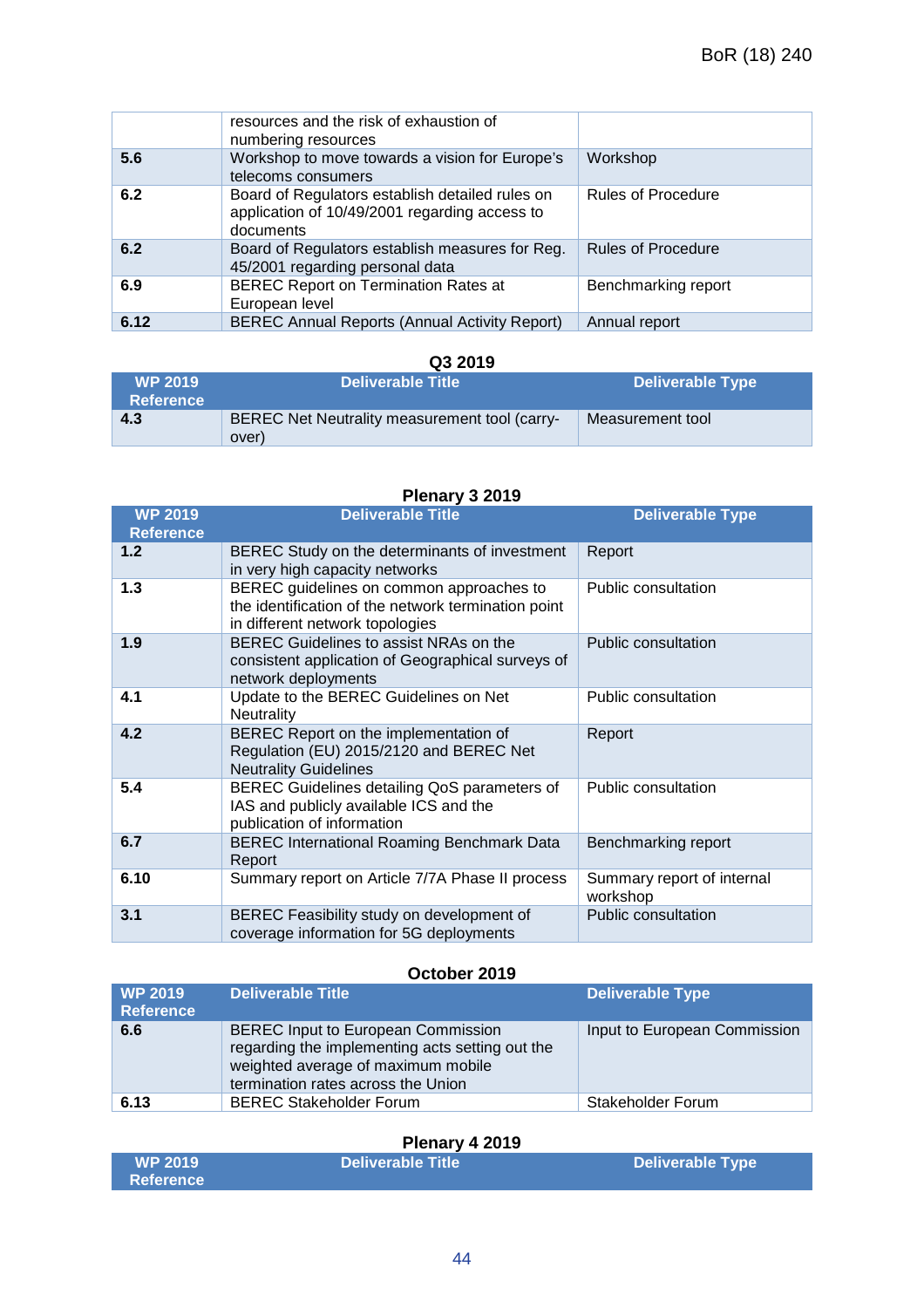| 1.8  | Summary report on the migration from legacy<br>infrastructures to fibre-based networks                             | Summary report of internal<br>workshop |
|------|--------------------------------------------------------------------------------------------------------------------|----------------------------------------|
| 1.10 | BEREC Guidelines on the minimum criteria for a<br>reference offer relating to obligations of<br>transparency       | Guidelines                             |
| 2.2  | BEREC Report on the harmonised collection of<br>data from both Authorised Undertakings and<br>OTT operators        | Report                                 |
| 2.3  | Summary report on margin squeeze tests applied<br>by NRAs                                                          | Summary report of internal<br>workshop |
| 3.1  | BEREC Report on the impact of 5G on regulation<br>and the role of regulation in enabling the 5G<br>ecosystem       | <b>Public consultation</b>             |
| 5.1  | BEREC Guidelines on the general authorisation<br>notifications transmitted to competent authorities                | Guidelines                             |
| 5.5  | BEREC report on Member States' best practices<br>to support the defining of adequate broadband<br><b>IAS</b>       | <b>Public consultation</b>             |
| 5.7  | BEREC Guidelines on how to assess the<br>effectiveness of public warning systems<br>transmitted by different means | Public consultation                    |
| 5.8  | Summary report on fraud and misuse cases                                                                           | Summary report of internal<br>workshop |
| 6.8  | BEREC Report on transparency and<br>comparability of international roaming tariffs                                 | Benchmarking report                    |
| 6.9  | <b>BEREC Report on Termination Rates at</b><br>European level                                                      | Benchmarking report                    |
| 6.11 | <b>BEREC Report on Regulatory Accounting in</b><br>Practice                                                        | Report                                 |

#### **Plenary 1 2020**

| WP 2019<br><b>Reference</b> | <b>Deliverable Title</b>                                                                                                                                                                                | <b>Deliverable Type</b> |
|-----------------------------|---------------------------------------------------------------------------------------------------------------------------------------------------------------------------------------------------------|-------------------------|
| 1.3                         | BEREC guidelines on common approaches to<br>the identification of the network termination point<br>in different network topologies                                                                      | Guidelines              |
| 1.6                         | <b>BEREC Guidelines to foster the consistent</b><br>application of the criteria for assessing co-<br>investments in very high capacity network<br>elements                                              | Public consultation     |
| 1.9                         | BEREC Guidelines to assist NRAs on the<br>consistent application of Geographical surveys of<br>network deployments                                                                                      | <b>Guidelines</b>       |
| 3.1                         | BEREC Feasibility study on development of<br>coverage information for 5G deployments                                                                                                                    | Report                  |
| 4.1                         | Update to the BEREC Guidelines on Net<br><b>Neutrality</b>                                                                                                                                              | <b>Guidelines</b>       |
| 5.2                         | BEREC Guidelines on common criteria for the<br>assessment of the ability of undertakings other<br>than ECN or ECS to manage numbering<br>resources and the risk of exhaustion of<br>numbering resources | Guidelines              |
| 5.4                         | BEREC Guidelines detailing QoS parameters of<br>IAS and publicly available ICS and the<br>publication of information                                                                                    | Guidelines              |

#### **Plenary 2 2020**

| <b>WP 2019</b> | <b>Deliverable Title</b> | Deliverable Type |
|----------------|--------------------------|------------------|
| ⊾Reference \   |                          |                  |

I